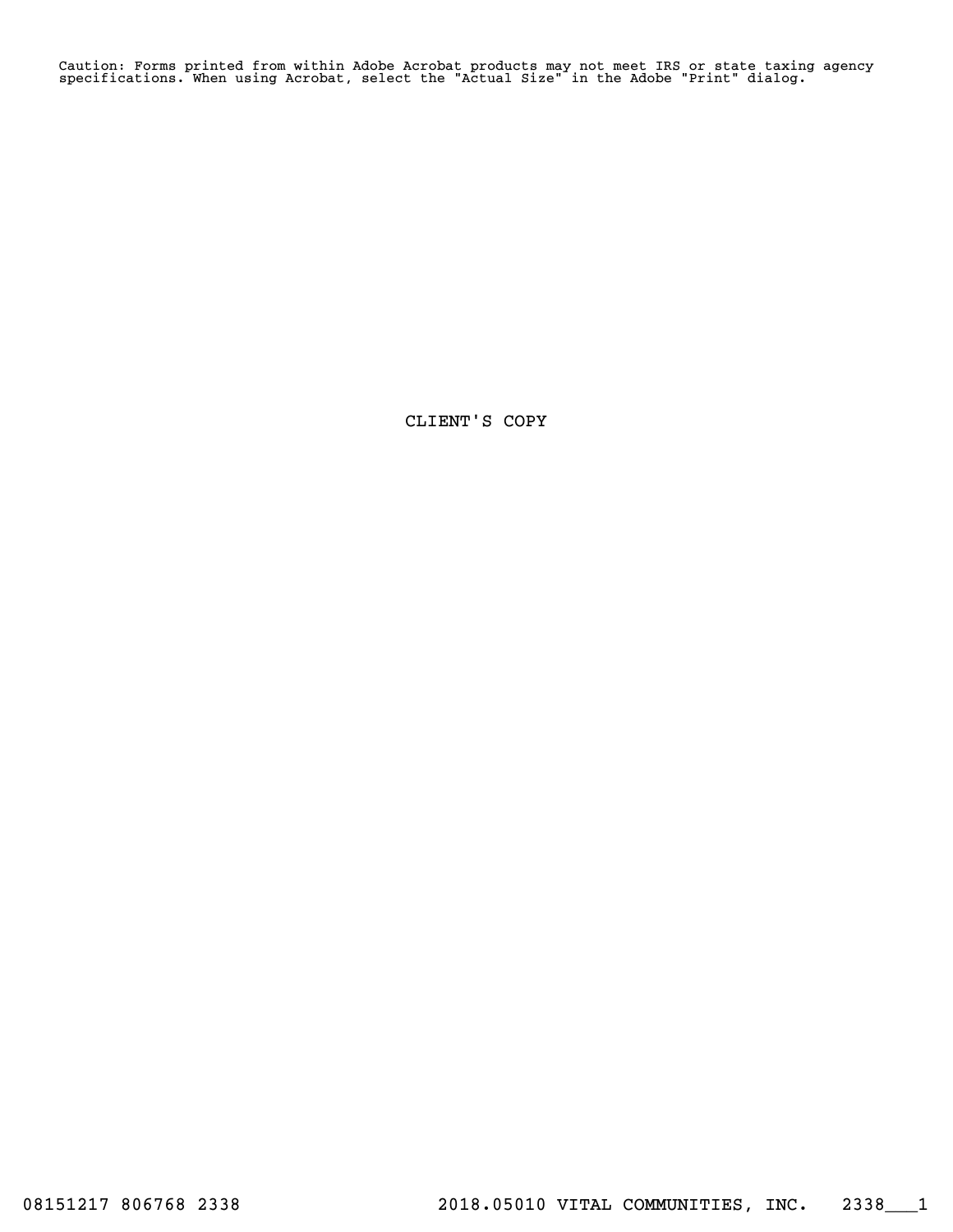

19 Morgan Drive Lebanon, NH 03766 Tel: (603) 653-0044 Fax: (603) 653-0209 www.tss-cpa.com

DECEMBER 17, 2019

VITAL COMMUNITIES, INC. 195 NORTH MAIN STREET WHITE RIVER JUNCTION, VT 05001 ATTENTION: RON SHAIKO

DEAR RON:

ENCLOSED IS THE ORGANIZATION'S 2018 EXEMPT ORGANIZATION RETURN. THE RETURN SHOULD BE SIGNED, DATED, AND MAILED.

SPECIFIC FILING INSTRUCTIONS ARE AS FOLLOWS.

FORM 990 RETURN:

PLEASE SIGN AND MAIL ON OR BEFORE MAY 15, 2020.

MAIL TO:

DEPARTMENT OF THE TREASURY INTERNAL REVENUE SERVICE CENTER OGDEN, UT 84201-0027

NEW HAMPSHIRE:

PLEASE SEND THE FOLLOWING TO NEW HAMPSHIRE IN THE ENCLOSED ENVELOPE:

- 1. COPY OF FORM 990 WITHOUT SCHEDULE B (ENCLOSED)
- 2. COPY OF FINANCIAL STATEMENTS (ENCLOSED)
- 3. NEW HAMPSHIRE ANNUAL REPORT CERTIFICATE, SIGNED AND NOTARIZED
- 4. LIST OF BOARD MEMBERS WITH ADDRESSES AND DAYTIME PHONE NUMBERS

5. A CHECK FOR \$75 MADE PAYABLE TO THE STATE OF NEW HAMPSHIRE

A COPY OF THE RETURN IS ENCLOSED FOR YOUR FILES. WE SUGGEST THAT YOU RETAIN THIS COPY INDEFINITELY.

SINCERELY,

JOSHUA J. GAGNE, CPA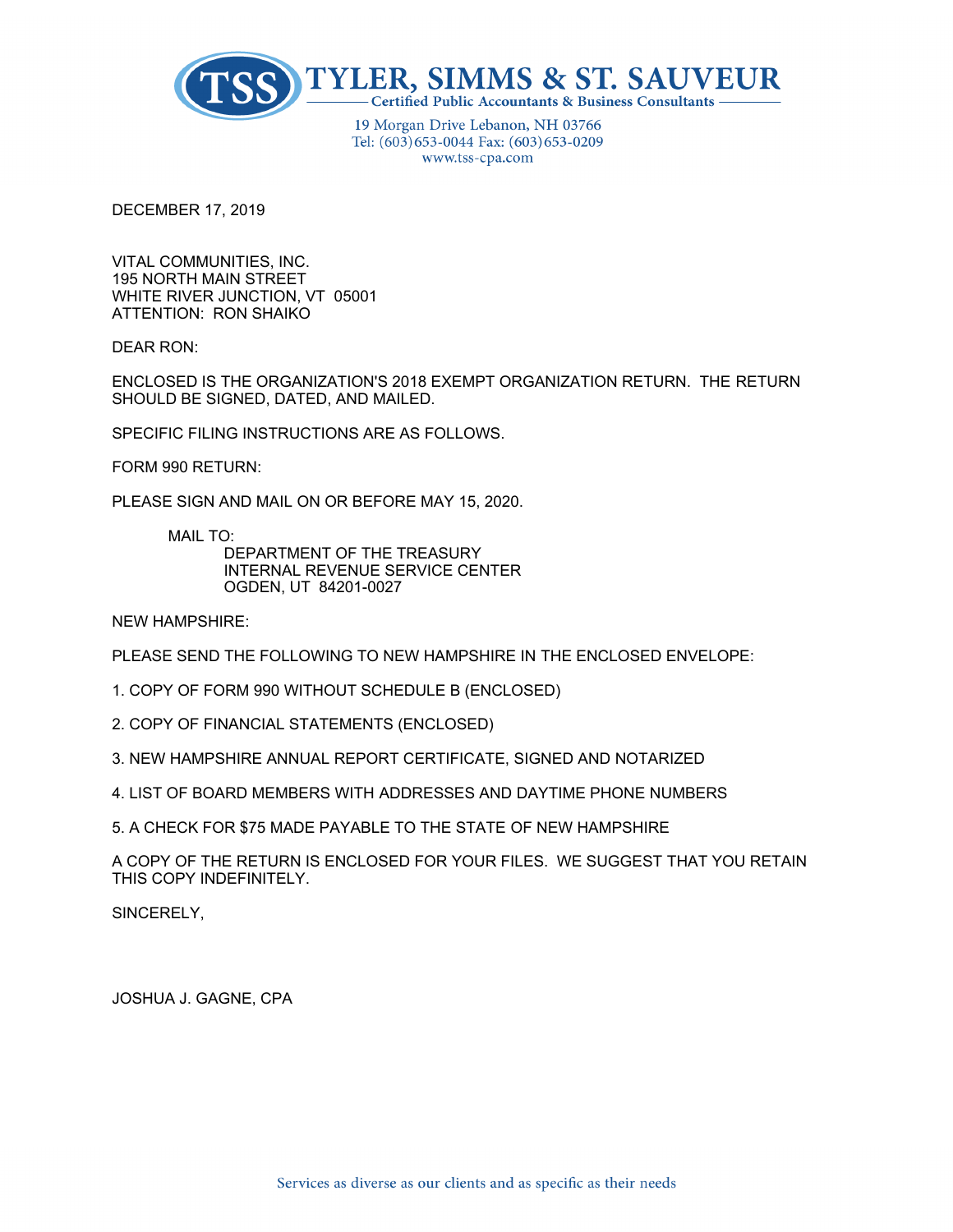|                                |                             |                                                               | PUBLIC DISCLOSURE COPY **<br>$***$                                                                                                                                         |                 |                                                     |                                                             |
|--------------------------------|-----------------------------|---------------------------------------------------------------|----------------------------------------------------------------------------------------------------------------------------------------------------------------------------|-----------------|-----------------------------------------------------|-------------------------------------------------------------|
|                                |                             |                                                               | <b>Return of Organization Exempt From Income Tax</b>                                                                                                                       |                 |                                                     | OMB No. 1545-0047                                           |
|                                |                             | <b>Form 990</b>                                               | Under section 501(c), 527, or 4947(a)(1) of the Internal Revenue Code (except private foundations)                                                                         |                 |                                                     |                                                             |
|                                |                             | Department of the Treasury                                    | Do not enter social security numbers on this form as it may be made public.                                                                                                |                 |                                                     | <b>Open to Public</b>                                       |
|                                |                             | Internal Revenue Service                                      | Go to www.irs.gov/Form990 for instructions and the latest information.<br>A For the 2018 calendar year, or tax year beginning $JUL$ 1, $2018$                              |                 | and ending JUN 30, 2019                             | Inspection                                                  |
|                                | <b>B</b> Check if           |                                                               | <b>C</b> Name of organization                                                                                                                                              |                 | D Employer identification number                    |                                                             |
|                                | applicable:                 |                                                               |                                                                                                                                                                            |                 |                                                     |                                                             |
|                                | Address<br>change           |                                                               | VITAL COMMUNITIES, INC.                                                                                                                                                    |                 |                                                     |                                                             |
|                                | Name<br>change              | * * _ * * * * * * *                                           |                                                                                                                                                                            |                 |                                                     |                                                             |
|                                | Initial<br>return           |                                                               | Doing business as<br>Number and street (or P.O. box if mail is not delivered to street address)<br>Room/suite                                                              |                 | E Telephone number                                  |                                                             |
|                                | Final<br>return/            |                                                               | 195 NORTH MAIN STREET                                                                                                                                                      |                 |                                                     | $802 - 291 - 9100$                                          |
|                                | termin-<br>ated             |                                                               | City or town, state or province, country, and ZIP or foreign postal code                                                                                                   |                 | G Gross receipts \$                                 | 1,198,991.                                                  |
|                                | Amended<br>return           |                                                               | WHITE RIVER JUNCTION, VT<br>05001                                                                                                                                          |                 | H(a) Is this a group return                         |                                                             |
|                                | Applica-<br>tion<br>pending |                                                               | F Name and address of principal officer: RONALD SHAIKO                                                                                                                     |                 | for subordinates?                                   | $\sqrt{}$ Yes $\sqrt{}$ X $\sqrt{}$ No                      |
|                                |                             |                                                               | SAME AS C ABOVE                                                                                                                                                            |                 | $H(b)$ Are all subordinates included? $\Box$ Yes    | No                                                          |
|                                |                             | <b>I</b> Tax-exempt status: $\overline{\mathbf{X}}$ 501(c)(3) | $501(c)$ (<br>$\sqrt{\phantom{a}}$ (insert no.)<br>4947(a)(1) or                                                                                                           | 527             |                                                     | If "No," attach a list. (see instructions)                  |
|                                |                             |                                                               | J Website: WWW.VITALCOMMUNITIES.ORG                                                                                                                                        |                 | $H(c)$ Group exemption number $\blacktriangleright$ |                                                             |
|                                | Part I                      | <b>Summary</b>                                                | K Form of organization: $\boxed{\mathbf{X}}$ Corporation<br>Trust<br>Other $\blacktriangleright$<br>Association                                                            |                 |                                                     | L Year of formation: $1998$ M State of legal domicile: $VT$ |
|                                |                             |                                                               | Briefly describe the organization's mission or most significant activities: VITAL COMMUNITIES IS A REGIONAL                                                                |                 |                                                     |                                                             |
|                                | 1                           |                                                               | NONPROFIT ORGANIZATION THAT CULTIVATES THE CIVIC, ENVIRONMENTAL, AND                                                                                                       |                 |                                                     |                                                             |
| Activities & Governance        | 2                           |                                                               | Check this box $\blacktriangleright \Box$ if the organization discontinued its operations or disposed of more than 25% of its net assets.                                  |                 |                                                     |                                                             |
|                                | 3                           |                                                               | Number of voting members of the governing body (Part VI, line 1a)                                                                                                          |                 | 3                                                   | 13                                                          |
|                                | 4                           |                                                               |                                                                                                                                                                            | $\overline{13}$ |                                                     |                                                             |
|                                | 5                           |                                                               |                                                                                                                                                                            |                 | $\overline{\mathbf{4}}$<br>$\overline{\mathbf{5}}$  | $\overline{19}$                                             |
|                                | 6                           |                                                               |                                                                                                                                                                            |                 | 6                                                   | 498                                                         |
|                                |                             |                                                               |                                                                                                                                                                            |                 | 7a                                                  | 0.                                                          |
|                                |                             |                                                               |                                                                                                                                                                            |                 | 7b                                                  | 0.                                                          |
|                                |                             |                                                               |                                                                                                                                                                            |                 | <b>Prior Year</b>                                   | <b>Current Year</b>                                         |
|                                | 8                           |                                                               |                                                                                                                                                                            |                 | $\overline{1}$ , 191, 985.                          | 1,026,856.                                                  |
|                                | 9                           |                                                               | Program service revenue (Part VIII, line 2g)                                                                                                                               |                 | 142,335.                                            | 159,168.                                                    |
| Revenue                        | 10                          |                                                               |                                                                                                                                                                            |                 | 1,374.                                              | 2,132.                                                      |
|                                | 11                          |                                                               | Other revenue (Part VIII, column (A), lines 5, 6d, 8c, 9c, 10c, and 11e) <i></i>                                                                                           |                 | $-15,625.$                                          | $-26, 296.$                                                 |
|                                | 12                          |                                                               | Total revenue - add lines 8 through 11 (must equal Part VIII, column (A), line 12)                                                                                         |                 | 1,320,069.                                          | 1,161,860.                                                  |
|                                | 13                          |                                                               | Grants and similar amounts paid (Part IX, column (A), lines 1-3)                                                                                                           |                 | 15,050.                                             | 45,308.                                                     |
|                                | 14                          |                                                               | Benefits paid to or for members (Part IX, column (A), line 4)                                                                                                              |                 | 0.                                                  | 0.                                                          |
|                                | 15                          |                                                               | Salaries, other compensation, employee benefits (Part IX, column (A), lines 5-10)                                                                                          |                 | 740,117.                                            | 881,742.                                                    |
|                                |                             |                                                               |                                                                                                                                                                            |                 | 21,565.                                             | 19,525.                                                     |
| Expenses                       |                             |                                                               |                                                                                                                                                                            |                 |                                                     |                                                             |
|                                | 17                          |                                                               |                                                                                                                                                                            |                 | 319,818.                                            | 404,840.                                                    |
|                                | 18                          |                                                               | Total expenses. Add lines 13-17 (must equal Part IX, column (A), line 25)                                                                                                  |                 | 1,096,550.                                          | 1,351,415.                                                  |
|                                | 19                          |                                                               | Revenue less expenses. Subtract line 18 from line 12                                                                                                                       |                 | 223,519.                                            | $-189,555.$                                                 |
|                                |                             |                                                               |                                                                                                                                                                            |                 | <b>Beginning of Current Year</b>                    | <b>End of Year</b>                                          |
|                                | 20                          | Total assets (Part X, line 16)                                |                                                                                                                                                                            |                 | $1,105,245$ .<br>107,074.                           | 946,412.<br>135,342.                                        |
| Net Assets or<br>Fund Balances | 21<br>22                    |                                                               | Total liabilities (Part X, line 26)                                                                                                                                        |                 | 998,171.                                            | 811,070.                                                    |
|                                | Part II                     | <b>Signature Block</b>                                        |                                                                                                                                                                            |                 |                                                     |                                                             |
|                                |                             |                                                               | Under penalties of perjury, I declare that I have examined this return, including accompanying schedules and statements, and to the best of my knowledge and belief, it is |                 |                                                     |                                                             |
|                                |                             |                                                               | true, correct, and complete. Declaration of preparer (other than officer) is based on all information of which preparer has any knowledge.                                 |                 |                                                     |                                                             |

| Sign     | Signature of officer                                                                                         |                                | Date                             |                           |  |  |  |  |  |  |  |  |
|----------|--------------------------------------------------------------------------------------------------------------|--------------------------------|----------------------------------|---------------------------|--|--|--|--|--|--|--|--|
| Here     | RONALD SHAIKO,<br>CHAIR                                                                                      |                                |                                  |                           |  |  |  |  |  |  |  |  |
|          | Type or print name and title                                                                                 |                                |                                  |                           |  |  |  |  |  |  |  |  |
|          | Print/Type preparer's name                                                                                   | Preparer's signature           | Date<br>Check                    | <b>PTIN</b>               |  |  |  |  |  |  |  |  |
| Paid     | JOSHUA J.<br>GAGNE                                                                                           | GAGNE<br>UOSHUA<br>J.          | $12/17/19$ self-employed         | P01278157                 |  |  |  |  |  |  |  |  |
| Preparer | Firm's name $\blacktriangleright$ TYLER,                                                                     | SIMMS & ST. SAUVEUR CPAS, P.C. | Firm's $EIN \blacktriangleright$ | **_*******                |  |  |  |  |  |  |  |  |
| Use Only | Firm's address $\blacktriangleright$ 19<br>MORGAN DRIVE                                                      |                                |                                  |                           |  |  |  |  |  |  |  |  |
|          | Phone no. $603 - 653 - 0044$<br>LEBANON, NH 03766                                                            |                                |                                  |                           |  |  |  |  |  |  |  |  |
|          | May the IRS discuss this return with the preparer shown above? (see instructions)                            |                                |                                  | $\mathbf{x}$<br>No<br>Yes |  |  |  |  |  |  |  |  |
|          | Form 990 (2018)<br>LHA For Paperwork Reduction Act Notice, see the separate instructions.<br>832001 12-31-18 |                                |                                  |                           |  |  |  |  |  |  |  |  |

SEE SCHEDULE O FOR ORGANIZATION MISSION STATEMENT CONTINUATION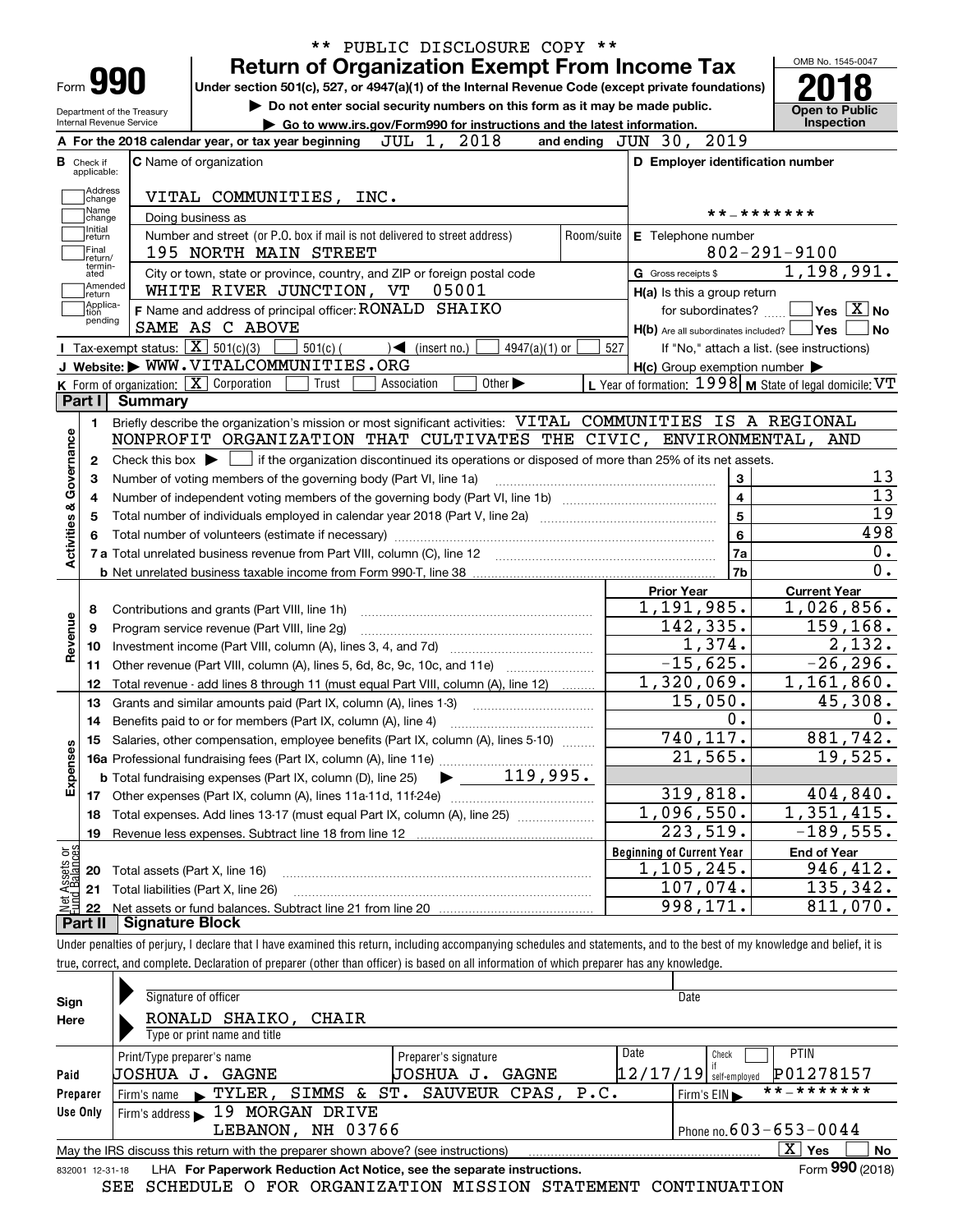|    | VITAL COMMUNITIES, INC.<br>Form 990 (2018)                                                                                                   | * * _ * * * * * * * | Page 2                                    |
|----|----------------------------------------------------------------------------------------------------------------------------------------------|---------------------|-------------------------------------------|
|    | <b>Statement of Program Service Accomplishments</b><br>Part III                                                                              |                     |                                           |
|    | Check if Schedule O contains a response or note to any line in this Part III                                                                 |                     | $\overline{\mathbf{x}}$                   |
| 1  | Briefly describe the organization's mission:                                                                                                 |                     |                                           |
|    | VITAL COMMUNITIES IS A REGIONAL NONPROFIT ORGANIZATION THAT CULTIVATES                                                                       |                     |                                           |
|    | THE CIVIC, ENVIRONMENTAL, AND ECONOMIC VITALITY OF THE UPPER VALLEY.                                                                         |                     |                                           |
|    | WE BRING PEOPLE TOGETHER, BRIDGING BOUNDARIES AND ENGAGING OUR WHOLE<br>COMMUNITY TO CREATE POSITIVE CHANGE.                                 |                     |                                           |
|    |                                                                                                                                              |                     |                                           |
| 2  | Did the organization undertake any significant program services during the year which were not listed on the<br>prior Form 990 or 990-EZ?    |                     | $Yes \quad X \quad No$                    |
|    | If "Yes," describe these new services on Schedule O.                                                                                         |                     |                                           |
| 3  | Did the organization cease conducting, or make significant changes in how it conducts, any program services?                                 |                     | $\overline{\ }$ Yes $\overline{\ \ X}$ No |
|    | If "Yes," describe these changes on Schedule O.                                                                                              |                     |                                           |
| 4  | Describe the organization's program service accomplishments for each of its three largest program services, as measured by expenses.         |                     |                                           |
|    | Section 501(c)(3) and 501(c)(4) organizations are required to report the amount of grants and allocations to others, the total expenses, and |                     |                                           |
|    | revenue, if any, for each program service reported.                                                                                          |                     |                                           |
| 4a | $\overline{7}$ , 536. ) (Revenue \$<br>$287, 804$ . including grants of \$<br>(Expenses \$<br>(Code:                                         |                     | 12,068.                                   |
|    | VALLEY FOOD & FARM- FOSTERS RELATIONSHIPS THAT MAKE LOCAL AGRICULTURE A                                                                      |                     |                                           |
|    | VIBRANT PART OF DAILY COMMUNITY LIFE.                                                                                                        |                     |                                           |
|    |                                                                                                                                              |                     |                                           |
|    |                                                                                                                                              |                     |                                           |
|    |                                                                                                                                              |                     |                                           |
|    |                                                                                                                                              |                     |                                           |
|    |                                                                                                                                              |                     |                                           |
|    |                                                                                                                                              |                     |                                           |
|    |                                                                                                                                              |                     |                                           |
|    |                                                                                                                                              |                     |                                           |
|    |                                                                                                                                              |                     |                                           |
| 4b | $257,526.$ including grants of \$<br>$3,100.$ ) (Revenue \$<br>) (Expenses \$<br>(Code:                                                      |                     | $0 \cdot$ )                               |
|    | OUTREACH - PERFORMING OUTREACH ACTIVITIES<br>IN THE LOCAL COMMUNITY TO                                                                       |                     |                                           |
|    | PROMOTE THE PROGRAMS CARRIED OUT BY VITAL COMMUNITIES.                                                                                       |                     |                                           |
|    |                                                                                                                                              |                     |                                           |
|    |                                                                                                                                              |                     |                                           |
|    |                                                                                                                                              |                     |                                           |
|    |                                                                                                                                              |                     |                                           |
|    |                                                                                                                                              |                     |                                           |
|    |                                                                                                                                              |                     |                                           |
|    |                                                                                                                                              |                     |                                           |
|    |                                                                                                                                              |                     |                                           |
|    |                                                                                                                                              |                     |                                           |
| 4с | $129,085$ . including grants of \$<br>$0 \cdot$ ) (Revenue \$<br>(Code:<br>(Expenses \$                                                      |                     | 1,450.                                    |
|    | ENERGY - WORKS WITH CITIZENS, MUNICIPALITIES,<br>AND PARTNERS TO                                                                             | CREATE AN           |                                           |
|    | ENERGY-INDEPENDENT UPPER VALLEY.                                                                                                             |                     |                                           |
|    |                                                                                                                                              |                     |                                           |
|    |                                                                                                                                              |                     |                                           |
|    |                                                                                                                                              |                     |                                           |
|    |                                                                                                                                              |                     |                                           |
|    |                                                                                                                                              |                     |                                           |
|    |                                                                                                                                              |                     |                                           |
|    |                                                                                                                                              |                     |                                           |
|    |                                                                                                                                              |                     |                                           |
|    |                                                                                                                                              |                     |                                           |
| 4d | Other program services (Describe in Schedule O.)                                                                                             |                     |                                           |
|    | 34, $672.$ (Revenue \$<br>433, 617. including grants of \$<br>(Expenses \$                                                                   | 146, 215.           |                                           |
| 4e | 1,108,032.<br>Total program service expenses                                                                                                 |                     |                                           |
|    |                                                                                                                                              |                     | Form 990 (2018)                           |
|    | 832002 12-31-18                                                                                                                              |                     |                                           |
|    | 2                                                                                                                                            |                     |                                           |

08151217 806768 2338 2018.05010 VITAL COMMUNITIES, INC. 2338\_\_\_1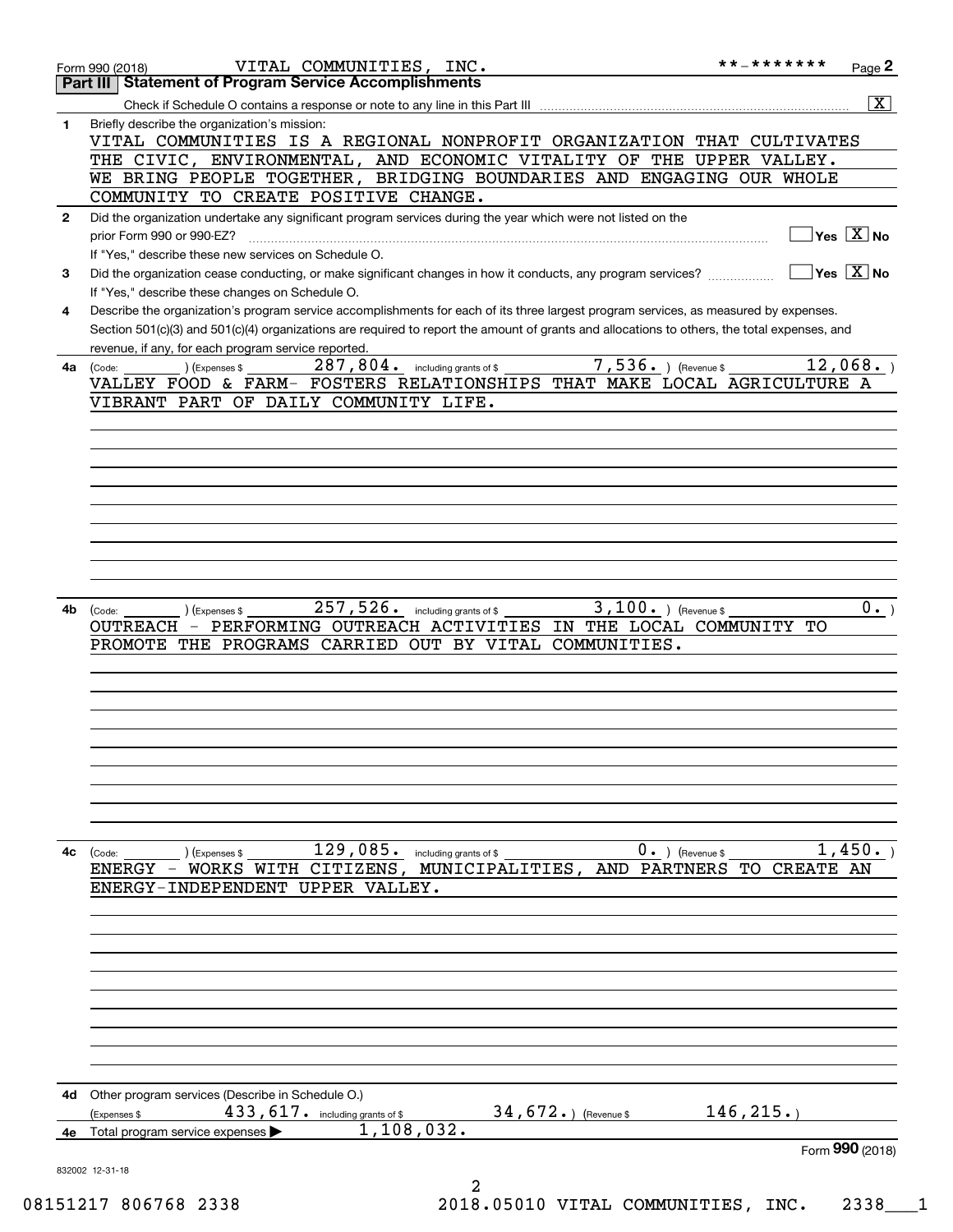**Part IV Checklist of Required Schedules**

 $\blacksquare$ Form 990 (2018) <code>VITAL COMMUNITIES</code> , INC . \* \* \_ \* \* \* \* \* \* \* Page VITAL COMMUNITIES, INC. \*\*-\*\*\*\*\*\*\*

|     |                                                                                                                                  |                 | Yes $ $                 | No                      |
|-----|----------------------------------------------------------------------------------------------------------------------------------|-----------------|-------------------------|-------------------------|
| 1   | Is the organization described in section $501(c)(3)$ or $4947(a)(1)$ (other than a private foundation)?                          |                 |                         |                         |
|     |                                                                                                                                  | 1               | х                       |                         |
| 2   |                                                                                                                                  | $\overline{2}$  | $\overline{\mathbf{x}}$ |                         |
| 3   | Did the organization engage in direct or indirect political campaign activities on behalf of or in opposition to candidates for  |                 |                         |                         |
|     |                                                                                                                                  | 3               |                         | x                       |
| 4   | Section 501(c)(3) organizations. Did the organization engage in lobbying activities, or have a section 501(h) election in effect |                 |                         |                         |
|     |                                                                                                                                  | 4               |                         | x                       |
| 5   | Is the organization a section 501(c)(4), 501(c)(5), or 501(c)(6) organization that receives membership dues, assessments, or     |                 |                         |                         |
|     |                                                                                                                                  | 5               |                         | x                       |
| 6   | Did the organization maintain any donor advised funds or any similar funds or accounts for which donors have the right to        |                 |                         |                         |
|     | provide advice on the distribution or investment of amounts in such funds or accounts? If "Yes," complete Schedule D, Part I     | 6               |                         | x                       |
| 7   | Did the organization receive or hold a conservation easement, including easements to preserve open space,                        |                 |                         |                         |
|     |                                                                                                                                  | $\overline{7}$  |                         | x                       |
| 8   | Did the organization maintain collections of works of art, historical treasures, or other similar assets? If "Yes," complete     |                 |                         | x                       |
|     |                                                                                                                                  | 8               |                         |                         |
| 9   | Did the organization report an amount in Part X, line 21, for escrow or custodial account liability, serve as a custodian for    |                 |                         |                         |
|     | amounts not listed in Part X; or provide credit counseling, debt management, credit repair, or debt negotiation services?        | 9               |                         | x                       |
| 10  | If "Yes." complete Schedule D. Part IV                                                                                           |                 |                         |                         |
|     | Did the organization, directly or through a related organization, hold assets in temporarily restricted endowments, permanent    | 10              | х                       |                         |
| 11  | If the organization's answer to any of the following questions is "Yes," then complete Schedule D, Parts VI, VII, VIII, IX, or X |                 |                         |                         |
|     | as applicable.                                                                                                                   |                 |                         |                         |
|     | Did the organization report an amount for land, buildings, and equipment in Part X, line 10? If "Yes," complete Schedule D.      |                 |                         |                         |
|     |                                                                                                                                  | 11a             | X                       |                         |
| b   | Did the organization report an amount for investments - other securities in Part X, line 12 that is 5% or more of its total      |                 |                         |                         |
|     |                                                                                                                                  | 11 <sub>b</sub> |                         | x                       |
|     | c Did the organization report an amount for investments - program related in Part X, line 13 that is 5% or more of its total     |                 |                         |                         |
|     |                                                                                                                                  | 11c             |                         | x                       |
|     | d Did the organization report an amount for other assets in Part X, line 15 that is 5% or more of its total assets reported in   |                 |                         |                         |
|     |                                                                                                                                  | 11d             | X                       |                         |
|     |                                                                                                                                  | 11e             | X                       |                         |
| f   | Did the organization's separate or consolidated financial statements for the tax year include a footnote that addresses          |                 |                         |                         |
|     | the organization's liability for uncertain tax positions under FIN 48 (ASC 740)? If "Yes," complete Schedule D, Part X           | 11f             | X                       |                         |
|     | 12a Did the organization obtain separate, independent audited financial statements for the tax year? If "Yes," complete          |                 |                         |                         |
|     | Schedule D, Parts XI and XII                                                                                                     | 12a             |                         | X.                      |
|     | <b>b</b> Was the organization included in consolidated, independent audited financial statements for the tax year?               |                 |                         |                         |
|     | If "Yes," and if the organization answered "No" to line 12a, then completing Schedule D, Parts XI and XII is optional            | 12 <sub>b</sub> |                         | x                       |
| 13  |                                                                                                                                  | 13              |                         | X                       |
| 14a | Did the organization maintain an office, employees, or agents outside of the United States?                                      | 14a             |                         | X                       |
| b   | Did the organization have aggregate revenues or expenses of more than \$10,000 from grantmaking, fundraising, business,          |                 |                         |                         |
|     | investment, and program service activities outside the United States, or aggregate foreign investments valued at \$100,000       |                 |                         |                         |
|     |                                                                                                                                  | 14b             |                         | x                       |
| 15  | Did the organization report on Part IX, column (A), line 3, more than \$5,000 of grants or other assistance to or for any        |                 |                         |                         |
|     |                                                                                                                                  | 15              |                         | X.                      |
| 16  | Did the organization report on Part IX, column (A), line 3, more than \$5,000 of aggregate grants or other assistance to         |                 |                         |                         |
|     |                                                                                                                                  | 16              |                         | X.                      |
| 17  | Did the organization report a total of more than \$15,000 of expenses for professional fundraising services on Part IX,          |                 |                         |                         |
|     |                                                                                                                                  | 17              | x                       |                         |
| 18  | Did the organization report more than \$15,000 total of fundraising event gross income and contributions on Part VIII, lines     |                 |                         |                         |
|     |                                                                                                                                  | 18              | х                       |                         |
| 19  | Did the organization report more than \$15,000 of gross income from gaming activities on Part VIII, line 9a? If "Yes."           |                 |                         |                         |
|     |                                                                                                                                  | 19              |                         | X                       |
| 20a |                                                                                                                                  | 20a             |                         | $\overline{\mathbf{X}}$ |
| b   | If "Yes" to line 20a, did the organization attach a copy of its audited financial statements to this return?                     | 20 <sub>b</sub> |                         |                         |
| 21  | Did the organization report more than \$5,000 of grants or other assistance to any domestic organization or                      |                 |                         |                         |
|     |                                                                                                                                  | 21              | х                       |                         |
|     | 832003 12-31-18                                                                                                                  |                 |                         | Form 990 (2018)         |

3

832003 12-31-18

08151217 806768 2338 2018.05010 VITAL COMMUNITIES, INC. 2338 1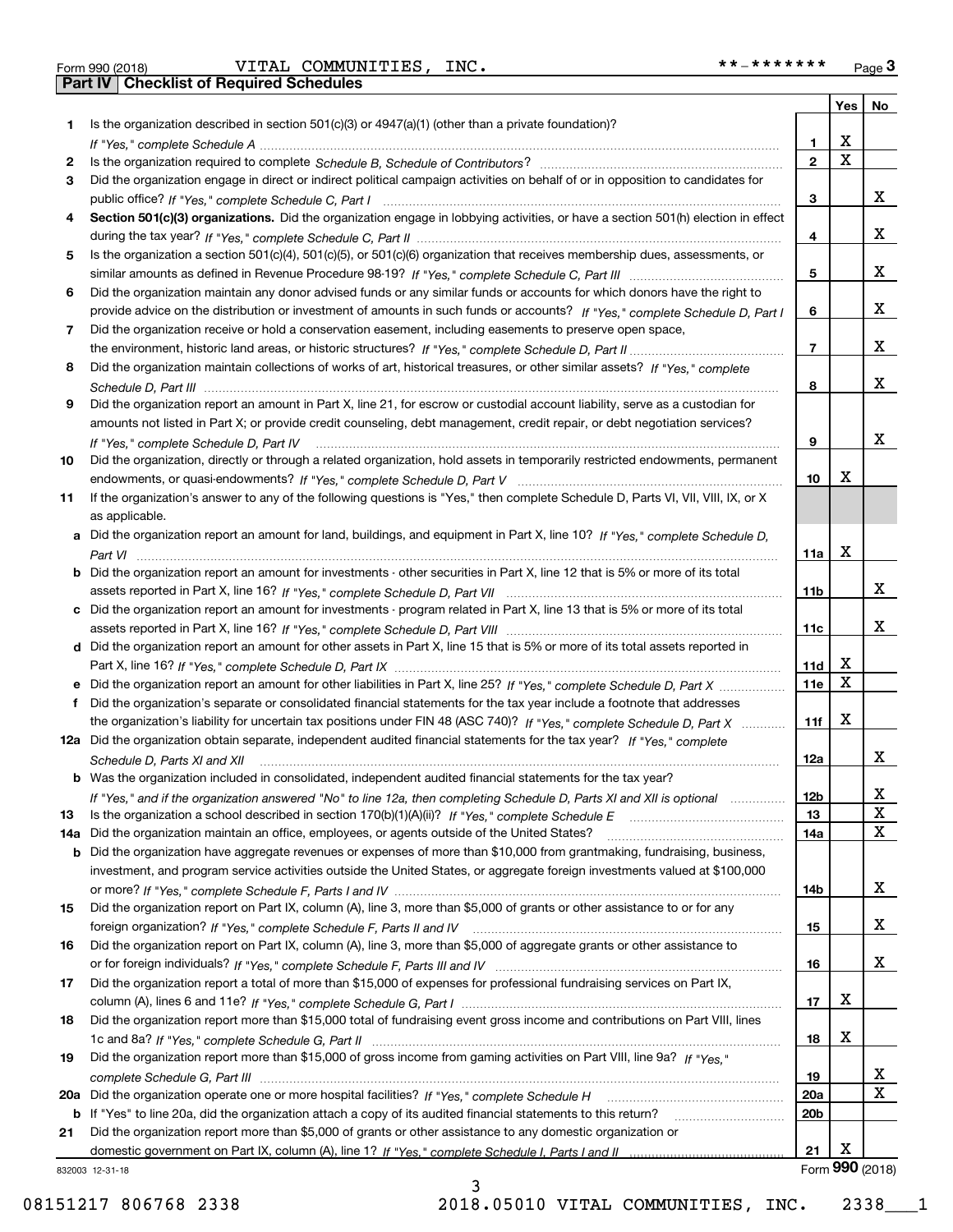**Part IV Checklist of Required Schedules**

*(continued)*

|               |                                                                                                                                             |                 | Yes | No              |
|---------------|---------------------------------------------------------------------------------------------------------------------------------------------|-----------------|-----|-----------------|
| 22            | Did the organization report more than \$5,000 of grants or other assistance to or for domestic individuals on                               | 22              |     | x               |
| 23            | Did the organization answer "Yes" to Part VII, Section A, line 3, 4, or 5 about compensation of the organization's current                  |                 |     |                 |
|               | and former officers, directors, trustees, key employees, and highest compensated employees? If "Yes," complete                              |                 |     |                 |
|               |                                                                                                                                             | 23              |     | x               |
|               | 24a Did the organization have a tax-exempt bond issue with an outstanding principal amount of more than \$100,000 as of the                 |                 |     |                 |
|               | last day of the year, that was issued after December 31, 2002? If "Yes," answer lines 24b through 24d and complete                          |                 |     |                 |
|               |                                                                                                                                             | 24a             |     | x               |
|               | <b>b</b> Did the organization invest any proceeds of tax-exempt bonds beyond a temporary period exception?                                  | 24 <sub>b</sub> |     |                 |
|               | c Did the organization maintain an escrow account other than a refunding escrow at any time during the year to defease                      |                 |     |                 |
|               |                                                                                                                                             | 24c             |     |                 |
|               |                                                                                                                                             | 24d             |     |                 |
|               | 25a Section 501(c)(3), 501(c)(4), and 501(c)(29) organizations. Did the organization engage in an excess benefit                            |                 |     |                 |
|               |                                                                                                                                             | 25a             |     | x               |
|               | b Is the organization aware that it engaged in an excess benefit transaction with a disqualified person in a prior year, and                |                 |     |                 |
|               | that the transaction has not been reported on any of the organization's prior Forms 990 or 990-EZ? If "Yes," complete                       |                 |     | x               |
|               | Schedule L, Part I<br>Did the organization report any amount on Part X, line 5, 6, or 22 for receivables from or payables to any current or | 25 <sub>b</sub> |     |                 |
| 26            | former officers, directors, trustees, key employees, highest compensated employees, or disqualified persons? If "Yes."                      |                 |     |                 |
|               | complete Schedule L, Part II                                                                                                                | 26              |     | x               |
| 27            | Did the organization provide a grant or other assistance to an officer, director, trustee, key employee, substantial                        |                 |     |                 |
|               | contributor or employee thereof, a grant selection committee member, or to a 35% controlled entity or family member                         |                 |     |                 |
|               |                                                                                                                                             | 27              |     | x               |
| 28            | Was the organization a party to a business transaction with one of the following parties (see Schedule L, Part IV                           |                 |     |                 |
|               | instructions for applicable filing thresholds, conditions, and exceptions):                                                                 |                 |     |                 |
|               | a A current or former officer, director, trustee, or key employee? If "Yes," complete Schedule L, Part IV                                   | 28a             |     | x               |
| b             | A family member of a current or former officer, director, trustee, or key employee? If "Yes," complete Schedule L, Part IV                  | 28 <sub>b</sub> |     | X               |
| c             | An entity of which a current or former officer, director, trustee, or key employee (or a family member thereof) was an officer,             |                 |     |                 |
|               |                                                                                                                                             | 28c             |     | х               |
| 29            |                                                                                                                                             | 29              |     | $\mathbf x$     |
| 30            | Did the organization receive contributions of art, historical treasures, or other similar assets, or qualified conservation                 |                 |     | x               |
| 31            |                                                                                                                                             | 30              |     |                 |
|               | Did the organization liquidate, terminate, or dissolve and cease operations?                                                                | 31              |     | x               |
| 32            | Did the organization sell, exchange, dispose of, or transfer more than 25% of its net assets? If "Yes," complete                            |                 |     |                 |
|               |                                                                                                                                             | 32              |     | X.              |
| 33            | Did the organization own 100% of an entity disregarded as separate from the organization under Regulations                                  |                 |     |                 |
|               |                                                                                                                                             | 33              |     | X               |
| 34            | Was the organization related to any tax-exempt or taxable entity? If "Yes," complete Schedule R, Part II, III, or IV, and                   |                 |     |                 |
|               |                                                                                                                                             | 34              |     | X               |
|               | 35a Did the organization have a controlled entity within the meaning of section 512(b)(13)?                                                 | 35a             |     | X               |
|               | <b>b</b> If "Yes" to line 35a, did the organization receive any payment from or engage in any transaction with a controlled entity          |                 |     |                 |
|               |                                                                                                                                             | 35b             |     |                 |
| 36            | Section 501(c)(3) organizations. Did the organization make any transfers to an exempt non-charitable related organization?                  |                 |     |                 |
|               |                                                                                                                                             | 36              |     | x               |
| 37            | Did the organization conduct more than 5% of its activities through an entity that is not a related organization                            |                 |     | x               |
| 38            | Did the organization complete Schedule O and provide explanations in Schedule O for Part VI, lines 11b and 19?                              | 37              |     |                 |
|               | Note. All Form 990 filers are required to complete Schedule O                                                                               | 38              | х   |                 |
| <b>Part V</b> | <b>Statements Regarding Other IRS Filings and Tax Compliance</b>                                                                            |                 |     |                 |
|               | Check if Schedule O contains a response or note to any line in this Part V                                                                  |                 |     |                 |
|               |                                                                                                                                             |                 | Yes | No              |
|               | 24<br>1a                                                                                                                                    |                 |     |                 |
|               | 0<br>1 <sub>b</sub><br><b>b</b> Enter the number of Forms W-2G included in line 1a. Enter -0- if not applicable                             |                 |     |                 |
| c             | Did the organization comply with backup withholding rules for reportable payments to vendors and reportable gaming                          |                 |     |                 |
|               | (gambling) winnings to prize winners?                                                                                                       | 1c              | х   |                 |
|               | 832004 12-31-18                                                                                                                             |                 |     | Form 990 (2018) |
|               | 4                                                                                                                                           |                 |     |                 |

08151217 806768 2338 2018.05010 VITAL COMMUNITIES, INC. 2338\_\_\_1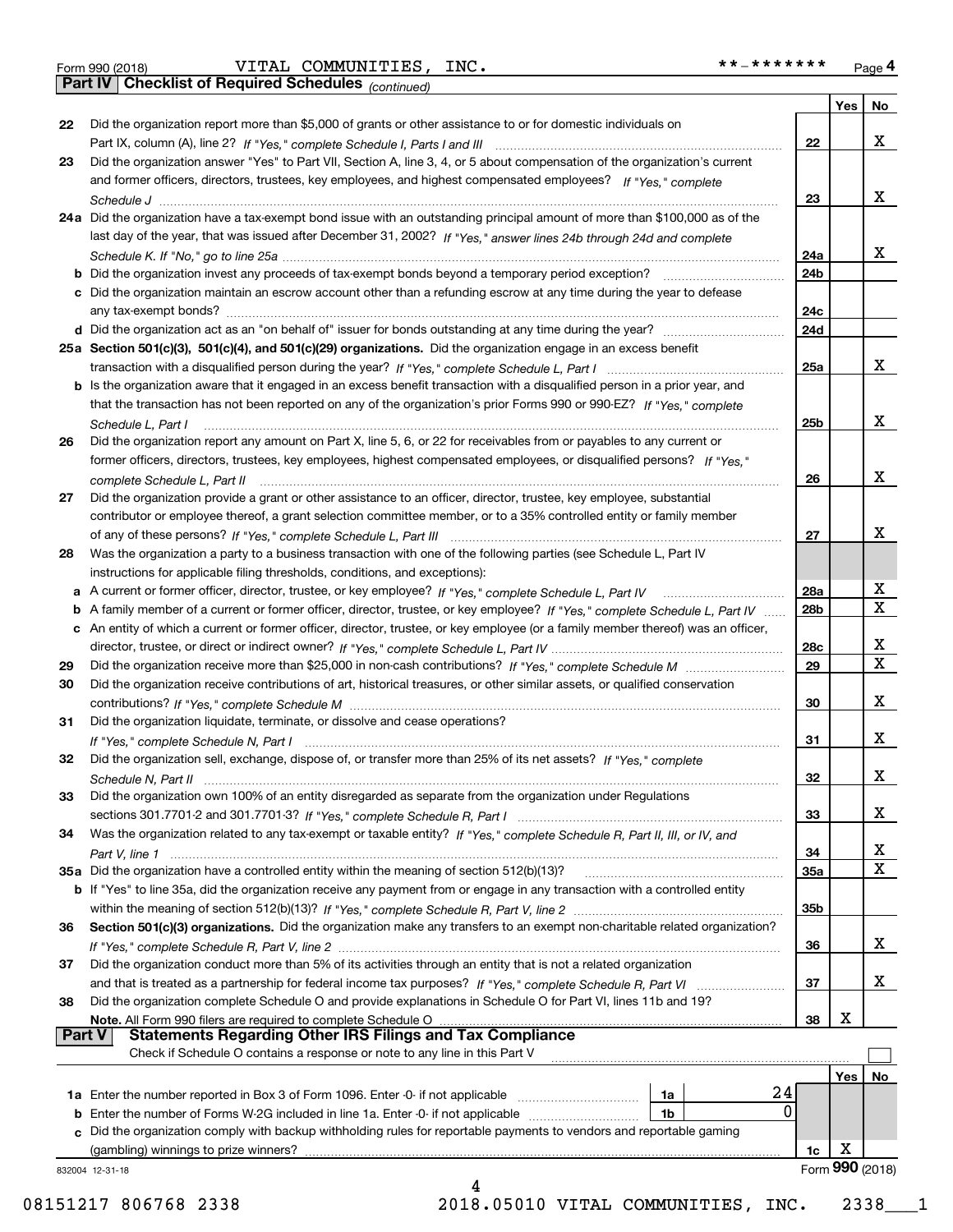|               | **_*******<br>VITAL COMMUNITIES, INC.<br>Form 990 (2018)                                                                                                     |                |               | Page 5 |  |  |  |  |
|---------------|--------------------------------------------------------------------------------------------------------------------------------------------------------------|----------------|---------------|--------|--|--|--|--|
| <b>Part V</b> | Statements Regarding Other IRS Filings and Tax Compliance (continued)                                                                                        |                |               |        |  |  |  |  |
|               |                                                                                                                                                              |                | Yes           | No     |  |  |  |  |
|               | 2a Enter the number of employees reported on Form W-3, Transmittal of Wage and Tax Statements,                                                               |                |               |        |  |  |  |  |
|               | 19<br>filed for the calendar year ending with or within the year covered by this return<br>2a                                                                |                |               |        |  |  |  |  |
|               | <b>b</b> If at least one is reported on line 2a, did the organization file all required federal employment tax returns?                                      | 2b             | X             |        |  |  |  |  |
|               | Note. If the sum of lines 1a and 2a is greater than 250, you may be required to $e$ -file (see instructions) <i>marrouum</i> manus                           |                |               |        |  |  |  |  |
|               | 3a Did the organization have unrelated business gross income of \$1,000 or more during the year?                                                             | 3a             |               | x      |  |  |  |  |
|               |                                                                                                                                                              | 3 <sub>b</sub> |               |        |  |  |  |  |
|               | 4a At any time during the calendar year, did the organization have an interest in, or a signature or other authority over, a                                 |                |               |        |  |  |  |  |
|               | financial account in a foreign country (such as a bank account, securities account, or other financial account)?                                             | 4a             |               | х      |  |  |  |  |
|               | <b>b</b> If "Yes," enter the name of the foreign country: $\blacktriangleright$                                                                              |                |               |        |  |  |  |  |
|               | See instructions for filing requirements for FinCEN Form 114, Report of Foreign Bank and Financial Accounts (FBAR).                                          |                |               |        |  |  |  |  |
|               | 5a Was the organization a party to a prohibited tax shelter transaction at any time during the tax year?                                                     | 5a             |               | х      |  |  |  |  |
|               |                                                                                                                                                              | 5 <sub>b</sub> |               | х      |  |  |  |  |
|               |                                                                                                                                                              | 5c             |               |        |  |  |  |  |
|               | 6a Does the organization have annual gross receipts that are normally greater than \$100,000, and did the organization solicit                               |                |               |        |  |  |  |  |
|               | any contributions that were not tax deductible as charitable contributions?                                                                                  | 6a             |               | X      |  |  |  |  |
|               | <b>b</b> If "Yes," did the organization include with every solicitation an express statement that such contributions or gifts                                |                |               |        |  |  |  |  |
|               | were not tax deductible?                                                                                                                                     | 6b             |               |        |  |  |  |  |
| 7             | Organizations that may receive deductible contributions under section 170(c).                                                                                |                |               |        |  |  |  |  |
| а             | Did the organization receive a payment in excess of \$75 made partly as a contribution and partly for goods and services provided to the payor?              | 7a             |               | x      |  |  |  |  |
|               | <b>b</b> If "Yes," did the organization notify the donor of the value of the goods or services provided?                                                     | 7b             |               |        |  |  |  |  |
|               | c Did the organization sell, exchange, or otherwise dispose of tangible personal property for which it was required                                          |                |               |        |  |  |  |  |
|               | to file Form 8282?                                                                                                                                           | 7c             |               | X      |  |  |  |  |
|               | 7d                                                                                                                                                           |                |               |        |  |  |  |  |
| е             | Did the organization receive any funds, directly or indirectly, to pay premiums on a personal benefit contract?                                              | 7e             |               |        |  |  |  |  |
| Ť.            | Did the organization, during the year, pay premiums, directly or indirectly, on a personal benefit contract?                                                 | 7f<br>7g       |               |        |  |  |  |  |
| g             | If the organization received a contribution of qualified intellectual property, did the organization file Form 8899 as required?                             |                |               |        |  |  |  |  |
| h.            | If the organization received a contribution of cars, boats, airplanes, or other vehicles, did the organization file a Form 1098-C?                           | 7h             |               |        |  |  |  |  |
| 8             | Sponsoring organizations maintaining donor advised funds. Did a donor advised fund maintained by the                                                         |                |               |        |  |  |  |  |
|               | sponsoring organization have excess business holdings at any time during the year?                                                                           | 8              |               |        |  |  |  |  |
| 9             | Sponsoring organizations maintaining donor advised funds.                                                                                                    |                |               |        |  |  |  |  |
| а             | Did the sponsoring organization make any taxable distributions under section 4966?                                                                           | 9а             |               |        |  |  |  |  |
| b             | Did the sponsoring organization make a distribution to a donor, donor advisor, or related person?                                                            | 9b             |               |        |  |  |  |  |
| 10            | Section 501(c)(7) organizations. Enter:                                                                                                                      |                |               |        |  |  |  |  |
|               | 10a                                                                                                                                                          |                |               |        |  |  |  |  |
| b             | Gross receipts, included on Form 990, Part VIII, line 12, for public use of club facilities<br>10b                                                           |                |               |        |  |  |  |  |
| 11            | Section 501(c)(12) organizations. Enter:                                                                                                                     |                |               |        |  |  |  |  |
| а             | 11a                                                                                                                                                          |                |               |        |  |  |  |  |
| b             | Gross income from other sources (Do not net amounts due or paid to other sources against                                                                     |                |               |        |  |  |  |  |
|               | amounts due or received from them.)<br>11b<br>12a Section 4947(a)(1) non-exempt charitable trusts. Is the organization filing Form 990 in lieu of Form 1041? | 12a            |               |        |  |  |  |  |
| b             | If "Yes," enter the amount of tax-exempt interest received or accrued during the year<br>12b                                                                 |                |               |        |  |  |  |  |
| 13            | Section 501(c)(29) qualified nonprofit health insurance issuers.                                                                                             |                |               |        |  |  |  |  |
|               |                                                                                                                                                              | 13а            |               |        |  |  |  |  |
|               | Note. See the instructions for additional information the organization must report on Schedule O.                                                            |                |               |        |  |  |  |  |
|               | <b>b</b> Enter the amount of reserves the organization is required to maintain by the states in which the                                                    |                |               |        |  |  |  |  |
|               | 13b                                                                                                                                                          |                |               |        |  |  |  |  |
|               | 13с                                                                                                                                                          |                |               |        |  |  |  |  |
| 14a           | Did the organization receive any payments for indoor tanning services during the tax year?                                                                   | 14a            |               | x      |  |  |  |  |
| b             |                                                                                                                                                              | 14b            |               |        |  |  |  |  |
| 15            | Is the organization subject to the section 4960 tax on payment(s) of more than \$1,000,000 in remuneration or                                                |                |               |        |  |  |  |  |
|               |                                                                                                                                                              | 15             |               | х      |  |  |  |  |
|               | If "Yes," see instructions and file Form 4720, Schedule N.                                                                                                   |                |               |        |  |  |  |  |
| 16            | Is the organization an educational institution subject to the section 4968 excise tax on net investment income?<br>.                                         | 16             |               | х      |  |  |  |  |
|               | If "Yes," complete Form 4720, Schedule O.                                                                                                                    |                |               |        |  |  |  |  |
|               |                                                                                                                                                              |                | $000 \approx$ |        |  |  |  |  |

5

Form (2018) **990**

832005 12-31-18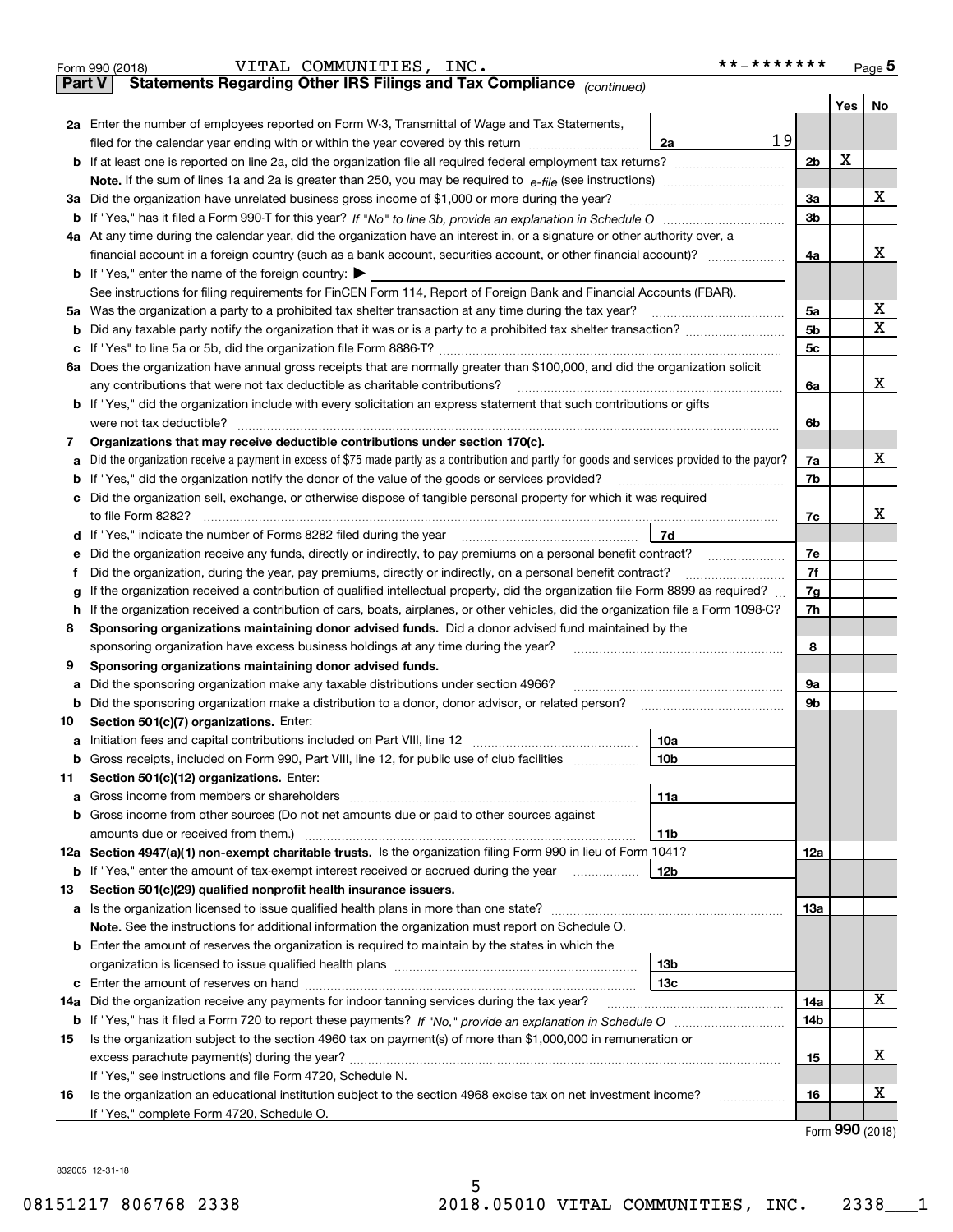| Form 990 (2018) |  |  |
|-----------------|--|--|
|                 |  |  |

### $\blacksquare$ Form 990 (2018) <code>VITAL COMMUNITIES</code> , INC . \* \* \_ \* \* \* \* \* \* \* Page VITAL COMMUNITIES, INC. \*\*-\*\*\*\*\*\*\*

| * * _ * * * * * * * |  |  |  | Page $6$ |
|---------------------|--|--|--|----------|
|                     |  |  |  |          |

|                                                                                                                  | <b>Part VI</b> Governance, Management, and Disclosure For each "Yes" response to lines 2 through 7b below, and for a "No" respons |
|------------------------------------------------------------------------------------------------------------------|-----------------------------------------------------------------------------------------------------------------------------------|
| to line 8a, 8b, or 10b below, describe the circumstances, processes, or changes in Schedule O. See instructions. |                                                                                                                                   |

|     | Check if Schedule O contains a response or note to any line in this Part VI                                                                                                                                                   |       |    |                 |             | $\overline{\mathbf{X}}$ |  |  |  |  |  |  |
|-----|-------------------------------------------------------------------------------------------------------------------------------------------------------------------------------------------------------------------------------|-------|----|-----------------|-------------|-------------------------|--|--|--|--|--|--|
|     | <b>Section A. Governing Body and Management</b>                                                                                                                                                                               |       |    |                 |             |                         |  |  |  |  |  |  |
|     |                                                                                                                                                                                                                               |       |    |                 | Yes         | No                      |  |  |  |  |  |  |
|     | <b>1a</b> Enter the number of voting members of the governing body at the end of the tax year                                                                                                                                 | 1a    | 13 |                 |             |                         |  |  |  |  |  |  |
|     | If there are material differences in voting rights among members of the governing body, or if the governing                                                                                                                   |       |    |                 |             |                         |  |  |  |  |  |  |
|     | body delegated broad authority to an executive committee or similar committee, explain in Schedule O.                                                                                                                         |       |    |                 |             |                         |  |  |  |  |  |  |
| b   | Enter the number of voting members included in line 1a, above, who are independent                                                                                                                                            | 1b    | 13 |                 |             |                         |  |  |  |  |  |  |
| 2   | Did any officer, director, trustee, or key employee have a family relationship or a business relationship with any other                                                                                                      |       |    |                 |             |                         |  |  |  |  |  |  |
|     | officer, director, trustee, or key employee?                                                                                                                                                                                  |       |    | $\mathbf{2}$    |             | X                       |  |  |  |  |  |  |
| 3   | Did the organization delegate control over management duties customarily performed by or under the direct supervision                                                                                                         |       |    |                 |             |                         |  |  |  |  |  |  |
|     |                                                                                                                                                                                                                               |       |    | 3               |             | X<br>X                  |  |  |  |  |  |  |
| 4   | Did the organization make any significant changes to its governing documents since the prior Form 990 was filed?                                                                                                              |       |    |                 |             |                         |  |  |  |  |  |  |
| 5   |                                                                                                                                                                                                                               |       |    |                 |             |                         |  |  |  |  |  |  |
| 6   | Did the organization have members or stockholders?                                                                                                                                                                            |       |    |                 |             |                         |  |  |  |  |  |  |
| 7a  | Did the organization have members, stockholders, or other persons who had the power to elect or appoint one or                                                                                                                |       |    |                 |             |                         |  |  |  |  |  |  |
|     | more members of the governing body?                                                                                                                                                                                           |       |    | 7a              |             | X                       |  |  |  |  |  |  |
|     | <b>b</b> Are any governance decisions of the organization reserved to (or subject to approval by) members, stockholders, or                                                                                                   |       |    |                 |             |                         |  |  |  |  |  |  |
|     | persons other than the governing body?                                                                                                                                                                                        |       |    | 7b              |             | x                       |  |  |  |  |  |  |
| 8   | Did the organization contemporaneously document the meetings held or written actions undertaken during the year by the following:                                                                                             |       |    |                 |             |                         |  |  |  |  |  |  |
| a   |                                                                                                                                                                                                                               |       |    | 8а              | X           |                         |  |  |  |  |  |  |
| b   |                                                                                                                                                                                                                               |       |    | 8b              | X           |                         |  |  |  |  |  |  |
| 9   | Is there any officer, director, trustee, or key employee listed in Part VII, Section A, who cannot be reached at the                                                                                                          |       |    |                 |             |                         |  |  |  |  |  |  |
|     |                                                                                                                                                                                                                               |       |    | 9               |             | x                       |  |  |  |  |  |  |
|     | Section B. Policies <sub>(This Section B requests information about policies not required by the Internal Revenue Code.)</sub>                                                                                                |       |    |                 |             |                         |  |  |  |  |  |  |
|     |                                                                                                                                                                                                                               |       |    |                 | Yes         | No                      |  |  |  |  |  |  |
|     |                                                                                                                                                                                                                               |       |    | 10a             |             | X                       |  |  |  |  |  |  |
|     | <b>b</b> If "Yes," did the organization have written policies and procedures governing the activities of such chapters, affiliates,                                                                                           |       |    |                 |             |                         |  |  |  |  |  |  |
|     | and branches to ensure their operations are consistent with the organization's exempt purposes?                                                                                                                               |       |    |                 |             |                         |  |  |  |  |  |  |
|     | 11a Has the organization provided a complete copy of this Form 990 to all members of its governing body before filing the form?                                                                                               |       |    |                 |             |                         |  |  |  |  |  |  |
| b   | Describe in Schedule O the process, if any, used by the organization to review this Form 990.                                                                                                                                 |       |    |                 |             |                         |  |  |  |  |  |  |
| 12a | Did the organization have a written conflict of interest policy? If "No," go to line 13                                                                                                                                       |       |    |                 |             |                         |  |  |  |  |  |  |
| b   | Were officers, directors, or trustees, and key employees required to disclose annually interests that could give rise to conflicts?                                                                                           |       |    | 12 <sub>b</sub> | $\mathbf X$ |                         |  |  |  |  |  |  |
| с   | Did the organization regularly and consistently monitor and enforce compliance with the policy? If "Yes," describe                                                                                                            |       |    |                 |             |                         |  |  |  |  |  |  |
|     | in Schedule O how this was done www.communication.com/www.communications.com/www.communications.com/                                                                                                                          |       |    | 12c             | X           |                         |  |  |  |  |  |  |
| 13  | Did the organization have a written whistleblower policy?                                                                                                                                                                     |       |    | 13              | X           |                         |  |  |  |  |  |  |
| 14  | Did the organization have a written document retention and destruction policy?                                                                                                                                                |       |    | 14              | $\mathbf X$ |                         |  |  |  |  |  |  |
| 15  | Did the process for determining compensation of the following persons include a review and approval by independent                                                                                                            |       |    |                 |             |                         |  |  |  |  |  |  |
|     | persons, comparability data, and contemporaneous substantiation of the deliberation and decision?                                                                                                                             |       |    |                 |             |                         |  |  |  |  |  |  |
|     | The organization's CEO, Executive Director, or top management official manufactured contains and contained a support of the Director, or top management official manufactured and contain a support of the state of the state |       |    | 15a             | х           |                         |  |  |  |  |  |  |
| b   | Other officers or key employees of the organization                                                                                                                                                                           |       |    | 15b             |             | X                       |  |  |  |  |  |  |
|     | If "Yes" to line 15a or 15b, describe the process in Schedule O (see instructions).                                                                                                                                           |       |    |                 |             |                         |  |  |  |  |  |  |
|     | 16a Did the organization invest in, contribute assets to, or participate in a joint venture or similar arrangement with a                                                                                                     |       |    |                 |             |                         |  |  |  |  |  |  |
|     | taxable entity during the year?                                                                                                                                                                                               |       |    | 16a             |             | х                       |  |  |  |  |  |  |
|     | b If "Yes," did the organization follow a written policy or procedure requiring the organization to evaluate its participation                                                                                                |       |    |                 |             |                         |  |  |  |  |  |  |
|     | in joint venture arrangements under applicable federal tax law, and take steps to safeguard the organization's                                                                                                                |       |    |                 |             |                         |  |  |  |  |  |  |
|     | exempt status with respect to such arrangements?                                                                                                                                                                              |       |    | 16b             |             |                         |  |  |  |  |  |  |
|     | <b>Section C. Disclosure</b>                                                                                                                                                                                                  |       |    |                 |             |                         |  |  |  |  |  |  |
| 17  | List the states with which a copy of this Form 990 is required to be filed $\blacktriangleright$ NH                                                                                                                           |       |    |                 |             |                         |  |  |  |  |  |  |
| 18  | Section 6104 requires an organization to make its Forms 1023 (1024 or 1024-A if applicable), 990, and 990-T (Section 501(c)(3)s only) available                                                                               |       |    |                 |             |                         |  |  |  |  |  |  |
|     | for public inspection. Indicate how you made these available. Check all that apply.                                                                                                                                           |       |    |                 |             |                         |  |  |  |  |  |  |
|     | $X$ Upon request<br>Own website<br>Another's website<br>Other (explain in Schedule O)                                                                                                                                         |       |    |                 |             |                         |  |  |  |  |  |  |
| 19  | Describe in Schedule O whether (and if so, how) the organization made its governing documents, conflict of interest policy, and financial                                                                                     |       |    |                 |             |                         |  |  |  |  |  |  |
|     | statements available to the public during the tax year.                                                                                                                                                                       |       |    |                 |             |                         |  |  |  |  |  |  |
| 20  | State the name, address, and telephone number of the person who possesses the organization's books and records                                                                                                                |       |    |                 |             |                         |  |  |  |  |  |  |
|     | THE ORGANIZATION - 802-291-9100                                                                                                                                                                                               |       |    |                 |             |                         |  |  |  |  |  |  |
|     | 195 NORTH MAIN STREET, WHITE RIVER JUNCTION,<br>VT                                                                                                                                                                            | 05001 |    |                 |             |                         |  |  |  |  |  |  |
|     | 832006 12-31-18                                                                                                                                                                                                               |       |    |                 |             | Form 990 (2018)         |  |  |  |  |  |  |
|     | 6                                                                                                                                                                                                                             |       |    |                 |             |                         |  |  |  |  |  |  |

08151217 806768 2338 2018.05010 VITAL COMMUNITIES, INC. 2338\_\_\_1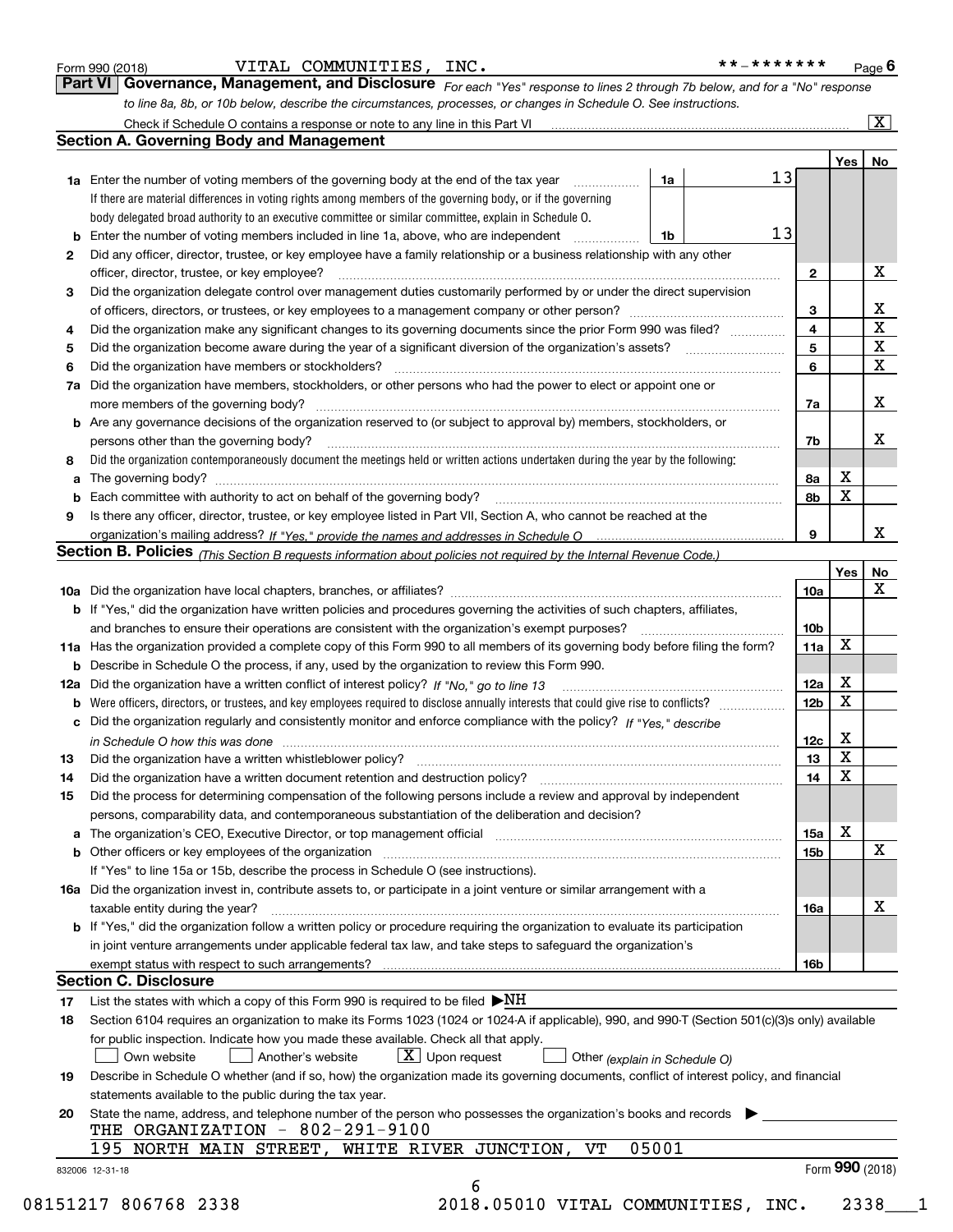$\begin{array}{c} \hline \end{array}$ 

### **Part VII Compensation of Officers, Directors, Trustees, Key Employees, Highest Compensated Employees, and Independent Contractors**

Check if Schedule O contains a response or note to any line in this Part VII

**Section A. Officers, Directors, Trustees, Key Employees, and Highest Compensated Employees**

**1a**  Complete this table for all persons required to be listed. Report compensation for the calendar year ending with or within the organization's tax year.

 $\bullet$  List all of the organization's current officers, directors, trustees (whether individuals or organizations), regardless of amount of compensation. Enter -0- in columns  $(D)$ ,  $(E)$ , and  $(F)$  if no compensation was paid.

**•** List all of the organization's **current** key employees, if any. See instructions for definition of "key employee."

**•** List the organization's five current highest compensated employees (other than an officer, director, trustee, or key employee) who received reportable compensation (Box 5 of Form W-2 and/or Box 7 of Form 1099-MISC) of more than \$100,000 from the organization and any related organizations.

 $\bullet$  List all of the organization's former officers, key employees, and highest compensated employees who received more than \$100,000 of reportable compensation from the organization and any related organizations.

**•** List all of the organization's former directors or trustees that received, in the capacity as a former director or trustee of the organization, more than \$10,000 of reportable compensation from the organization and any related organizations.

List persons in the following order: individual trustees or directors; institutional trustees; officers; key employees; highest compensated employees; and former such persons.

Check this box if neither the organization nor any related organization compensated any current officer, director, or trustee.  $\Box$ 

| (A)                                 | (B)                  |                                |                                                                  | (C)      |              |                                   |        | (D)             | (E)             | (F)                         |  |  |
|-------------------------------------|----------------------|--------------------------------|------------------------------------------------------------------|----------|--------------|-----------------------------------|--------|-----------------|-----------------|-----------------------------|--|--|
| Name and Title                      | Average              |                                | (do not check more than one                                      | Position |              |                                   |        | Reportable      | Reportable      | Estimated                   |  |  |
|                                     | hours per            |                                | box, unless person is both an<br>officer and a director/trustee) |          |              |                                   |        | compensation    | compensation    | amount of                   |  |  |
|                                     | week                 |                                |                                                                  |          |              |                                   |        | from            | from related    | other                       |  |  |
|                                     | (list any            |                                |                                                                  |          |              |                                   |        | the             | organizations   | compensation                |  |  |
|                                     | hours for<br>related |                                |                                                                  |          |              |                                   |        | organization    | (W-2/1099-MISC) | from the                    |  |  |
|                                     | organizations        |                                |                                                                  |          |              |                                   |        | (W-2/1099-MISC) |                 | organization<br>and related |  |  |
|                                     | below                |                                |                                                                  |          |              |                                   |        |                 |                 | organizations               |  |  |
|                                     | line)                | Individual trustee or director | In stitutional trustee                                           | Officer  | Key employee | Highest compensated<br>  employee | Former |                 |                 |                             |  |  |
| <b>JENNY LEVY</b><br>(1)            | 1.00                 |                                |                                                                  |          |              |                                   |        |                 |                 |                             |  |  |
| CHAIR-END 5/22<br>MEMBER-BEG 5/22   |                      | $\mathbf X$                    |                                                                  | X        |              |                                   |        | $\mathbf 0$ .   | $\mathbf 0$ .   | $0_{.}$                     |  |  |
| RONALD SHAIKO<br>(2)                | 1.00                 |                                |                                                                  |          |              |                                   |        |                 |                 |                             |  |  |
| TREASURER-END 5/22 CHAIR-BEG 5/22   |                      | $\mathbf x$                    |                                                                  | X        |              |                                   |        | 0.              | $\mathbf 0$ .   | $\mathbf 0$ .               |  |  |
| (3) MARKELL RIPPS                   | 1.00                 |                                |                                                                  |          |              |                                   |        |                 |                 |                             |  |  |
| <b>SECRETARY</b>                    |                      | $\mathbf X$                    |                                                                  | X        |              |                                   |        | $\mathbf 0$ .   | $\mathbf 0$ .   | $0_{.}$                     |  |  |
| (4)<br><b>BARBARA BARRY</b>         | 1.00                 |                                |                                                                  |          |              |                                   |        |                 |                 |                             |  |  |
| <b>MEMBER</b>                       |                      | $\mathbf x$                    |                                                                  |          |              |                                   |        | 0.              | 0.              | $\mathbf 0$ .               |  |  |
| ELYSE CROSSMAN<br>(5)               | 1.00                 |                                |                                                                  |          |              |                                   |        |                 |                 |                             |  |  |
| <b>MEMBER</b>                       |                      | $\mathbf x$                    |                                                                  |          |              |                                   |        | $\mathbf 0$ .   | $\mathbf 0$ .   | $0_{.}$                     |  |  |
| (6)<br><b>BILL GERAGHTY</b>         | 1.00                 |                                |                                                                  |          |              |                                   |        |                 |                 |                             |  |  |
| <b>MEMBER</b>                       |                      | $\mathbf X$                    |                                                                  |          |              |                                   |        | $\mathbf 0$ .   | $\mathbf 0$ .   | $0_{.}$                     |  |  |
| SALLY KRAFT<br>(7)                  | 1.00                 |                                |                                                                  |          |              |                                   |        |                 |                 |                             |  |  |
| <b>MEMBER</b>                       |                      | $\mathbf x$                    |                                                                  |          |              |                                   |        | $\mathbf 0$ .   | $\mathbf 0$ .   | $\mathbf 0$ .               |  |  |
| NANCY MERRILL<br>(8)                | 1.00                 |                                |                                                                  |          |              |                                   |        |                 |                 |                             |  |  |
| MEMBER-END 5/22 VICE CHAIR-BEG 5/22 |                      | $\mathbf x$                    |                                                                  | X        |              |                                   |        | $\mathbf 0$ .   | 0.              | $\mathbf 0$ .               |  |  |
| (9) RICK MILLS                      | 1.00                 |                                |                                                                  |          |              |                                   |        |                 |                 |                             |  |  |
| <b>MEMBER</b>                       |                      | $\mathbf x$                    |                                                                  |          |              |                                   |        | $\mathbf 0$ .   | 0.              | $0_{.}$                     |  |  |
| (10) KEN WELLS                      | 1.00                 |                                |                                                                  |          |              |                                   |        |                 |                 |                             |  |  |
| <b>MEMBER</b>                       |                      | $\mathbf x$                    |                                                                  |          |              |                                   |        | $\mathbf 0$ .   | 0.              | $0_{.}$                     |  |  |
| (11) SALLY WILSON                   | 1.00                 |                                |                                                                  |          |              |                                   |        |                 |                 |                             |  |  |
| MEMBER-END 5/22 TREASURER-BEG 5/22  |                      | $\mathbf X$                    |                                                                  | X        |              |                                   |        | $\mathbf 0$ .   | $\mathbf 0$ .   | $\mathbf 0$ .               |  |  |
| $(12)$ ED FOX                       | 1.00                 |                                |                                                                  |          |              |                                   |        |                 |                 |                             |  |  |
| MEMBER-BEG 5/22                     |                      | $\mathbf x$                    |                                                                  |          |              |                                   |        | $\mathbf 0$ .   | 0.              | $\mathbf 0$ .               |  |  |
| (13) MONIQUE PRIESTLEY              | 1.00                 |                                |                                                                  |          |              |                                   |        |                 |                 |                             |  |  |
| MEMBER-BEG 5/22                     |                      | $\mathbf X$                    |                                                                  |          |              |                                   |        | $\mathbf 0$ .   | 0.              | 0.                          |  |  |
| (14) TOM ROBERTS                    | 40.00                |                                |                                                                  |          |              |                                   |        |                 |                 |                             |  |  |
| EXECUTIVE DIRECTOR                  |                      |                                |                                                                  | X        |              |                                   |        | 93,857.         | $\mathbf 0$ .   | 3,089.                      |  |  |
|                                     |                      |                                |                                                                  |          |              |                                   |        |                 |                 |                             |  |  |
|                                     |                      |                                |                                                                  |          |              |                                   |        |                 |                 |                             |  |  |
|                                     |                      |                                |                                                                  |          |              |                                   |        |                 |                 |                             |  |  |
|                                     |                      |                                |                                                                  |          |              |                                   |        |                 |                 |                             |  |  |
|                                     |                      |                                |                                                                  |          |              |                                   |        |                 |                 |                             |  |  |

832007 12-31-18

Form (2018) **990**

7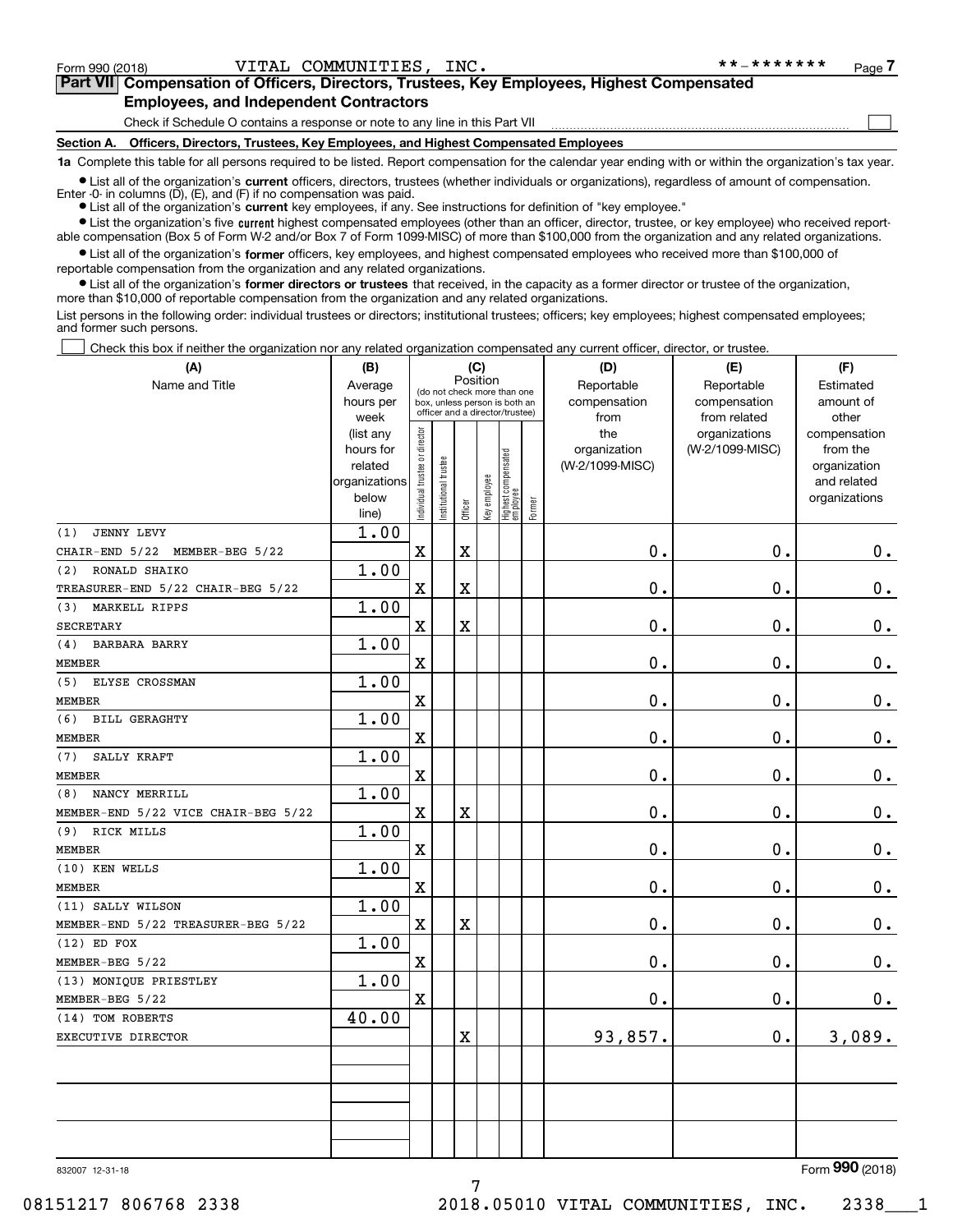|                 | Form 990 (2018)                                                                                                                      | VITAL COMMUNITIES, INC. |                                |                       |          |              |                                                                  |        |                          | **_*******                       |          |   |                          | Page 8 |
|-----------------|--------------------------------------------------------------------------------------------------------------------------------------|-------------------------|--------------------------------|-----------------------|----------|--------------|------------------------------------------------------------------|--------|--------------------------|----------------------------------|----------|---|--------------------------|--------|
| <b>Part VII</b> | Section A. Officers, Directors, Trustees, Key Employees, and Highest Compensated Employees (continued)                               |                         |                                |                       |          |              |                                                                  |        |                          |                                  |          |   |                          |        |
|                 | (A)                                                                                                                                  | (B)                     |                                |                       | (C)      |              |                                                                  |        | (D)                      | (E)                              |          |   | (F)                      |        |
|                 | Name and title                                                                                                                       | Average                 |                                |                       | Position |              | (do not check more than one                                      |        | Reportable               | Reportable                       |          |   | Estimated                |        |
|                 |                                                                                                                                      | hours per               |                                |                       |          |              | box, unless person is both an<br>officer and a director/trustee) |        | compensation             | compensation                     |          |   | amount of                |        |
|                 |                                                                                                                                      | week                    |                                |                       |          |              |                                                                  |        | from                     | from related                     |          |   | other                    |        |
|                 |                                                                                                                                      | (list any<br>hours for  |                                |                       |          |              |                                                                  |        | the<br>organization      | organizations<br>(W-2/1099-MISC) |          |   | compensation             |        |
|                 |                                                                                                                                      | related                 |                                |                       |          |              |                                                                  |        | (W-2/1099-MISC)          |                                  |          |   | from the<br>organization |        |
|                 |                                                                                                                                      | organizations           |                                |                       |          |              |                                                                  |        |                          |                                  |          |   | and related              |        |
|                 |                                                                                                                                      | below                   | Individual trustee or director | Institutional trustee |          | Key employee |                                                                  |        |                          |                                  |          |   | organizations            |        |
|                 |                                                                                                                                      | line)                   |                                |                       | Officer  |              | Highest compensated<br>  employee                                | Former |                          |                                  |          |   |                          |        |
|                 |                                                                                                                                      |                         |                                |                       |          |              |                                                                  |        |                          |                                  |          |   |                          |        |
|                 |                                                                                                                                      |                         |                                |                       |          |              |                                                                  |        |                          |                                  |          |   |                          |        |
|                 |                                                                                                                                      |                         |                                |                       |          |              |                                                                  |        |                          |                                  |          |   |                          |        |
|                 |                                                                                                                                      |                         |                                |                       |          |              |                                                                  |        |                          |                                  |          |   |                          |        |
|                 |                                                                                                                                      |                         |                                |                       |          |              |                                                                  |        |                          |                                  |          |   |                          |        |
|                 |                                                                                                                                      |                         |                                |                       |          |              |                                                                  |        |                          |                                  |          |   |                          |        |
|                 |                                                                                                                                      |                         |                                |                       |          |              |                                                                  |        |                          |                                  |          |   |                          |        |
|                 |                                                                                                                                      |                         |                                |                       |          |              |                                                                  |        |                          |                                  |          |   |                          |        |
|                 |                                                                                                                                      |                         |                                |                       |          |              |                                                                  |        |                          |                                  |          |   |                          |        |
|                 |                                                                                                                                      |                         |                                |                       |          |              |                                                                  |        |                          |                                  |          |   |                          |        |
|                 |                                                                                                                                      |                         |                                |                       |          |              |                                                                  |        |                          |                                  |          |   |                          |        |
|                 |                                                                                                                                      |                         |                                |                       |          |              |                                                                  |        |                          |                                  |          |   |                          |        |
|                 |                                                                                                                                      |                         |                                |                       |          |              |                                                                  |        |                          |                                  |          |   |                          |        |
|                 |                                                                                                                                      |                         |                                |                       |          |              |                                                                  |        |                          |                                  |          |   |                          |        |
|                 |                                                                                                                                      |                         |                                |                       |          |              |                                                                  |        |                          |                                  |          |   |                          |        |
|                 |                                                                                                                                      |                         |                                |                       |          |              |                                                                  |        |                          |                                  |          |   |                          |        |
|                 |                                                                                                                                      |                         |                                |                       |          |              |                                                                  |        |                          |                                  |          |   |                          |        |
|                 |                                                                                                                                      |                         |                                |                       |          |              |                                                                  |        |                          |                                  |          |   |                          |        |
|                 |                                                                                                                                      |                         |                                |                       |          |              |                                                                  |        | 93,857.                  |                                  | 0.       |   | 3,089.                   |        |
|                 | Total from continuation sheets to Part VII, Section A manufactured in the Total from continuum                                       |                         |                                |                       |          |              |                                                                  |        | $\mathbf 0$ .<br>93,857. |                                  | 0.<br>0. |   | 3,089.                   | 0.     |
| d               |                                                                                                                                      |                         |                                |                       |          |              |                                                                  |        |                          |                                  |          |   |                          |        |
| 2               | Total number of individuals (including but not limited to those listed above) who received more than \$100,000 of reportable         |                         |                                |                       |          |              |                                                                  |        |                          |                                  |          |   |                          | 0      |
|                 | compensation from the organization                                                                                                   |                         |                                |                       |          |              |                                                                  |        |                          |                                  |          |   | Yes                      | No     |
| 3               |                                                                                                                                      |                         |                                |                       |          |              |                                                                  |        |                          |                                  |          |   |                          |        |
|                 | Did the organization list any former officer, director, or trustee, key employee, or highest compensated employee on                 |                         |                                |                       |          |              |                                                                  |        |                          |                                  |          | 3 |                          | х      |
|                 | For any individual listed on line 1a, is the sum of reportable compensation and other compensation from the organization             |                         |                                |                       |          |              |                                                                  |        |                          |                                  |          |   |                          |        |
|                 |                                                                                                                                      |                         |                                |                       |          |              |                                                                  |        |                          |                                  |          | 4 |                          | х      |
| 5               | Did any person listed on line 1a receive or accrue compensation from any unrelated organization or individual for services           |                         |                                |                       |          |              |                                                                  |        |                          |                                  |          |   |                          |        |
|                 |                                                                                                                                      |                         |                                |                       |          |              |                                                                  |        |                          |                                  |          | 5 |                          | х      |
|                 | <b>Section B. Independent Contractors</b>                                                                                            |                         |                                |                       |          |              |                                                                  |        |                          |                                  |          |   |                          |        |
| 1               | Complete this table for your five highest compensated independent contractors that received more than \$100,000 of compensation from |                         |                                |                       |          |              |                                                                  |        |                          |                                  |          |   |                          |        |
|                 | the organization. Report compensation for the calendar year ending with or within the organization's tax year.                       |                         |                                |                       |          |              |                                                                  |        |                          |                                  |          |   |                          |        |
|                 | (A)                                                                                                                                  |                         |                                |                       |          |              |                                                                  |        | (B)                      |                                  |          |   | (C)                      |        |
|                 | Name and business address                                                                                                            |                         |                                | <b>NONE</b>           |          |              |                                                                  |        | Description of services  |                                  |          |   | Compensation             |        |
|                 |                                                                                                                                      |                         |                                |                       |          |              |                                                                  |        |                          |                                  |          |   |                          |        |
|                 |                                                                                                                                      |                         |                                |                       |          |              |                                                                  |        |                          |                                  |          |   |                          |        |
|                 |                                                                                                                                      |                         |                                |                       |          |              |                                                                  |        |                          |                                  |          |   |                          |        |
|                 |                                                                                                                                      |                         |                                |                       |          |              |                                                                  |        |                          |                                  |          |   |                          |        |
|                 |                                                                                                                                      |                         |                                |                       |          |              |                                                                  |        |                          |                                  |          |   |                          |        |
|                 |                                                                                                                                      |                         |                                |                       |          |              |                                                                  |        |                          |                                  |          |   |                          |        |
|                 |                                                                                                                                      |                         |                                |                       |          |              |                                                                  |        |                          |                                  |          |   |                          |        |
|                 |                                                                                                                                      |                         |                                |                       |          |              |                                                                  |        |                          |                                  |          |   |                          |        |
|                 |                                                                                                                                      |                         |                                |                       |          |              |                                                                  |        |                          |                                  |          |   |                          |        |
|                 |                                                                                                                                      |                         |                                |                       |          |              |                                                                  |        |                          |                                  |          |   |                          |        |
| 2               | Total number of independent contractors (including but not limited to those listed above) who received more than                     |                         |                                |                       |          |              |                                                                  |        |                          |                                  |          |   |                          |        |
|                 | \$100,000 of compensation from the organization                                                                                      |                         |                                |                       |          | 0            |                                                                  |        |                          |                                  |          |   |                          |        |
|                 |                                                                                                                                      |                         |                                |                       |          |              |                                                                  |        |                          |                                  |          |   | Form 990 (2018)          |        |

832008 12-31-18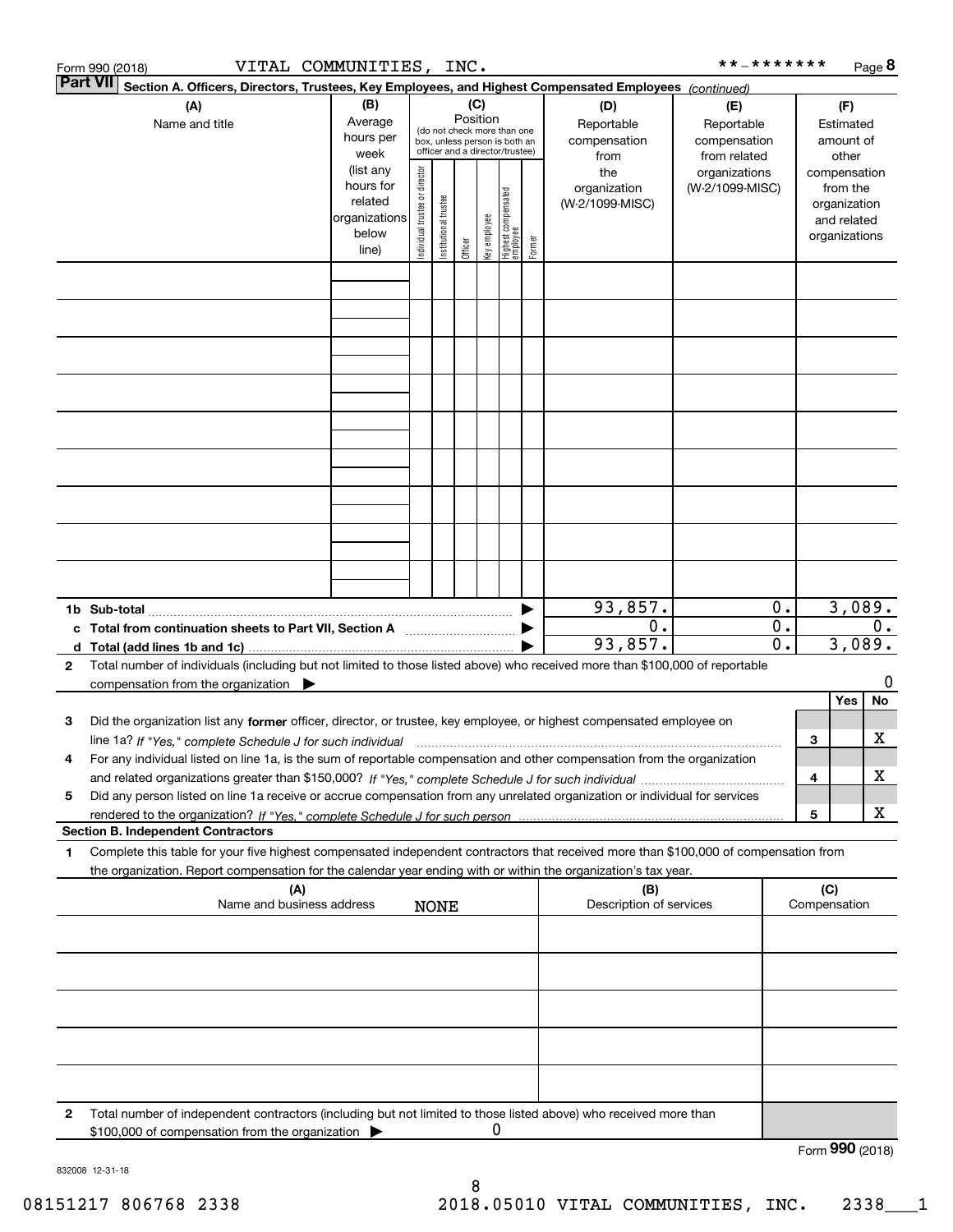|                                                                                         | <b>Part VIII</b>           | <b>Statement of Revenue</b>                                                                                                                                                                                                                                                                                                                                                                                                                                                                                                                                                                                     |                                                            |                                                                                                                               |                                    |                                                              |                                         |                                                                    |
|-----------------------------------------------------------------------------------------|----------------------------|-----------------------------------------------------------------------------------------------------------------------------------------------------------------------------------------------------------------------------------------------------------------------------------------------------------------------------------------------------------------------------------------------------------------------------------------------------------------------------------------------------------------------------------------------------------------------------------------------------------------|------------------------------------------------------------|-------------------------------------------------------------------------------------------------------------------------------|------------------------------------|--------------------------------------------------------------|-----------------------------------------|--------------------------------------------------------------------|
|                                                                                         |                            | Check if Schedule O contains a response or note to any line in this Part VIII                                                                                                                                                                                                                                                                                                                                                                                                                                                                                                                                   |                                                            |                                                                                                                               |                                    |                                                              |                                         |                                                                    |
|                                                                                         |                            |                                                                                                                                                                                                                                                                                                                                                                                                                                                                                                                                                                                                                 |                                                            |                                                                                                                               | (A)<br>Total revenue               | $\overline{(B)}$<br>Related or<br>exempt function<br>revenue | (C)<br>Unrelated<br>business<br>revenue | (D)<br>Revenue excluded<br>from tax under<br>sections<br>512 - 514 |
| Contributions, Gifts, Grants<br>and Other Similar Amounts<br>Program Service<br>Revenue | b<br>c<br>b<br>с<br>d<br>е | 1 a Federated campaigns<br>Membership dues<br>Fundraising events<br>Related organizations<br>Government grants (contributions)<br>f All other contributions, gifts, grants, and<br>similar amounts not included above<br>Noncash contributions included in lines 1a-1f: \$<br>2 a PROGRAM INCOME<br><u> 1989 - Johann Barbara, martin amerikan basar dan berasal dalam basar dalam basar dalam basar dalam basar dala</u><br><u> 1989 - Johann Barbara, martin amerikan personal (</u><br><u> 1989 - Johann John Stone, markin film yn y sefydlu y gwysiad y ganllawydd y ganllawydd y ganllawydd y ganllaw</u> | 1a<br>1 <sub>b</sub><br>1c<br>1 <sub>d</sub><br>1e<br>l 1f | 22,050.<br>159,112.<br>845,694.<br>8,017.<br>$\blacktriangleright$<br><b>Business Code</b><br>624200<br>$\blacktriangleright$ | 1,026,856.<br>159,168.<br>159,168. | 159,168.                                                     |                                         |                                                                    |
|                                                                                         | З                          | Investment income (including dividends, interest, and                                                                                                                                                                                                                                                                                                                                                                                                                                                                                                                                                           |                                                            |                                                                                                                               |                                    |                                                              |                                         |                                                                    |
|                                                                                         | 4<br>5                     | Income from investment of tax-exempt bond proceeds                                                                                                                                                                                                                                                                                                                                                                                                                                                                                                                                                              |                                                            |                                                                                                                               | 2,132.                             |                                                              |                                         | 2,132.                                                             |
|                                                                                         | 6а<br>b<br>с<br>d          | Gross rents<br>Less: rental expenses<br>Rental income or (loss)<br>7 a Gross amount from sales of<br>assets other than inventory                                                                                                                                                                                                                                                                                                                                                                                                                                                                                | (i) Real<br>(i) Securities                                 | (ii) Personal<br>(ii) Other                                                                                                   |                                    |                                                              |                                         |                                                                    |
|                                                                                         |                            | <b>b</b> Less: cost or other basis<br>and sales expenses  [<br>8 a Gross income from fundraising events (not                                                                                                                                                                                                                                                                                                                                                                                                                                                                                                    |                                                            | $\blacktriangleright$                                                                                                         |                                    |                                                              |                                         |                                                                    |
| <b>Other Revenue</b>                                                                    |                            | $22$ ,050. $\,$ of<br>including $$$<br>contributions reported on line 1c). See<br>c Net income or (loss) from fundraising events<br>9 a Gross income from gaming activities. See                                                                                                                                                                                                                                                                                                                                                                                                                                | $\mathbf{b}$                                               | $a \mid 10, 270.$<br>37,131.                                                                                                  | $-26,861.$                         |                                                              |                                         | $-26,861.$                                                         |
|                                                                                         |                            | c Net income or (loss) from gaming activities<br>10 a Gross sales of inventory, less returns                                                                                                                                                                                                                                                                                                                                                                                                                                                                                                                    | b<br>b                                                     |                                                                                                                               |                                    |                                                              |                                         |                                                                    |
|                                                                                         |                            | c Net income or (loss) from sales of inventory<br>Miscellaneous Revenue                                                                                                                                                                                                                                                                                                                                                                                                                                                                                                                                         |                                                            | <b>Business Code</b>                                                                                                          |                                    |                                                              |                                         |                                                                    |
|                                                                                         | b<br>с<br>d                | 11 a MISCELLANEOUS INCOME<br><u> 1989 - Johann Stoff, amerikansk politiker (d. 1989)</u>                                                                                                                                                                                                                                                                                                                                                                                                                                                                                                                        |                                                            | 900099                                                                                                                        | 565.                               | 565.                                                         |                                         |                                                                    |
|                                                                                         | е                          |                                                                                                                                                                                                                                                                                                                                                                                                                                                                                                                                                                                                                 |                                                            |                                                                                                                               | 565.                               |                                                              |                                         |                                                                    |
|                                                                                         | 12<br>832009 12-31-18      |                                                                                                                                                                                                                                                                                                                                                                                                                                                                                                                                                                                                                 |                                                            |                                                                                                                               | 1,161,860.                         | 159,733.                                                     | 0.                                      | $-24,729.$<br>Form 990 (2018)                                      |

Form 990 (2018) VITAL COMMUNITIES,INC。 \*\*-\*\*\*\*\*\*\* Page

\*\*\_\*\*\*\*\*\*\* Page 9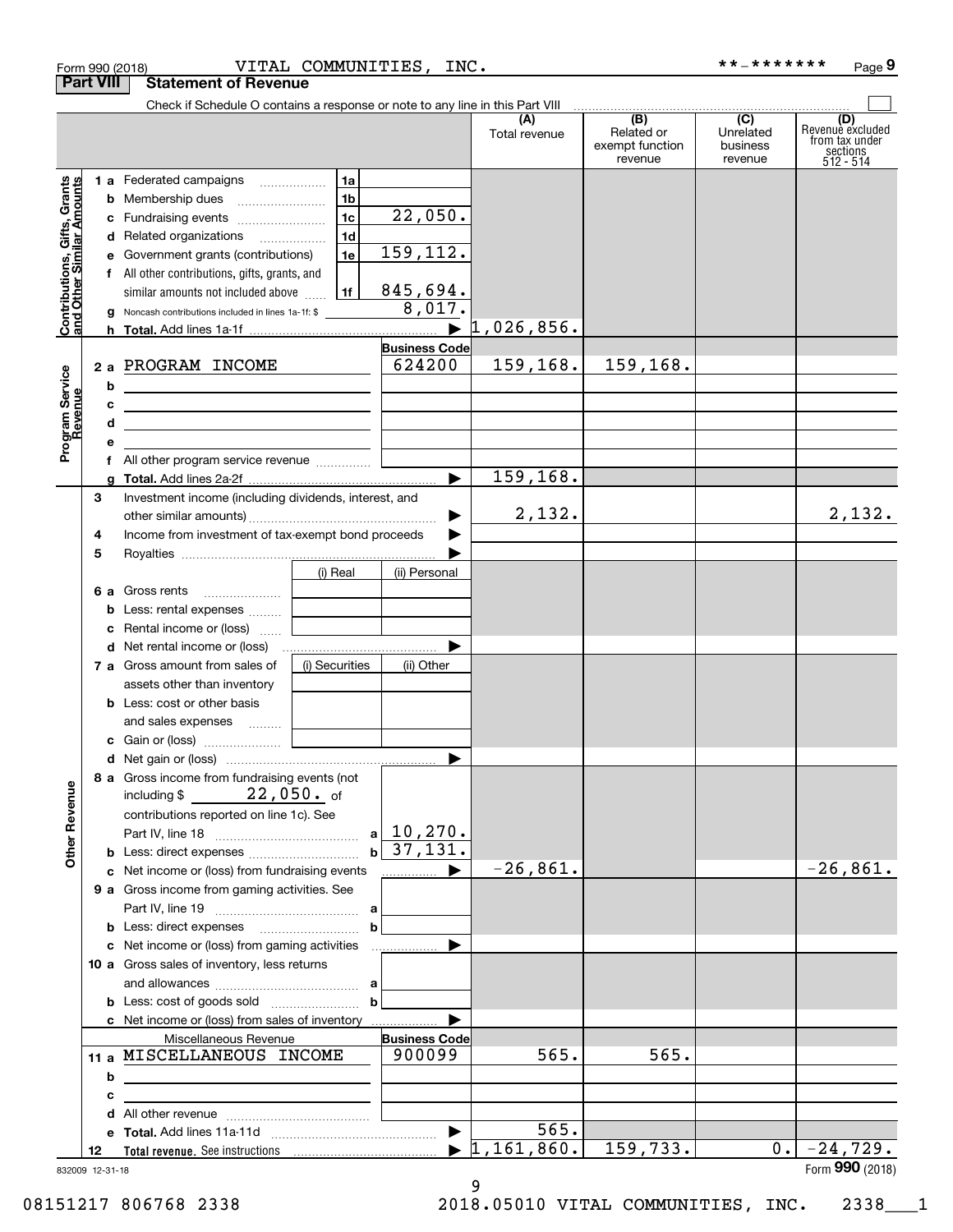Form 990 (2018) VITAL COMMUNITIES,INC. \*\*-\*\*\*\*\*\*\* <sub>Page</sub> **Porm 990 (2018)**<br>**Part IX** | Statement of Functional Expenses

|    | Section 501(c)(3) and 501(c)(4) organizations must complete all columns. All other organizations must complete column (A).                                                                                                                                         |                      |                                    |                                           |                                |
|----|--------------------------------------------------------------------------------------------------------------------------------------------------------------------------------------------------------------------------------------------------------------------|----------------------|------------------------------------|-------------------------------------------|--------------------------------|
|    | Check if Schedule O contains a response or note to any line in this Part IX                                                                                                                                                                                        |                      |                                    |                                           |                                |
|    | Do not include amounts reported on lines 6b,<br>7b, 8b, 9b, and 10b of Part VIII.                                                                                                                                                                                  | Total expenses       | (B)<br>Program service<br>expenses | (C)<br>Management and<br>general expenses | (D)<br>Fundraising<br>expenses |
| 1. | Grants and other assistance to domestic organizations                                                                                                                                                                                                              |                      |                                    |                                           |                                |
|    | and domestic governments. See Part IV, line 21                                                                                                                                                                                                                     | 44,820.              | 44,820.                            |                                           |                                |
| 2  | Grants and other assistance to domestic                                                                                                                                                                                                                            |                      |                                    |                                           |                                |
|    | individuals. See Part IV, line 22<br>and a construction of the construction of the construction of the construction of the construction of the construction of the construction of the construction of the construction of the construction of the construction of | 488.                 | 488.                               |                                           |                                |
| 3  | Grants and other assistance to foreign                                                                                                                                                                                                                             |                      |                                    |                                           |                                |
|    | organizations, foreign governments, and foreign                                                                                                                                                                                                                    |                      |                                    |                                           |                                |
|    | individuals. See Part IV, lines 15 and 16                                                                                                                                                                                                                          |                      |                                    |                                           |                                |
| 4  | Benefits paid to or for members                                                                                                                                                                                                                                    |                      |                                    |                                           |                                |
| 5  | Compensation of current officers, directors,                                                                                                                                                                                                                       |                      |                                    |                                           |                                |
|    |                                                                                                                                                                                                                                                                    | 96,121.              | 60,645.                            | 9,819.                                    | 25,657.                        |
| 6  | Compensation not included above, to disqualified                                                                                                                                                                                                                   |                      |                                    |                                           |                                |
|    | persons (as defined under section 4958(f)(1)) and                                                                                                                                                                                                                  |                      |                                    |                                           |                                |
|    | persons described in section 4958(c)(3)(B)                                                                                                                                                                                                                         |                      |                                    |                                           |                                |
| 7  | Other salaries and wages                                                                                                                                                                                                                                           | 635,424.             | 521,540.                           | 74,866.                                   | 39,018.                        |
| 8  | Pension plan accruals and contributions (include                                                                                                                                                                                                                   |                      |                                    |                                           |                                |
|    | section 401(k) and 403(b) employer contributions)                                                                                                                                                                                                                  | 17,549.              | 14,540.                            | $\frac{2,001}{7,137}$ .                   |                                |
| 9  |                                                                                                                                                                                                                                                                    | 79,685.              | 66,772.                            |                                           | $\frac{1,008.}{5,776.}$        |
| 10 |                                                                                                                                                                                                                                                                    | 52,963.              | 42,627.                            | 5,905.                                    | 4,431.                         |
| 11 | Fees for services (non-employees):                                                                                                                                                                                                                                 |                      |                                    |                                           |                                |
| a  |                                                                                                                                                                                                                                                                    |                      |                                    |                                           |                                |
| b  |                                                                                                                                                                                                                                                                    |                      |                                    |                                           |                                |
|    |                                                                                                                                                                                                                                                                    | 11,791.              | 9,018.                             | 2,008.                                    | 765.                           |
|    |                                                                                                                                                                                                                                                                    |                      |                                    |                                           |                                |
|    | Professional fundraising services. See Part IV, line 17                                                                                                                                                                                                            | 19,525.              |                                    |                                           | 19,525.                        |
| f  | Investment management fees                                                                                                                                                                                                                                         |                      |                                    |                                           |                                |
|    | g Other. (If line 11g amount exceeds 10% of line 25,                                                                                                                                                                                                               |                      |                                    |                                           |                                |
|    | column (A) amount, list line 11g expenses on Sch O.)                                                                                                                                                                                                               | 126,768.             | 122,949.                           | 2,325.                                    | 1,494.                         |
| 12 |                                                                                                                                                                                                                                                                    |                      |                                    |                                           |                                |
| 13 |                                                                                                                                                                                                                                                                    |                      |                                    |                                           |                                |
| 14 |                                                                                                                                                                                                                                                                    |                      |                                    |                                           |                                |
| 15 |                                                                                                                                                                                                                                                                    |                      |                                    |                                           |                                |
| 16 |                                                                                                                                                                                                                                                                    | 39,017.              | 30,559.                            | 6, 124.                                   | 2,334.                         |
| 17 |                                                                                                                                                                                                                                                                    | 14,795.              | 13,670.                            | 614.                                      | $\overline{511}$ .             |
| 18 | Payments of travel or entertainment expenses                                                                                                                                                                                                                       |                      |                                    |                                           |                                |
|    | for any federal, state, or local public officials                                                                                                                                                                                                                  |                      |                                    |                                           |                                |
| 19 | Conferences, conventions, and meetings                                                                                                                                                                                                                             |                      |                                    |                                           |                                |
| 20 | Interest                                                                                                                                                                                                                                                           |                      |                                    |                                           |                                |
| 21 |                                                                                                                                                                                                                                                                    |                      |                                    |                                           |                                |
| 22 | Depreciation, depletion, and amortization                                                                                                                                                                                                                          | $\overline{5,287}$ . | 3,075.                             | 1,955.                                    | 257.                           |
| 23 | Insurance                                                                                                                                                                                                                                                          |                      |                                    |                                           |                                |
| 24 | Other expenses. Itemize expenses not covered<br>above. (List miscellaneous expenses in line 24e. If line<br>24e amount exceeds 10% of line 25, column (A)<br>amount, list line 24e expenses on Schedule O.)                                                        |                      |                                    |                                           |                                |
|    | COMMUNICATIONS                                                                                                                                                                                                                                                     | 128,456.             | 116,758.                           | 3,189.                                    | 8,509.                         |
| b  | <b>SUPPLIES</b>                                                                                                                                                                                                                                                    | 28,478.              | 27, 264.                           | 820.                                      | 394.                           |
|    | EQUIPMENT AND MAINTENAN                                                                                                                                                                                                                                            | 28,472.              | 18, 251.                           | 2,124.                                    | 8,097.                         |
| d  | OTHER PERSONNEL EXPENSE                                                                                                                                                                                                                                            | 12,497.              | 7,898.                             | 4,053.                                    | 546.                           |
|    | e All other expenses                                                                                                                                                                                                                                               | 9,279.               | 7,158.                             | 448.                                      | 1,673.                         |
| 25 | Total functional expenses. Add lines 1 through 24e                                                                                                                                                                                                                 | 1,351,415.           | 1,108,032.                         | 123,388.                                  | 119,995.                       |
| 26 | Joint costs. Complete this line only if the organization                                                                                                                                                                                                           |                      |                                    |                                           |                                |
|    | reported in column (B) joint costs from a combined                                                                                                                                                                                                                 |                      |                                    |                                           |                                |
|    | educational campaign and fundraising solicitation.                                                                                                                                                                                                                 |                      |                                    |                                           |                                |

10

832010 12-31-18  $\blacktriangleright$   $\sqcup$ 

 $\overline{\phantom{1}}$  if following SOP 98-2 (ASC 958-720)

Form (2018) **990**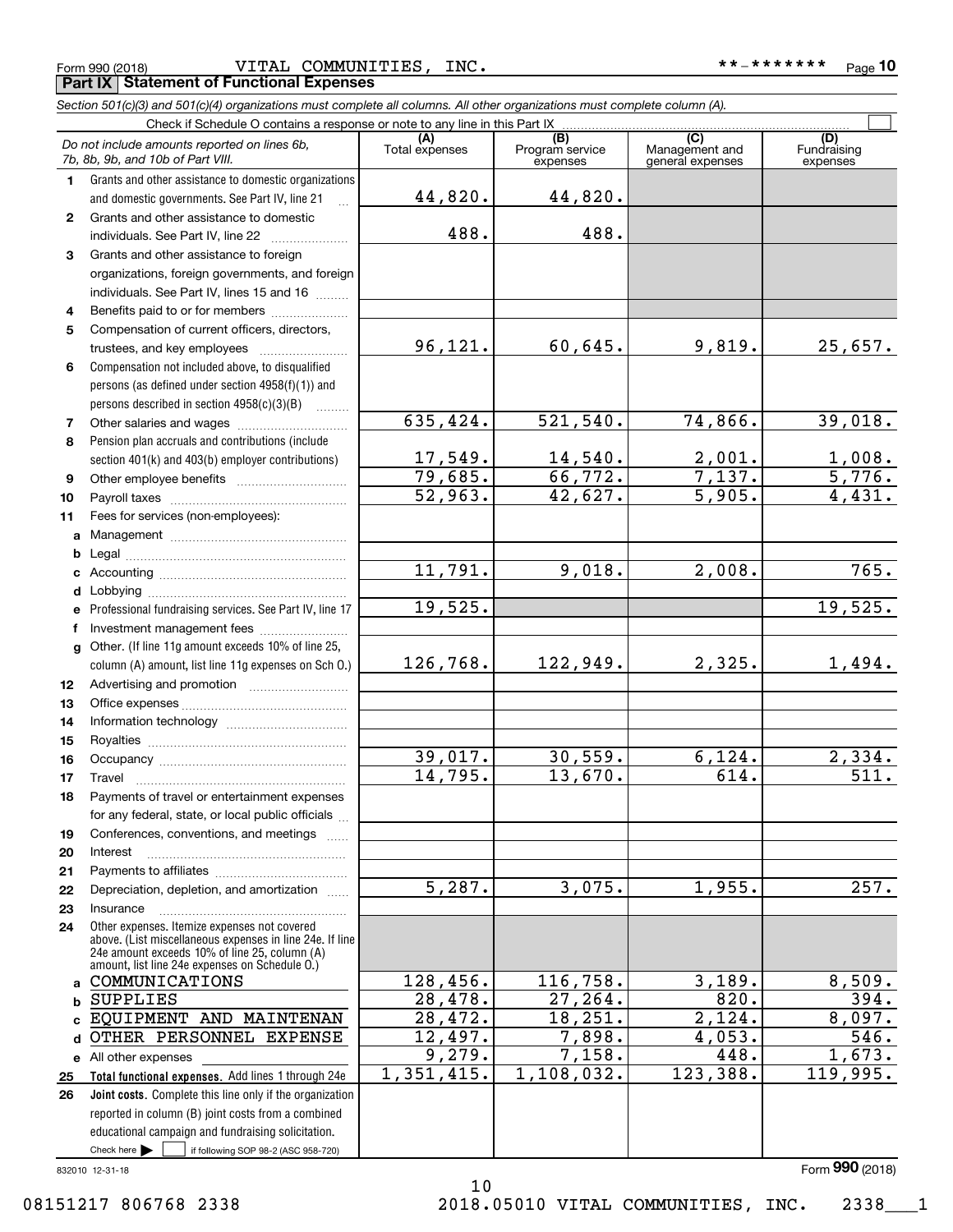### Form 990 (2018) VITAL COMMUNITIES,INC. \*\*-\*\*\*\*\*\*\* <sub>Page</sub>

|                             |    |                                                                                                                                     |         |              | (A)<br>Beginning of year |                  | (B)<br>End of year        |
|-----------------------------|----|-------------------------------------------------------------------------------------------------------------------------------------|---------|--------------|--------------------------|------------------|---------------------------|
|                             | 1  |                                                                                                                                     |         |              | 8,080.                   | $\blacksquare$   | 34,634.                   |
|                             | 2  |                                                                                                                                     |         |              | 829,511.                 | $\mathbf{2}$     | 675, 728.                 |
|                             | з  |                                                                                                                                     |         |              | 104, 138.                | $\mathbf{3}$     | 4,221.                    |
|                             | 4  |                                                                                                                                     |         | 58,571.      | $\overline{\mathbf{4}}$  | 64,037.          |                           |
|                             | 5  | Loans and other receivables from current and former officers, directors,                                                            |         |              |                          |                  |                           |
|                             |    | trustees, key employees, and highest compensated employees. Complete                                                                |         |              |                          |                  |                           |
|                             |    | Part II of Schedule L                                                                                                               |         | 5            |                          |                  |                           |
|                             | 6  | Loans and other receivables from other disqualified persons (as defined under                                                       |         |              |                          |                  |                           |
|                             |    | section $4958(f)(1)$ , persons described in section $4958(c)(3)(B)$ , and contributing                                              |         |              |                          |                  |                           |
|                             |    | employers and sponsoring organizations of section 501(c)(9) voluntary                                                               |         |              |                          |                  |                           |
|                             |    | employees' beneficiary organizations (see instr). Complete Part II of Sch L                                                         |         |              |                          | 6                |                           |
| Assets                      | 7  |                                                                                                                                     |         |              |                          | $\overline{7}$   | 25,000.                   |
|                             | 8  |                                                                                                                                     |         |              |                          | 8                |                           |
|                             | 9  | Prepaid expenses and deferred charges                                                                                               |         |              | 16, 567.                 | $\boldsymbol{9}$ | 13, 169.                  |
|                             |    | 10a Land, buildings, and equipment: cost or other                                                                                   |         |              |                          |                  |                           |
|                             |    | basis. Complete Part VI of Schedule D  10a 10a 105 5 5 5 3 5.<br>Less: accumulated depreciation 10b 55 , 0 3 1.                     |         |              |                          |                  |                           |
|                             |    | $\frac{10b}{10b}$<br><b>b</b> Less: accumulated depreciation                                                                        |         |              | 15,377.                  | 10 <sub>c</sub>  | <u>16,504.</u>            |
|                             | 11 |                                                                                                                                     |         |              |                          | 11               |                           |
|                             | 12 |                                                                                                                                     |         |              |                          | 12               | 41,367.                   |
|                             | 13 | Investments - program-related. See Part IV, line 11                                                                                 |         |              |                          | 13               |                           |
|                             | 14 |                                                                                                                                     |         |              |                          | 14               |                           |
|                             | 15 |                                                                                                                                     |         |              | 73,001.                  | 15               | 71,752.                   |
|                             | 16 |                                                                                                                                     |         |              | 1,105,245.               | 16               | 946, 412.                 |
|                             | 17 |                                                                                                                                     | 76,224. | 17           | 91,693.                  |                  |                           |
|                             | 18 |                                                                                                                                     |         |              |                          | 18               |                           |
|                             | 19 |                                                                                                                                     |         |              | 30,850.                  | 19               | 38,375.                   |
|                             | 20 |                                                                                                                                     |         |              |                          | 20               |                           |
|                             | 21 | Escrow or custodial account liability. Complete Part IV of Schedule D                                                               |         |              |                          | 21               |                           |
|                             | 22 | Loans and other payables to current and former officers, directors, trustees,                                                       |         |              |                          |                  |                           |
|                             |    | key employees, highest compensated employees, and disqualified persons.                                                             |         |              |                          |                  |                           |
| Liabilities                 |    | Complete Part II of Schedule L                                                                                                      |         |              |                          | 22               |                           |
|                             | 23 | Secured mortgages and notes payable to unrelated third parties                                                                      |         |              |                          | 23               |                           |
|                             | 24 | Unsecured notes and loans payable to unrelated third parties                                                                        |         |              |                          | 24               |                           |
|                             | 25 | Other liabilities (including federal income tax, payables to related third                                                          |         |              |                          |                  |                           |
|                             |    | parties, and other liabilities not included on lines 17-24). Complete Part X of                                                     |         |              | 0.                       |                  |                           |
|                             |    | Schedule D                                                                                                                          |         |              | 107,074.                 | 25<br>26         | $\frac{5,274}{135,342}$ . |
|                             | 26 | Organizations that follow SFAS 117 (ASC 958), check here $\blacktriangleright \begin{array}{ c } \hline X & \text{and} \end{array}$ |         |              |                          |                  |                           |
|                             |    | complete lines 27 through 29, and lines 33 and 34.                                                                                  |         |              |                          |                  |                           |
|                             | 27 |                                                                                                                                     |         |              | 513,493.                 | 27               | 518,924.                  |
|                             | 28 | Temporarily restricted net assets                                                                                                   |         |              | 424,678.                 | 28               | <u>232,146.</u>           |
|                             | 29 | Permanently restricted net assets                                                                                                   |         |              | 60,000.                  | 29               | 60,000.                   |
|                             |    | Organizations that do not follow SFAS 117 (ASC 958), check here ▶ □                                                                 |         |              |                          |                  |                           |
| Net Assets or Fund Balances |    | and complete lines 30 through 34.                                                                                                   |         |              |                          |                  |                           |
|                             | 30 |                                                                                                                                     |         |              |                          | 30               |                           |
|                             | 31 | Paid-in or capital surplus, or land, building, or equipment fund                                                                    |         |              |                          | 31               |                           |
|                             | 32 | Retained earnings, endowment, accumulated income, or other funds                                                                    |         | .            |                          | 32               |                           |
|                             | 33 | Total net assets or fund balances                                                                                                   |         |              | 998,171.                 | 33               | 811,070.                  |
|                             | 34 | Total liabilities and net assets/fund balances                                                                                      |         | 1, 105, 245. | 34                       | 946, 412.        |                           |

Check if Schedule O contains a response or note to any line in this Part X

Form (2018) **990**

**Part X Balance Sheet**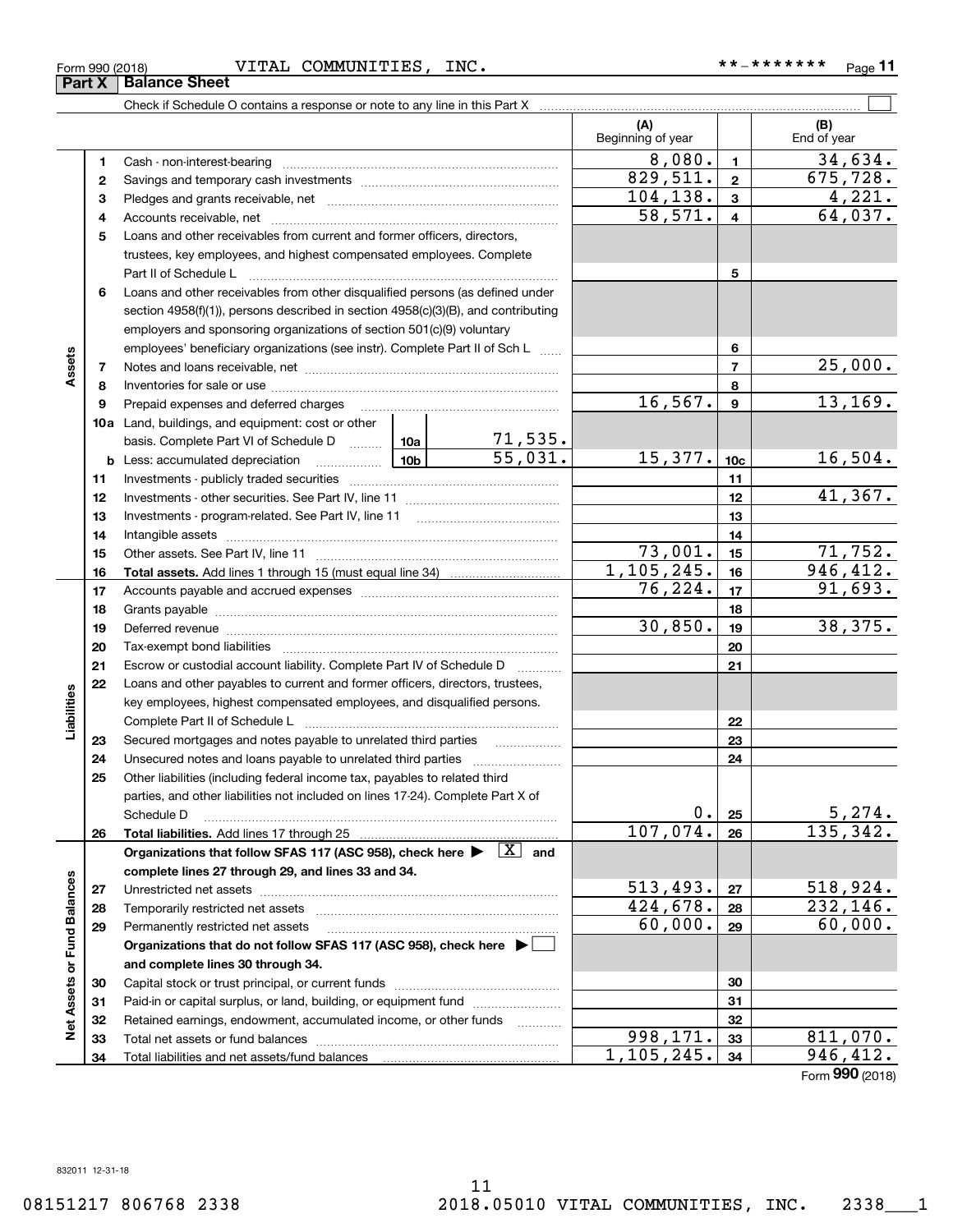| <b>Part XI   Reconciliation of Net Assets</b>                                                                                                                                          |           |
|----------------------------------------------------------------------------------------------------------------------------------------------------------------------------------------|-----------|
| Check if Schedule O contains a response or note to any line in this Part XI                                                                                                            |           |
|                                                                                                                                                                                        |           |
| 1,161,860.<br>Total revenue (must equal Part VIII, column (A), line 12)<br>$\mathbf{1}$<br>1                                                                                           |           |
| $\overline{1,351,415}$ .<br>$\mathbf{2}$<br>2                                                                                                                                          |           |
| $-189,555.$<br>3<br>Revenue less expenses. Subtract line 2 from line 1<br>З                                                                                                            |           |
| 998,171.<br>$\overline{\mathbf{4}}$<br>4                                                                                                                                               |           |
| 5<br>Net unrealized gains (losses) on investments<br>5                                                                                                                                 | 2,454.    |
| 6<br>Donated services and use of facilities<br>6                                                                                                                                       |           |
| $\overline{7}$<br>7<br>Investment expenses                                                                                                                                             |           |
| 8<br>8<br>Prior period adjustments                                                                                                                                                     |           |
| 9<br>Other changes in net assets or fund balances (explain in Schedule O) [11] [12] contraction contraction of the changes in net assets or fund balances (explain in Schedule O)<br>9 | 0.        |
| Net assets or fund balances at end of year. Combine lines 3 through 9 (must equal Part X, line 33,<br>10                                                                               |           |
| column (B))<br>10                                                                                                                                                                      | 811,070.  |
| Part XII Financial Statements and Reporting                                                                                                                                            |           |
|                                                                                                                                                                                        |           |
| Yes                                                                                                                                                                                    | <b>No</b> |
| $\boxed{\mathbf{X}}$ Accrual<br>Accounting method used to prepare the Form 990: <u>[16</u> ] Cash<br>Other<br>1                                                                        |           |
| If the organization changed its method of accounting from a prior year or checked "Other," explain in Schedule O.                                                                      |           |
| Χ<br>2a Were the organization's financial statements compiled or reviewed by an independent accountant?<br>2a                                                                          |           |
| If "Yes," check a box below to indicate whether the financial statements for the year were compiled or reviewed on a                                                                   |           |
| separate basis, consolidated basis, or both:                                                                                                                                           |           |
| $X$ Separate basis<br><b>Consolidated basis</b><br>Both consolidated and separate basis                                                                                                |           |
| Were the organization's financial statements audited by an independent accountant?<br>2 <sub>b</sub>                                                                                   | x         |
| If "Yes," check a box below to indicate whether the financial statements for the year were audited on a separate basis,                                                                |           |
| consolidated basis, or both:                                                                                                                                                           |           |
| Consolidated basis<br>Both consolidated and separate basis<br>Separate basis                                                                                                           |           |
| c If "Yes" to line 2a or 2b, does the organization have a committee that assumes responsibility for oversight of the audit,                                                            |           |
| х<br>2 <sub>c</sub>                                                                                                                                                                    |           |
| If the organization changed either its oversight process or selection process during the tax year, explain in Schedule O.                                                              |           |
| 3a As a result of a federal award, was the organization required to undergo an audit or audits as set forth in the Single Audit                                                        |           |
| 3a                                                                                                                                                                                     | x         |
| b If "Yes," did the organization undergo the required audit or audits? If the organization did not undergo the required audit                                                          |           |
| 3b<br>or audits, explain why in Schedule O and describe any steps taken to undergo such audits                                                                                         | $\Omega$  |

Form (2018) **990**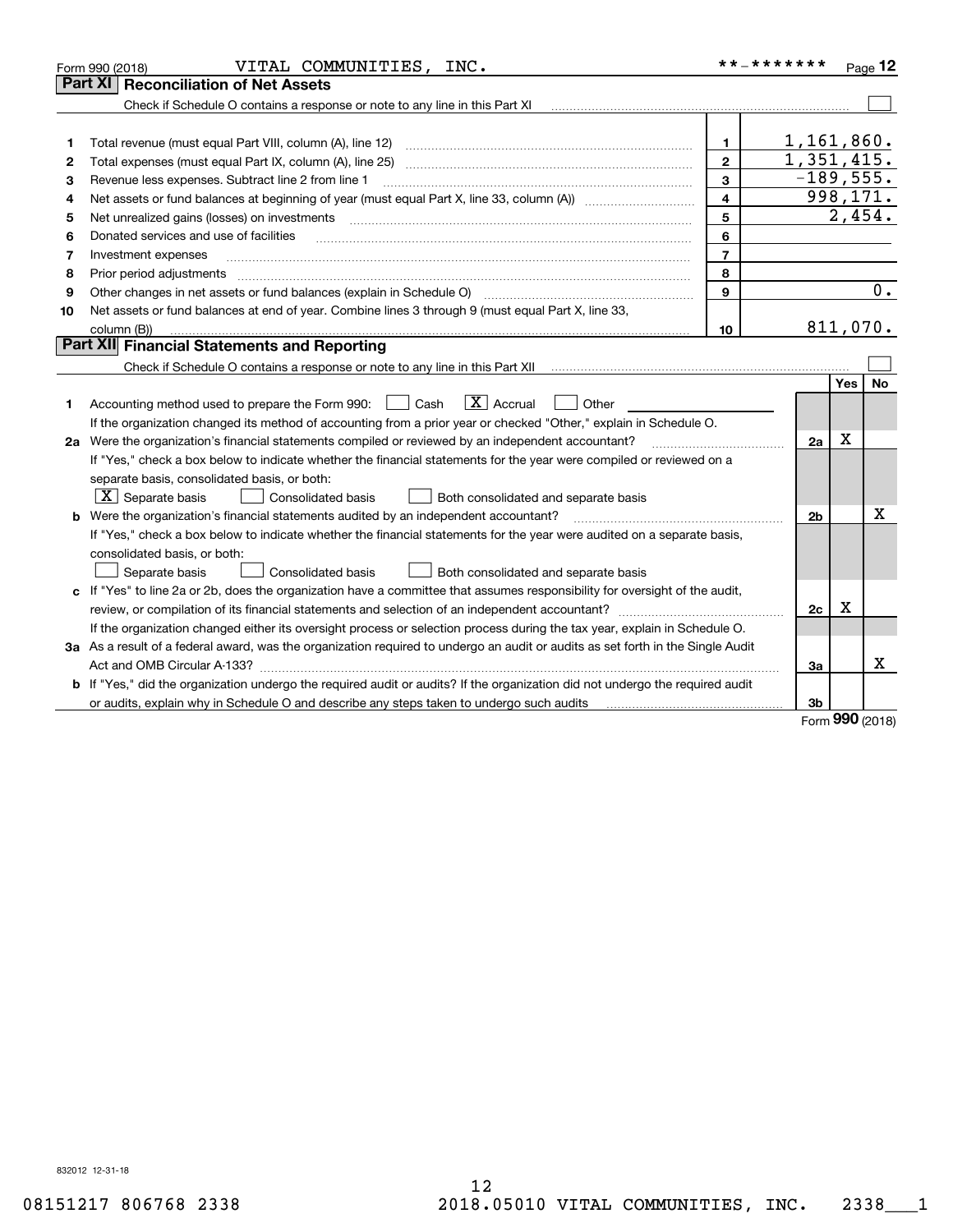Department of the Treasury Internal Revenue Service

## **(Form 990 or 990-EZ) Complete if the organization is a section 501(c)(3) organization or a section Public Charity Status and Public Support**

**4947(a)(1) nonexempt charitable trust. | Attach to Form 990 or Form 990-EZ.**   $\blacktriangleright$  Go to

| www.irs.gov/Form990 for instructions and the latest information. |  |  |
|------------------------------------------------------------------|--|--|
|                                                                  |  |  |

| OMB No. 1545-0047                   |
|-------------------------------------|
| 2018                                |
| <b>Open to Public</b><br>Inspection |

| Name of the organization |  |  |
|--------------------------|--|--|
|--------------------------|--|--|

|                |                     | Name of the organization                                                                                                                      |                         |                            |                                    |                                 |                            |  | <b>Employer identification number</b> |  |
|----------------|---------------------|-----------------------------------------------------------------------------------------------------------------------------------------------|-------------------------|----------------------------|------------------------------------|---------------------------------|----------------------------|--|---------------------------------------|--|
|                |                     |                                                                                                                                               | VITAL COMMUNITIES, INC. |                            |                                    |                                 |                            |  | **_*******                            |  |
| Part I         |                     | Reason for Public Charity Status (All organizations must complete this part.) See instructions.                                               |                         |                            |                                    |                                 |                            |  |                                       |  |
|                |                     | The organization is not a private foundation because it is: (For lines 1 through 12, check only one box.)                                     |                         |                            |                                    |                                 |                            |  |                                       |  |
| 1              |                     | A church, convention of churches, or association of churches described in section 170(b)(1)(A)(i).                                            |                         |                            |                                    |                                 |                            |  |                                       |  |
| 2              |                     | A school described in section 170(b)(1)(A)(ii). (Attach Schedule E (Form 990 or 990-EZ).)                                                     |                         |                            |                                    |                                 |                            |  |                                       |  |
| 3              |                     | A hospital or a cooperative hospital service organization described in section 170(b)(1)(A)(iii).                                             |                         |                            |                                    |                                 |                            |  |                                       |  |
|                |                     | A medical research organization operated in conjunction with a hospital described in section 170(b)(1)(A)(iii). Enter the hospital's name,    |                         |                            |                                    |                                 |                            |  |                                       |  |
|                |                     | city, and state:                                                                                                                              |                         |                            |                                    |                                 |                            |  |                                       |  |
| 5              |                     | An organization operated for the benefit of a college or university owned or operated by a governmental unit described in                     |                         |                            |                                    |                                 |                            |  |                                       |  |
|                |                     | section 170(b)(1)(A)(iv). (Complete Part II.)                                                                                                 |                         |                            |                                    |                                 |                            |  |                                       |  |
|                |                     | A federal, state, or local government or governmental unit described in section 170(b)(1)(A)(v).                                              |                         |                            |                                    |                                 |                            |  |                                       |  |
| $\overline{7}$ | $\lfloor x \rfloor$ | An organization that normally receives a substantial part of its support from a governmental unit or from the general public described in     |                         |                            |                                    |                                 |                            |  |                                       |  |
|                |                     | section 170(b)(1)(A)(vi). (Complete Part II.)                                                                                                 |                         |                            |                                    |                                 |                            |  |                                       |  |
| 8              |                     | A community trust described in section 170(b)(1)(A)(vi). (Complete Part II.)                                                                  |                         |                            |                                    |                                 |                            |  |                                       |  |
| 9              |                     | An agricultural research organization described in section 170(b)(1)(A)(ix) operated in conjunction with a land-grant college                 |                         |                            |                                    |                                 |                            |  |                                       |  |
|                |                     | or university or a non-land-grant college of agriculture (see instructions). Enter the name, city, and state of the college or                |                         |                            |                                    |                                 |                            |  |                                       |  |
|                |                     | university:                                                                                                                                   |                         |                            |                                    |                                 |                            |  |                                       |  |
| 10             |                     | An organization that normally receives: (1) more than 33 1/3% of its support from contributions, membership fees, and gross receipts from     |                         |                            |                                    |                                 |                            |  |                                       |  |
|                |                     | activities related to its exempt functions - subject to certain exceptions, and (2) no more than 33 1/3% of its support from gross investment |                         |                            |                                    |                                 |                            |  |                                       |  |
|                |                     | income and unrelated business taxable income (less section 511 tax) from businesses acquired by the organization after June 30, 1975.         |                         |                            |                                    |                                 |                            |  |                                       |  |
|                |                     | See section 509(a)(2). (Complete Part III.)                                                                                                   |                         |                            |                                    |                                 |                            |  |                                       |  |
| 11             |                     | An organization organized and operated exclusively to test for public safety. See section 509(a)(4).                                          |                         |                            |                                    |                                 |                            |  |                                       |  |
| 12             |                     | An organization organized and operated exclusively for the benefit of, to perform the functions of, or to carry out the purposes of one or    |                         |                            |                                    |                                 |                            |  |                                       |  |
|                |                     | more publicly supported organizations described in section 509(a)(1) or section 509(a)(2). See section 509(a)(3). Check the box in            |                         |                            |                                    |                                 |                            |  |                                       |  |
|                |                     | lines 12a through 12d that describes the type of supporting organization and complete lines 12e, 12f, and 12g.                                |                         |                            |                                    |                                 |                            |  |                                       |  |
| а              |                     | Type I. A supporting organization operated, supervised, or controlled by its supported organization(s), typically by giving                   |                         |                            |                                    |                                 |                            |  |                                       |  |
|                |                     | the supported organization(s) the power to regularly appoint or elect a majority of the directors or trustees of the supporting               |                         |                            |                                    |                                 |                            |  |                                       |  |
|                |                     | organization. You must complete Part IV, Sections A and B.                                                                                    |                         |                            |                                    |                                 |                            |  |                                       |  |
| b              |                     | Type II. A supporting organization supervised or controlled in connection with its supported organization(s), by having                       |                         |                            |                                    |                                 |                            |  |                                       |  |
|                |                     | control or management of the supporting organization vested in the same persons that control or manage the supported                          |                         |                            |                                    |                                 |                            |  |                                       |  |
|                |                     | organization(s). You must complete Part IV, Sections A and C.                                                                                 |                         |                            |                                    |                                 |                            |  |                                       |  |
| с              |                     | Type III functionally integrated. A supporting organization operated in connection with, and functionally integrated with,                    |                         |                            |                                    |                                 |                            |  |                                       |  |
|                |                     | its supported organization(s) (see instructions). You must complete Part IV, Sections A, D, and E.                                            |                         |                            |                                    |                                 |                            |  |                                       |  |
| d              |                     | Type III non-functionally integrated. A supporting organization operated in connection with its supported organization(s)                     |                         |                            |                                    |                                 |                            |  |                                       |  |
|                |                     | that is not functionally integrated. The organization generally must satisfy a distribution requirement and an attentiveness                  |                         |                            |                                    |                                 |                            |  |                                       |  |
|                |                     | requirement (see instructions). You must complete Part IV, Sections A and D, and Part V.                                                      |                         |                            |                                    |                                 |                            |  |                                       |  |
| е              |                     | Check this box if the organization received a written determination from the IRS that it is a Type I, Type II, Type III                       |                         |                            |                                    |                                 |                            |  |                                       |  |
|                |                     | functionally integrated, or Type III non-functionally integrated supporting organization.                                                     |                         |                            |                                    |                                 |                            |  |                                       |  |
| f              |                     | Enter the number of supported organizations                                                                                                   |                         |                            |                                    |                                 |                            |  |                                       |  |
|                |                     | g Provide the following information about the supported organization(s).<br>(i) Name of supported                                             | (ii) EIN                | (iii) Type of organization |                                    | (iv) Is the organization listed | (v) Amount of monetary     |  | (vi) Amount of other                  |  |
|                |                     | organization                                                                                                                                  |                         | (described on lines 1-10   | in your governing document?<br>Yes | No                              | support (see instructions) |  | support (see instructions)            |  |
|                |                     |                                                                                                                                               |                         | above (see instructions))  |                                    |                                 |                            |  |                                       |  |
|                |                     |                                                                                                                                               |                         |                            |                                    |                                 |                            |  |                                       |  |
|                |                     |                                                                                                                                               |                         |                            |                                    |                                 |                            |  |                                       |  |
|                |                     |                                                                                                                                               |                         |                            |                                    |                                 |                            |  |                                       |  |
|                |                     |                                                                                                                                               |                         |                            |                                    |                                 |                            |  |                                       |  |
|                |                     |                                                                                                                                               |                         |                            |                                    |                                 |                            |  |                                       |  |
|                |                     |                                                                                                                                               |                         |                            |                                    |                                 |                            |  |                                       |  |
|                |                     |                                                                                                                                               |                         |                            |                                    |                                 |                            |  |                                       |  |
| Total          |                     |                                                                                                                                               |                         |                            |                                    |                                 |                            |  |                                       |  |

LHA For Paperwork Reduction Act Notice, see the Instructions for Form 990 or 990-EZ. 832021 10-11-18 Schedule A (Form 990 or 990-EZ) 2018 13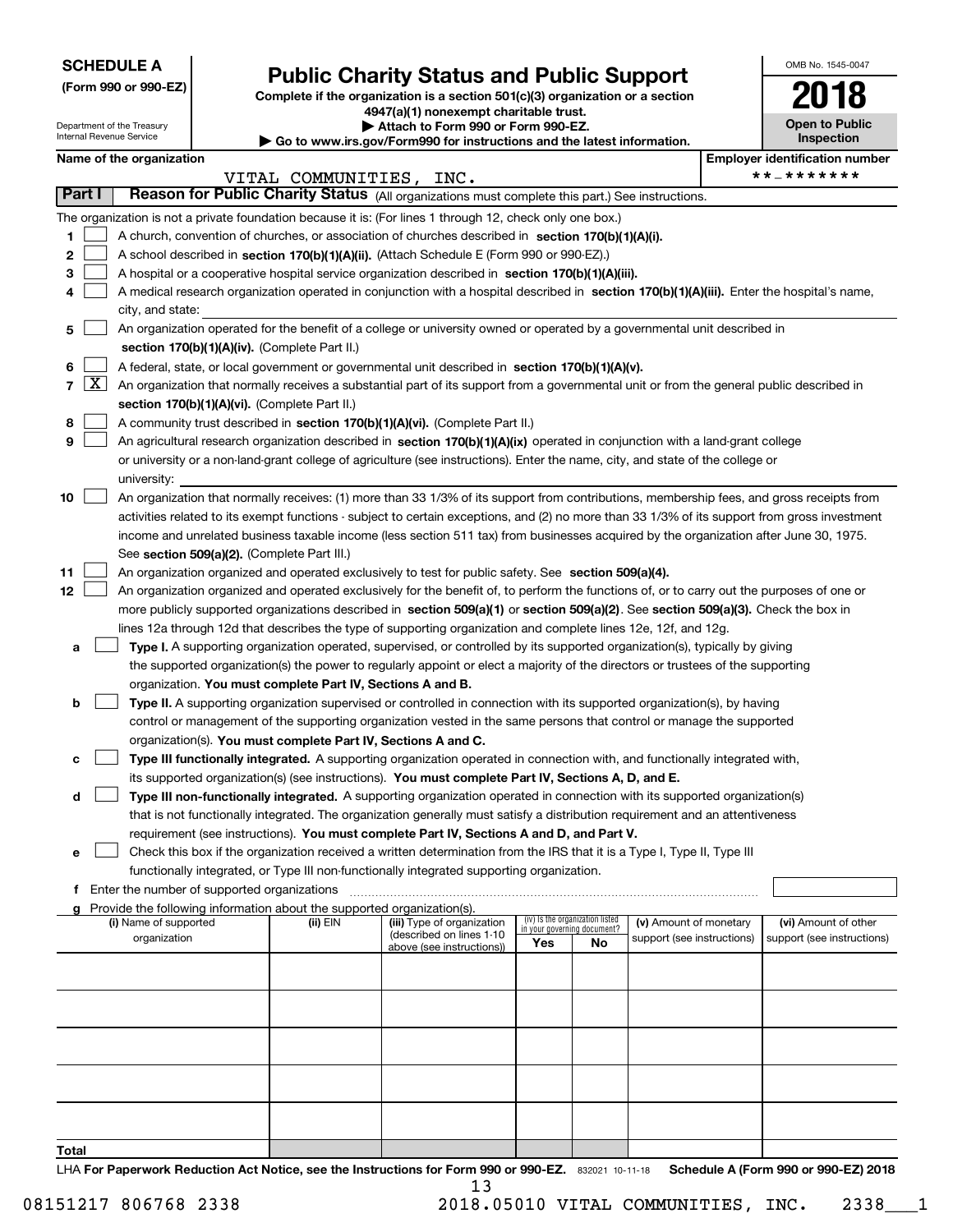### Schedule A (Form 990 or 990-EZ) 2018 Page VITAL COMMUNITIES, INC. \*\*-\*\*\*\*\*\*\*

(Complete only if you checked the box on line 5, 7, or 8 of Part I or if the organization failed to qualify under Part III. If the organization fails to qualify under the tests listed below, please complete Part III.) **Part II** Support Schedule for Organizations Described in Sections 170(b)(1)(A)(iv) and 170(b)(1)(A)(vi)

| Calendar year (or fiscal year beginning in)<br>(a) 2014<br>(b) 2015<br>$(c)$ 2016<br>$(d)$ 2017<br>(e) 2018<br>1 Gifts, grants, contributions, and<br>membership fees received. (Do not<br>838,645.<br>952, 427.<br>1191985.<br>1026856.<br>578,458.<br>include any "unusual grants.")<br>2 Tax revenues levied for the organ-<br>ization's benefit and either paid to | (f) Total<br>4588371.           |
|------------------------------------------------------------------------------------------------------------------------------------------------------------------------------------------------------------------------------------------------------------------------------------------------------------------------------------------------------------------------|---------------------------------|
|                                                                                                                                                                                                                                                                                                                                                                        |                                 |
|                                                                                                                                                                                                                                                                                                                                                                        |                                 |
|                                                                                                                                                                                                                                                                                                                                                                        |                                 |
|                                                                                                                                                                                                                                                                                                                                                                        |                                 |
|                                                                                                                                                                                                                                                                                                                                                                        |                                 |
|                                                                                                                                                                                                                                                                                                                                                                        |                                 |
| or expended on its behalf                                                                                                                                                                                                                                                                                                                                              |                                 |
| 3 The value of services or facilities                                                                                                                                                                                                                                                                                                                                  |                                 |
| furnished by a governmental unit to                                                                                                                                                                                                                                                                                                                                    |                                 |
| the organization without charge                                                                                                                                                                                                                                                                                                                                        |                                 |
| 838,645.<br>952, 427.<br>1191985.<br>1026856.<br>578,458.                                                                                                                                                                                                                                                                                                              | 4588371.                        |
| 4 Total. Add lines 1 through 3                                                                                                                                                                                                                                                                                                                                         |                                 |
| The portion of total contributions<br>5.                                                                                                                                                                                                                                                                                                                               |                                 |
| by each person (other than a                                                                                                                                                                                                                                                                                                                                           |                                 |
| governmental unit or publicly                                                                                                                                                                                                                                                                                                                                          |                                 |
| supported organization) included                                                                                                                                                                                                                                                                                                                                       |                                 |
| on line 1 that exceeds 2% of the                                                                                                                                                                                                                                                                                                                                       |                                 |
| amount shown on line 11,                                                                                                                                                                                                                                                                                                                                               |                                 |
| column (f)                                                                                                                                                                                                                                                                                                                                                             | 913,805.                        |
| 6 Public support. Subtract line 5 from line 4.                                                                                                                                                                                                                                                                                                                         | 3674566.                        |
| <b>Section B. Total Support</b>                                                                                                                                                                                                                                                                                                                                        |                                 |
| Calendar year (or fiscal year beginning in)<br>(a) 2014<br>$(b)$ 2015<br>$(c)$ 2016<br>$(d)$ 2017<br>(e) 2018                                                                                                                                                                                                                                                          | (f) Total                       |
| $\overline{838,645}$ .<br>952, 427.<br>1191985.<br>578,458.<br>1026856.<br><b>7</b> Amounts from line 4                                                                                                                                                                                                                                                                | 4588371.                        |
| Gross income from interest,<br>8.                                                                                                                                                                                                                                                                                                                                      |                                 |
| dividends, payments received on                                                                                                                                                                                                                                                                                                                                        |                                 |
| securities loans, rents, royalties,                                                                                                                                                                                                                                                                                                                                    |                                 |
| 3.<br>3, 274.<br>569.<br>1,374.<br>2,132.<br>and income from similar sources                                                                                                                                                                                                                                                                                           | 7,352.                          |
| <b>9</b> Net income from unrelated business                                                                                                                                                                                                                                                                                                                            |                                 |
| activities, whether or not the                                                                                                                                                                                                                                                                                                                                         |                                 |
| business is regularly carried on                                                                                                                                                                                                                                                                                                                                       |                                 |
| 10 Other income. Do not include gain                                                                                                                                                                                                                                                                                                                                   |                                 |
| or loss from the sale of capital                                                                                                                                                                                                                                                                                                                                       |                                 |
| 16,795.<br>10,835.<br>58,204.<br>24, 112.<br>55,498.<br>assets (Explain in Part VI.)                                                                                                                                                                                                                                                                                   | 165, 444.                       |
| 11 Total support. Add lines 7 through 10                                                                                                                                                                                                                                                                                                                               | 4761167.                        |
| 12<br>12 Gross receipts from related activities, etc. (see instructions)                                                                                                                                                                                                                                                                                               | 822, 383.                       |
| 13 First five years. If the Form 990 is for the organization's first, second, third, fourth, or fifth tax year as a section 501(c)(3)                                                                                                                                                                                                                                  |                                 |
| organization, check this box and stop here                                                                                                                                                                                                                                                                                                                             |                                 |
| Section C. Computation of Public Support Percentage                                                                                                                                                                                                                                                                                                                    |                                 |
| 14<br>14 Public support percentage for 2018 (line 6, column (f) divided by line 11, column (f) <i>manumeronominimi</i> ng                                                                                                                                                                                                                                              | 77.18<br>$\frac{9}{6}$          |
| 15                                                                                                                                                                                                                                                                                                                                                                     | 73.86<br>$\%$                   |
| <b>15</b> Public support percentage from 2017 Schedule A, Part II, line 14<br>16a 33 1/3% support test - 2018. If the organization did not check the box on line 13, and line 14 is 33 1/3% or more, check this box and                                                                                                                                                |                                 |
|                                                                                                                                                                                                                                                                                                                                                                        | $\blacktriangleright$ $\vert$ X |
| stop here. The organization qualifies as a publicly supported organization                                                                                                                                                                                                                                                                                             |                                 |
| b 33 1/3% support test - 2017. If the organization did not check a box on line 13 or 16a, and line 15 is 33 1/3% or more, check this box                                                                                                                                                                                                                               |                                 |
| and stop here. The organization qualifies as a publicly supported organization                                                                                                                                                                                                                                                                                         |                                 |
| 17a 10% -facts-and-circumstances test - 2018. If the organization did not check a box on line 13, 16a, or 16b, and line 14 is 10% or more,                                                                                                                                                                                                                             |                                 |
| and if the organization meets the "facts-and-circumstances" test, check this box and stop here. Explain in Part VI how the organization                                                                                                                                                                                                                                |                                 |
| meets the "facts-and-circumstances" test. The organization qualifies as a publicly supported organization                                                                                                                                                                                                                                                              |                                 |
| <b>b 10% -facts-and-circumstances test - 2017.</b> If the organization did not check a box on line 13, 16a, 16b, or 17a, and line 15 is 10% or                                                                                                                                                                                                                         |                                 |
| more, and if the organization meets the "facts-and-circumstances" test, check this box and stop here. Explain in Part VI how the                                                                                                                                                                                                                                       |                                 |
| organization meets the "facts-and-circumstances" test. The organization qualifies as a publicly supported organization                                                                                                                                                                                                                                                 |                                 |
| Private foundation. If the organization did not check a box on line 13, 16a, 16b, 17a, or 17b, check this box and see instructions<br>18                                                                                                                                                                                                                               |                                 |

**Schedule A (Form 990 or 990-EZ) 2018**

832022 10-11-18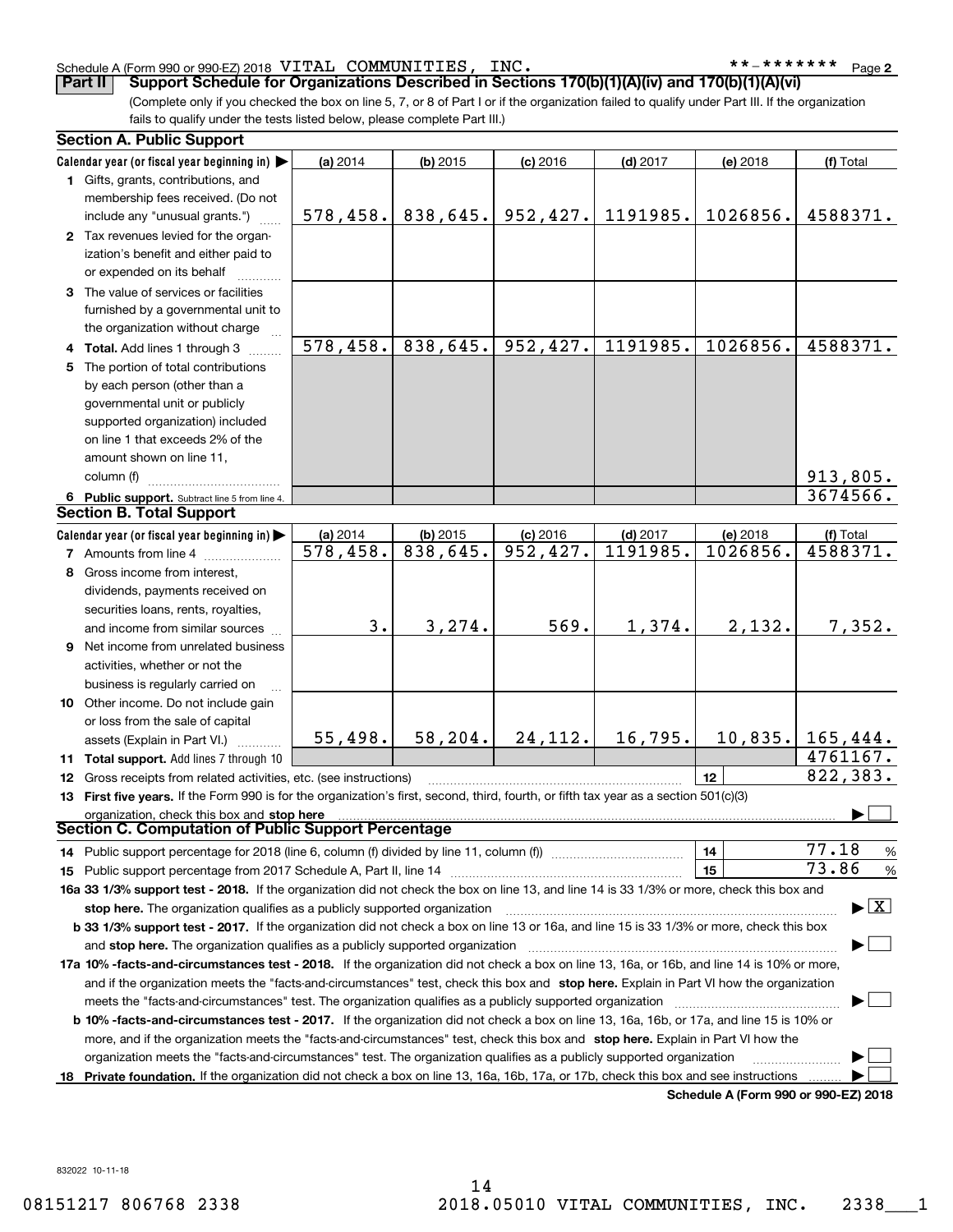### Schedule A (Form 990 or 990-EZ) 2018 Page VITAL COMMUNITIES, INC. \*\*-\*\*\*\*\*\*\*

**Part III | Support Schedule for Organizations Described in Section 509(a)(2)** 

**3**

(Complete only if you checked the box on line 10 of Part I or if the organization failed to qualify under Part II. If the organization fails to qualify under the tests listed below, please complete Part II.)

|    | <b>Section A. Public Support</b>                                                                                                                                                                |          |          |                 |            |          |                                      |
|----|-------------------------------------------------------------------------------------------------------------------------------------------------------------------------------------------------|----------|----------|-----------------|------------|----------|--------------------------------------|
|    | Calendar year (or fiscal year beginning in) $\blacktriangleright$                                                                                                                               | (a) 2014 | (b) 2015 | <b>(c)</b> 2016 | $(d)$ 2017 | (e) 2018 | (f) Total                            |
|    | 1 Gifts, grants, contributions, and                                                                                                                                                             |          |          |                 |            |          |                                      |
|    | membership fees received. (Do not                                                                                                                                                               |          |          |                 |            |          |                                      |
|    | include any "unusual grants.")                                                                                                                                                                  |          |          |                 |            |          |                                      |
|    | <b>2</b> Gross receipts from admissions,<br>merchandise sold or services per-<br>formed, or facilities furnished in<br>any activity that is related to the<br>organization's tax-exempt purpose |          |          |                 |            |          |                                      |
| 3. | Gross receipts from activities that                                                                                                                                                             |          |          |                 |            |          |                                      |
|    | are not an unrelated trade or bus-                                                                                                                                                              |          |          |                 |            |          |                                      |
|    | iness under section 513                                                                                                                                                                         |          |          |                 |            |          |                                      |
| 4  | Tax revenues levied for the organ-<br>ization's benefit and either paid to                                                                                                                      |          |          |                 |            |          |                                      |
|    | or expended on its behalf                                                                                                                                                                       |          |          |                 |            |          |                                      |
| 5. | The value of services or facilities                                                                                                                                                             |          |          |                 |            |          |                                      |
|    | furnished by a governmental unit to                                                                                                                                                             |          |          |                 |            |          |                                      |
|    | the organization without charge                                                                                                                                                                 |          |          |                 |            |          |                                      |
|    |                                                                                                                                                                                                 |          |          |                 |            |          |                                      |
|    | <b>6 Total.</b> Add lines 1 through 5 $\dots$                                                                                                                                                   |          |          |                 |            |          |                                      |
|    | 7a Amounts included on lines 1, 2, and<br>3 received from disqualified persons                                                                                                                  |          |          |                 |            |          |                                      |
|    | <b>b</b> Amounts included on lines 2 and 3 received<br>from other than disqualified persons that<br>exceed the greater of \$5,000 or 1% of the<br>amount on line 13 for the year                |          |          |                 |            |          |                                      |
|    | c Add lines 7a and 7b                                                                                                                                                                           |          |          |                 |            |          |                                      |
|    | 8 Public support. (Subtract line 7c from line 6.)                                                                                                                                               |          |          |                 |            |          |                                      |
|    | <b>Section B. Total Support</b>                                                                                                                                                                 |          |          |                 |            |          |                                      |
|    | Calendar year (or fiscal year beginning in) $\blacktriangleright$                                                                                                                               | (a) 2014 | (b) 2015 | <b>(c)</b> 2016 | $(d)$ 2017 | (e) 2018 | (f) Total                            |
|    | 9 Amounts from line 6                                                                                                                                                                           |          |          |                 |            |          |                                      |
|    | 10a Gross income from interest,<br>dividends, payments received on<br>securities loans, rents, royalties,<br>and income from similar sources                                                    |          |          |                 |            |          |                                      |
|    | <b>b</b> Unrelated business taxable income<br>(less section 511 taxes) from businesses<br>acquired after June 30, 1975                                                                          |          |          |                 |            |          |                                      |
|    | c Add lines 10a and 10b                                                                                                                                                                         |          |          |                 |            |          |                                      |
|    | <b>11</b> Net income from unrelated business<br>activities not included in line 10b.<br>whether or not the business is<br>regularly carried on                                                  |          |          |                 |            |          |                                      |
|    | 12 Other income. Do not include gain<br>or loss from the sale of capital<br>assets (Explain in Part VI.)                                                                                        |          |          |                 |            |          |                                      |
|    | <b>13 Total support.</b> (Add lines 9, 10c, 11, and 12.)                                                                                                                                        |          |          |                 |            |          |                                      |
|    | 14 First five years. If the Form 990 is for the organization's first, second, third, fourth, or fifth tax year as a section 501(c)(3) organization,                                             |          |          |                 |            |          |                                      |
|    |                                                                                                                                                                                                 |          |          |                 |            |          |                                      |
|    | <b>Section C. Computation of Public Support Percentage</b>                                                                                                                                      |          |          |                 |            |          |                                      |
|    | 15 Public support percentage for 2018 (line 8, column (f), divided by line 13, column (f))                                                                                                      |          |          |                 |            | 15       | %                                    |
|    | 16 Public support percentage from 2017 Schedule A, Part III, line 15                                                                                                                            |          |          |                 |            | 16       | %                                    |
|    | Section D. Computation of Investment Income Percentage                                                                                                                                          |          |          |                 |            |          |                                      |
|    |                                                                                                                                                                                                 |          |          |                 |            | 17       | %                                    |
|    | 18 Investment income percentage from 2017 Schedule A, Part III, line 17                                                                                                                         |          |          |                 |            | 18       | %                                    |
|    | 19a 33 1/3% support tests - 2018. If the organization did not check the box on line 14, and line 15 is more than 33 1/3%, and line 17 is not                                                    |          |          |                 |            |          |                                      |
|    | more than 33 1/3%, check this box and stop here. The organization qualifies as a publicly supported organization                                                                                |          |          |                 |            |          |                                      |
|    | b 33 1/3% support tests - 2017. If the organization did not check a box on line 14 or line 19a, and line 16 is more than 33 1/3%, and                                                           |          |          |                 |            |          |                                      |
|    | line 18 is not more than 33 1/3%, check this box and stop here. The organization qualifies as a publicly supported organization                                                                 |          |          |                 |            |          |                                      |
| 20 | Private foundation. If the organization did not check a box on line 14, 19a, or 19b, check this box and see instructions                                                                        |          |          |                 |            |          | .                                    |
|    | 832023 10-11-18                                                                                                                                                                                 |          |          |                 |            |          | Schedule A (Form 990 or 990-EZ) 2018 |
|    |                                                                                                                                                                                                 |          | 15       |                 |            |          |                                      |

08151217 806768 2338 2018.05010 VITAL COMMUNITIES, INC. 2338 1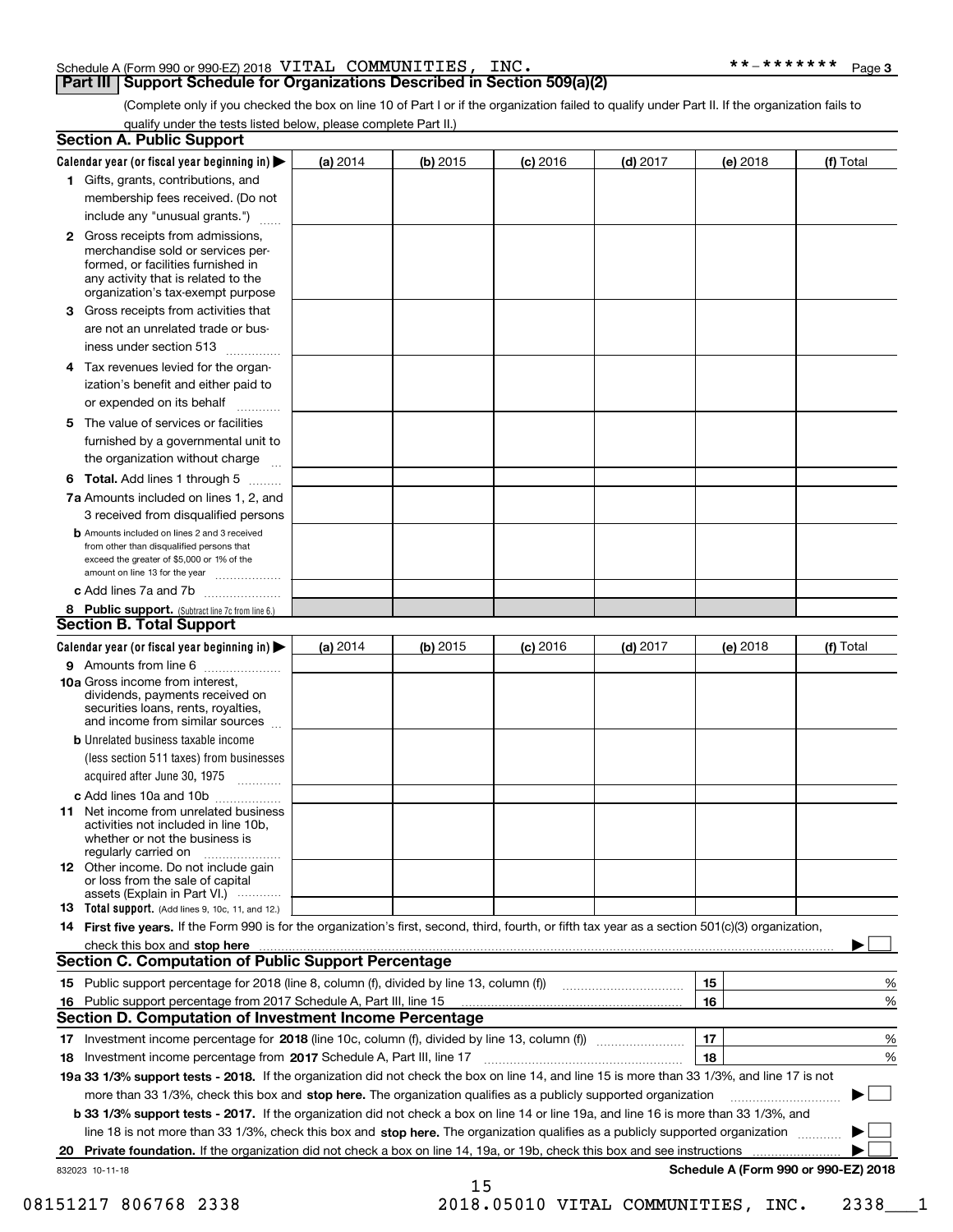**1**

**2**

**3a**

**3b**

**3c**

**4a**

**4b**

**4c**

**5a**

**5b 5c**

**6**

**7**

**8**

**9a**

**9b**

**9c**

**10a**

**10b**

Yes | No

### **Part IV Supporting Organizations**

(Complete only if you checked a box in line 12 on Part I. If you checked 12a of Part I, complete Sections A and B. If you checked 12b of Part I, complete Sections A and C. If you checked 12c of Part I, complete Sections A, D, and E. If you checked 12d of Part I, complete Sections A and D, and complete Part V.)

### **Section A. All Supporting Organizations**

- **1** Are all of the organization's supported organizations listed by name in the organization's governing documents? If "No," describe in Part VI how the supported organizations are designated. If designated by *class or purpose, describe the designation. If historic and continuing relationship, explain.*
- **2** Did the organization have any supported organization that does not have an IRS determination of status under section 509(a)(1) or (2)? If "Yes," explain in Part VI how the organization determined that the supported *organization was described in section 509(a)(1) or (2).*
- **3a** Did the organization have a supported organization described in section 501(c)(4), (5), or (6)? If "Yes," answer *(b) and (c) below.*
- **b** Did the organization confirm that each supported organization qualified under section 501(c)(4), (5), or (6) and satisfied the public support tests under section 509(a)(2)? If "Yes," describe in Part VI when and how the *organization made the determination.*
- **c** Did the organization ensure that all support to such organizations was used exclusively for section 170(c)(2)(B) purposes? If "Yes," explain in Part VI what controls the organization put in place to ensure such use.
- **4 a** *If* Was any supported organization not organized in the United States ("foreign supported organization")? *"Yes," and if you checked 12a or 12b in Part I, answer (b) and (c) below.*
- **b** Did the organization have ultimate control and discretion in deciding whether to make grants to the foreign supported organization? If "Yes," describe in Part VI how the organization had such control and discretion *despite being controlled or supervised by or in connection with its supported organizations.*
- **c** Did the organization support any foreign supported organization that does not have an IRS determination under sections 501(c)(3) and 509(a)(1) or (2)? If "Yes," explain in Part VI what controls the organization used *to ensure that all support to the foreign supported organization was used exclusively for section 170(c)(2)(B) purposes.*
- **5a** Did the organization add, substitute, or remove any supported organizations during the tax year? If "Yes," answer (b) and (c) below (if applicable). Also, provide detail in **Part VI,** including (i) the names and EIN *numbers of the supported organizations added, substituted, or removed; (ii) the reasons for each such action; (iii) the authority under the organization's organizing document authorizing such action; and (iv) how the action was accomplished (such as by amendment to the organizing document).*
- **b Type I or Type II only.** Was any added or substituted supported organization part of a class already designated in the organization's organizing document?
- **c Substitutions only.**  Was the substitution the result of an event beyond the organization's control?
- **6** Did the organization provide support (whether in the form of grants or the provision of services or facilities) to **Part VI.** *If "Yes," provide detail in* support or benefit one or more of the filing organization's supported organizations? anyone other than (i) its supported organizations, (ii) individuals that are part of the charitable class benefited by one or more of its supported organizations, or (iii) other supporting organizations that also
- **7** Did the organization provide a grant, loan, compensation, or other similar payment to a substantial contributor regard to a substantial contributor? If "Yes," complete Part I of Schedule L (Form 990 or 990-EZ). (as defined in section 4958(c)(3)(C)), a family member of a substantial contributor, or a 35% controlled entity with
- **8** Did the organization make a loan to a disqualified person (as defined in section 4958) not described in line 7? *If "Yes," complete Part I of Schedule L (Form 990 or 990-EZ).*
- **9 a** Was the organization controlled directly or indirectly at any time during the tax year by one or more in section 509(a)(1) or (2))? If "Yes," provide detail in Part VI. disqualified persons as defined in section 4946 (other than foundation managers and organizations described
- **b** Did one or more disqualified persons (as defined in line 9a) hold a controlling interest in any entity in which the supporting organization had an interest? If "Yes," provide detail in Part VI.
- **c** Did a disqualified person (as defined in line 9a) have an ownership interest in, or derive any personal benefit from, assets in which the supporting organization also had an interest? If "Yes," provide detail in Part VI.
- **10 a** Was the organization subject to the excess business holdings rules of section 4943 because of section supporting organizations)? If "Yes," answer 10b below. 4943(f) (regarding certain Type II supporting organizations, and all Type III non-functionally integrated
- **b** Did the organization have any excess business holdings in the tax year? (Use Schedule C, Form 4720, to *determine whether the organization had excess business holdings.)*

16

832024 10-11-18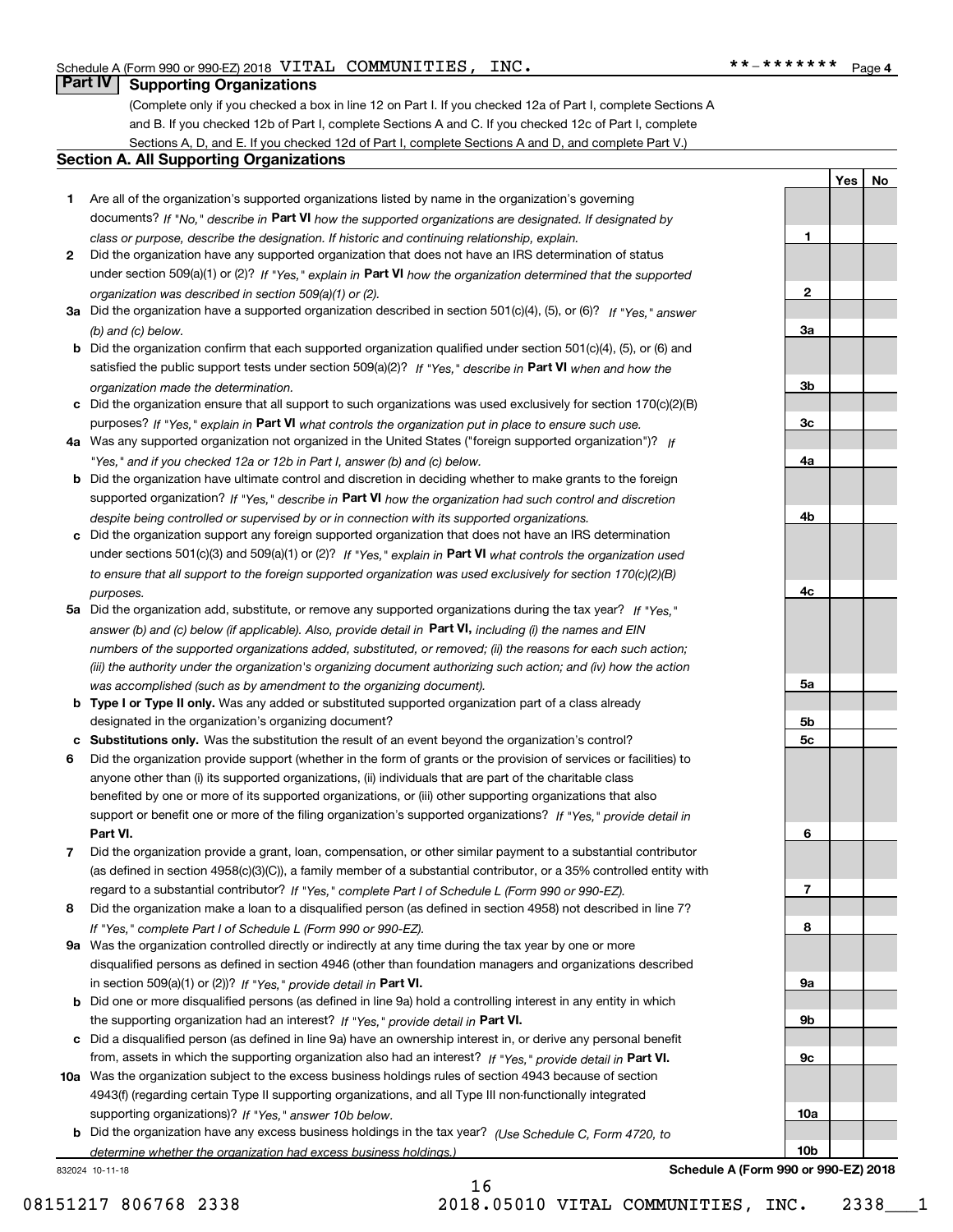|    |                                                                                                                                   |              | Yes              | No |
|----|-----------------------------------------------------------------------------------------------------------------------------------|--------------|------------------|----|
| 11 | Has the organization accepted a gift or contribution from any of the following persons?                                           |              |                  |    |
|    | a A person who directly or indirectly controls, either alone or together with persons described in (b) and (c)                    |              |                  |    |
|    | below, the governing body of a supported organization?                                                                            | 11a          |                  |    |
|    | <b>b</b> A family member of a person described in (a) above?                                                                      | 11b          |                  |    |
|    | c A 35% controlled entity of a person described in (a) or (b) above? If "Yes" to a, b, or c, provide detail in Part VI.           | 11c          |                  |    |
|    | <b>Section B. Type I Supporting Organizations</b>                                                                                 |              |                  |    |
|    |                                                                                                                                   |              | Yes              | No |
| 1  | Did the directors, trustees, or membership of one or more supported organizations have the power to                               |              |                  |    |
|    | regularly appoint or elect at least a majority of the organization's directors or trustees at all times during the                |              |                  |    |
|    | tax year? If "No," describe in Part VI how the supported organization(s) effectively operated, supervised, or                     |              |                  |    |
|    | controlled the organization's activities. If the organization had more than one supported organization,                           |              |                  |    |
|    | describe how the powers to appoint and/or remove directors or trustees were allocated among the supported                         |              |                  |    |
|    | organizations and what conditions or restrictions, if any, applied to such powers during the tax year.                            | 1            |                  |    |
| 2  | Did the organization operate for the benefit of any supported organization other than the supported                               |              |                  |    |
|    |                                                                                                                                   |              |                  |    |
|    | organization(s) that operated, supervised, or controlled the supporting organization? If "Yes," explain in                        |              |                  |    |
|    | Part VI how providing such benefit carried out the purposes of the supported organization(s) that operated,                       |              |                  |    |
|    | supervised, or controlled the supporting organization.<br><b>Section C. Type II Supporting Organizations</b>                      | $\mathbf{2}$ |                  |    |
|    |                                                                                                                                   |              |                  |    |
|    |                                                                                                                                   |              | Yes              | No |
| 1  | Were a majority of the organization's directors or trustees during the tax year also a majority of the directors                  |              |                  |    |
|    | or trustees of each of the organization's supported organization(s)? If "No," describe in Part VI how control                     |              |                  |    |
|    | or management of the supporting organization was vested in the same persons that controlled or managed                            |              |                  |    |
|    | the supported organization(s).                                                                                                    | 1            |                  |    |
|    | <b>Section D. All Type III Supporting Organizations</b>                                                                           |              |                  |    |
|    |                                                                                                                                   |              | Yes              | No |
| 1  | Did the organization provide to each of its supported organizations, by the last day of the fifth month of the                    |              |                  |    |
|    | organization's tax year, (i) a written notice describing the type and amount of support provided during the prior tax             |              |                  |    |
|    | year, (ii) a copy of the Form 990 that was most recently filed as of the date of notification, and (iii) copies of the            |              |                  |    |
|    | organization's governing documents in effect on the date of notification, to the extent not previously provided?                  | 1            |                  |    |
| 2  | Were any of the organization's officers, directors, or trustees either (i) appointed or elected by the supported                  |              |                  |    |
|    | organization(s) or (ii) serving on the governing body of a supported organization? If "No," explain in Part VI how                |              |                  |    |
|    | the organization maintained a close and continuous working relationship with the supported organization(s).                       | 2            |                  |    |
| 3  | By reason of the relationship described in (2), did the organization's supported organizations have a                             |              |                  |    |
|    | significant voice in the organization's investment policies and in directing the use of the organization's                        |              |                  |    |
|    | income or assets at all times during the tax year? If "Yes," describe in Part VI the role the organization's                      |              |                  |    |
|    | supported organizations played in this regard.                                                                                    | 3            |                  |    |
|    | Section E. Type III Functionally Integrated Supporting Organizations                                                              |              |                  |    |
| 1  | Check the box next to the method that the organization used to satisfy the Integral Part Test during the year (see instructions). |              |                  |    |
| a  | The organization satisfied the Activities Test. Complete line 2 below.                                                            |              |                  |    |
| b  | The organization is the parent of each of its supported organizations. Complete line 3 below.                                     |              |                  |    |
| c  | The organization supported a governmental entity. Describe in Part VI how you supported a government entity (see instructions)    |              |                  |    |
| 2  | Activities Test. Answer (a) and (b) below.                                                                                        |              | Yes <sub>1</sub> | No |
| а  | Did substantially all of the organization's activities during the tax year directly further the exempt purposes of                |              |                  |    |
|    | the supported organization(s) to which the organization was responsive? If "Yes," then in Part VI identify                        |              |                  |    |
|    |                                                                                                                                   |              |                  |    |
|    | those supported organizations and explain how these activities directly furthered their exempt purposes,                          |              |                  |    |
|    | how the organization was responsive to those supported organizations, and how the organization determined                         |              |                  |    |
|    | that these activities constituted substantially all of its activities.                                                            | 2a           |                  |    |
| b  | Did the activities described in (a) constitute activities that, but for the organization's involvement, one or more               |              |                  |    |
|    | of the organization's supported organization(s) would have been engaged in? If "Yes," explain in Part VI the                      |              |                  |    |
|    | reasons for the organization's position that its supported organization(s) would have engaged in these                            |              |                  |    |
|    | activities but for the organization's involvement.                                                                                | 2b           |                  |    |
| з  | Parent of Supported Organizations. Answer (a) and (b) below.                                                                      |              |                  |    |
| а  | Did the organization have the power to regularly appoint or elect a majority of the officers, directors, or                       |              |                  |    |
|    | trustees of each of the supported organizations? Provide details in Part VI.                                                      | За           |                  |    |
|    | <b>b</b> Did the organization exercise a substantial degree of direction over the policies, programs, and activities of each      |              |                  |    |
|    | of its supported organizations? If "Yes." describe in Part VI the role played by the organization in this regard.                 | 3b           |                  |    |

17

832025 10-11-18

**Schedule A (Form 990 or 990-EZ) 2018**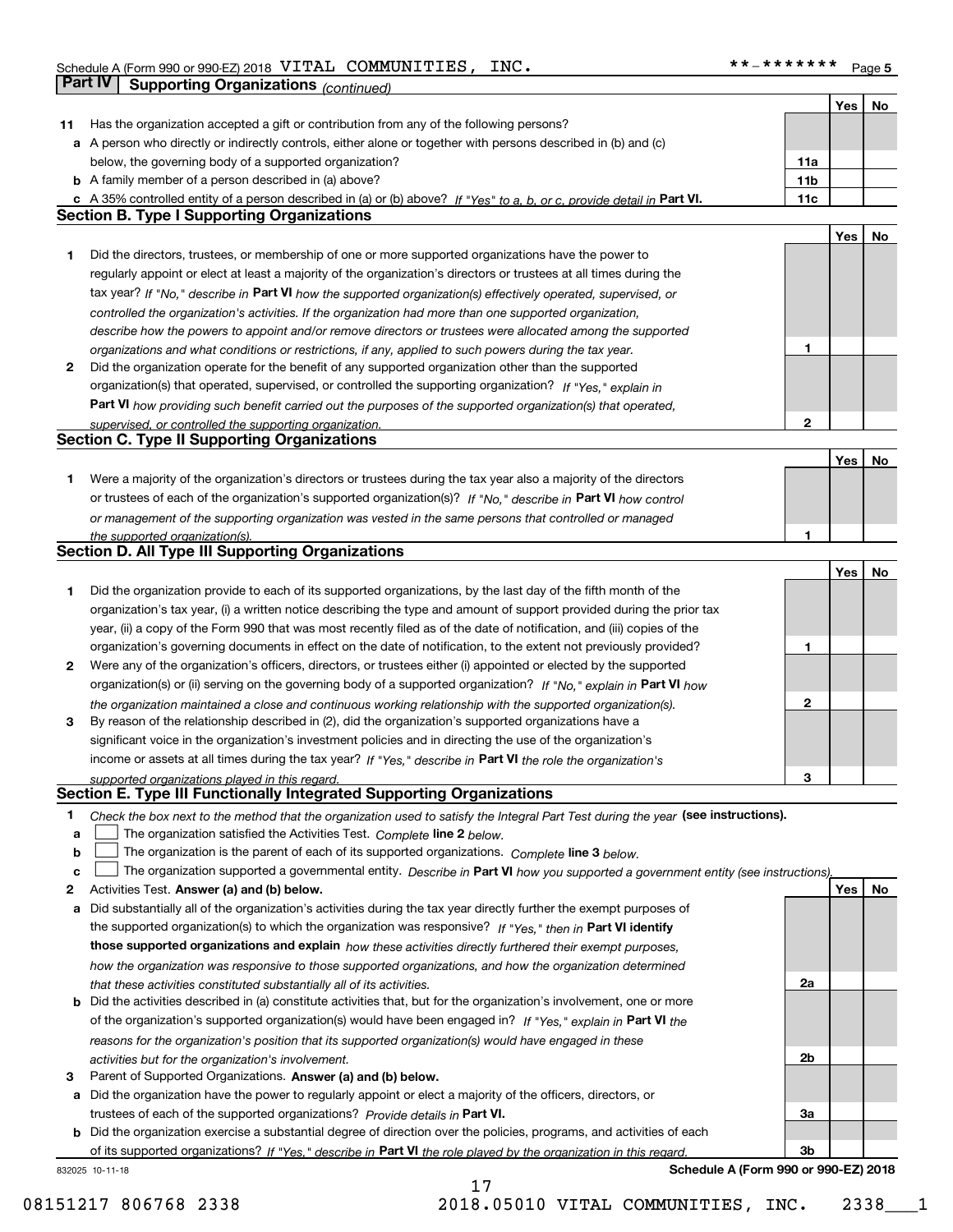### Schedule A (Form 990 or 990-EZ) 2018 Page VITAL COMMUNITIES, INC. \*\*-\*\*\*\*\*\*\* **Part V Type III Non-Functionally Integrated 509(a)(3) Supporting Organizations**

1 **1** Check here if the organization satisfied the Integral Part Test as a qualifying trust on Nov. 20, 1970 (explain in Part VI.) See instructions. All other Type III non-functionally integrated supporting organizations must complete Sections A through E.

|                | Section A - Adjusted Net Income                                                                                                   |                | (A) Prior Year | (B) Current Year<br>(optional) |  |  |  |
|----------------|-----------------------------------------------------------------------------------------------------------------------------------|----------------|----------------|--------------------------------|--|--|--|
| 1              | Net short-term capital gain                                                                                                       | 1.             |                |                                |  |  |  |
| 2              | Recoveries of prior-year distributions                                                                                            | 2              |                |                                |  |  |  |
| З              | Other gross income (see instructions)                                                                                             | 3              |                |                                |  |  |  |
| 4              | Add lines 1 through 3                                                                                                             | 4              |                |                                |  |  |  |
| 5              | Depreciation and depletion                                                                                                        | 5              |                |                                |  |  |  |
| 6              | Portion of operating expenses paid or incurred for production or                                                                  |                |                |                                |  |  |  |
|                | collection of gross income or for management, conservation, or                                                                    |                |                |                                |  |  |  |
|                | maintenance of property held for production of income (see instructions)                                                          | 6              |                |                                |  |  |  |
| 7              | Other expenses (see instructions)                                                                                                 | $\overline{7}$ |                |                                |  |  |  |
| 8              | <b>Adjusted Net Income</b> (subtract lines 5, 6, and 7 from line 4)                                                               | 8              |                |                                |  |  |  |
|                | <b>Section B - Minimum Asset Amount</b>                                                                                           |                | (A) Prior Year | (B) Current Year<br>(optional) |  |  |  |
| 1              | Aggregate fair market value of all non-exempt-use assets (see                                                                     |                |                |                                |  |  |  |
|                | instructions for short tax year or assets held for part of year):                                                                 |                |                |                                |  |  |  |
|                | a Average monthly value of securities                                                                                             | 1a             |                |                                |  |  |  |
|                | <b>b</b> Average monthly cash balances                                                                                            | 1 <sub>b</sub> |                |                                |  |  |  |
|                | c Fair market value of other non-exempt-use assets                                                                                | 1c             |                |                                |  |  |  |
|                | d Total (add lines 1a, 1b, and 1c)                                                                                                | 1d             |                |                                |  |  |  |
|                | e Discount claimed for blockage or other                                                                                          |                |                |                                |  |  |  |
|                | factors (explain in detail in Part VI):                                                                                           |                |                |                                |  |  |  |
| $\mathbf{2}$   | Acquisition indebtedness applicable to non-exempt-use assets                                                                      | $\mathbf{2}$   |                |                                |  |  |  |
| 3              | Subtract line 2 from line 1d                                                                                                      | 3              |                |                                |  |  |  |
| 4              | Cash deemed held for exempt use. Enter 1-1/2% of line 3 (for greater amount,                                                      |                |                |                                |  |  |  |
|                | see instructions)                                                                                                                 | 4              |                |                                |  |  |  |
| 5              | Net value of non-exempt-use assets (subtract line 4 from line 3)                                                                  | 5              |                |                                |  |  |  |
| 6              | Multiply line 5 by .035                                                                                                           | 6              |                |                                |  |  |  |
| 7              | Recoveries of prior-year distributions                                                                                            | 7              |                |                                |  |  |  |
| 8              | <b>Minimum Asset Amount</b> (add line 7 to line 6)                                                                                | 8              |                |                                |  |  |  |
|                | <b>Section C - Distributable Amount</b>                                                                                           |                |                | <b>Current Year</b>            |  |  |  |
| 1              | Adjusted net income for prior year (from Section A, line 8, Column A)                                                             | 1              |                |                                |  |  |  |
| $\mathbf{2}$   | Enter 85% of line 1                                                                                                               | $\mathbf{2}$   |                |                                |  |  |  |
| 3              | Minimum asset amount for prior year (from Section B, line 8, Column A)                                                            | 3              |                |                                |  |  |  |
| 4              | Enter greater of line 2 or line 3                                                                                                 | 4              |                |                                |  |  |  |
| 5              | Income tax imposed in prior year                                                                                                  | 5              |                |                                |  |  |  |
| 6              | <b>Distributable Amount.</b> Subtract line 5 from line 4, unless subject to                                                       |                |                |                                |  |  |  |
|                | emergency temporary reduction (see instructions)                                                                                  | 6              |                |                                |  |  |  |
| $\overline{7}$ | Check here if the current year is the organization's first as a non-functionally integrated Type III supporting organization (see |                |                |                                |  |  |  |

instructions).

**Schedule A (Form 990 or 990-EZ) 2018**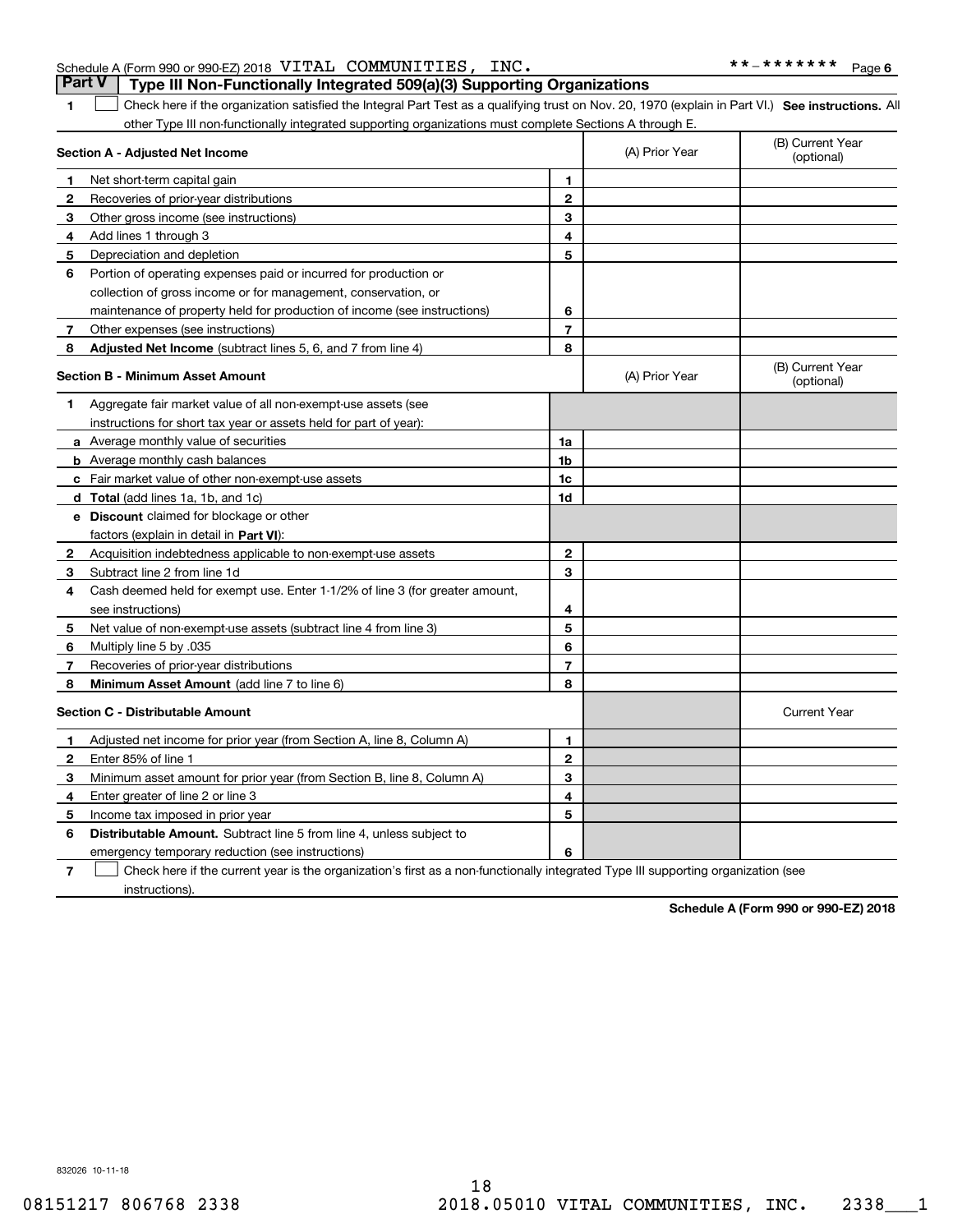| <b>Part V</b> | Type III Non-Functionally Integrated 509(a)(3) Supporting Organizations                      |                                    | (continued)                                    |                                                         |  |  |
|---------------|----------------------------------------------------------------------------------------------|------------------------------------|------------------------------------------------|---------------------------------------------------------|--|--|
|               | <b>Section D - Distributions</b>                                                             |                                    |                                                | <b>Current Year</b>                                     |  |  |
| 1.            | Amounts paid to supported organizations to accomplish exempt purposes                        |                                    |                                                |                                                         |  |  |
| 2             | Amounts paid to perform activity that directly furthers exempt purposes of supported         |                                    |                                                |                                                         |  |  |
|               | organizations, in excess of income from activity                                             |                                    |                                                |                                                         |  |  |
| 3             | Administrative expenses paid to accomplish exempt purposes of supported organizations        |                                    |                                                |                                                         |  |  |
| 4             | Amounts paid to acquire exempt-use assets                                                    |                                    |                                                |                                                         |  |  |
| 5             | Qualified set-aside amounts (prior IRS approval required)                                    |                                    |                                                |                                                         |  |  |
| 6             | Other distributions (describe in Part VI). See instructions.                                 |                                    |                                                |                                                         |  |  |
| 7             | <b>Total annual distributions.</b> Add lines 1 through 6.                                    |                                    |                                                |                                                         |  |  |
| 8             | Distributions to attentive supported organizations to which the organization is responsive   |                                    |                                                |                                                         |  |  |
|               | (provide details in Part VI). See instructions.                                              |                                    |                                                |                                                         |  |  |
| 9             | Distributable amount for 2018 from Section C, line 6                                         |                                    |                                                |                                                         |  |  |
| 10            | Line 8 amount divided by line 9 amount                                                       |                                    |                                                |                                                         |  |  |
|               | <b>Section E - Distribution Allocations</b> (see instructions)                               | (i)<br><b>Excess Distributions</b> | (iii)<br><b>Underdistributions</b><br>Pre-2018 | (iii)<br><b>Distributable</b><br><b>Amount for 2018</b> |  |  |
|               |                                                                                              |                                    |                                                |                                                         |  |  |
| 1.            | Distributable amount for 2018 from Section C, line 6                                         |                                    |                                                |                                                         |  |  |
| 2             | Underdistributions, if any, for years prior to 2018 (reason-                                 |                                    |                                                |                                                         |  |  |
|               | able cause required- explain in Part VI). See instructions.                                  |                                    |                                                |                                                         |  |  |
| 3             | Excess distributions carryover, if any, to 2018                                              |                                    |                                                |                                                         |  |  |
|               | <b>a</b> From 2013                                                                           |                                    |                                                |                                                         |  |  |
|               | <b>b</b> From $2014$                                                                         |                                    |                                                |                                                         |  |  |
|               | $c$ From 2015                                                                                |                                    |                                                |                                                         |  |  |
|               | <b>d</b> From 2016                                                                           |                                    |                                                |                                                         |  |  |
|               | e From 2017                                                                                  |                                    |                                                |                                                         |  |  |
|               | f Total of lines 3a through e                                                                |                                    |                                                |                                                         |  |  |
|               | <b>g</b> Applied to underdistributions of prior years                                        |                                    |                                                |                                                         |  |  |
|               | <b>h</b> Applied to 2018 distributable amount                                                |                                    |                                                |                                                         |  |  |
| л.            | Carryover from 2013 not applied (see instructions)                                           |                                    |                                                |                                                         |  |  |
|               | Remainder. Subtract lines 3g, 3h, and 3i from 3f.                                            |                                    |                                                |                                                         |  |  |
| 4             | Distributions for 2018 from Section D,                                                       |                                    |                                                |                                                         |  |  |
|               | line 7:                                                                                      |                                    |                                                |                                                         |  |  |
|               | <b>a</b> Applied to underdistributions of prior years                                        |                                    |                                                |                                                         |  |  |
|               | <b>b</b> Applied to 2018 distributable amount<br>Remainder. Subtract lines 4a and 4b from 4. |                                    |                                                |                                                         |  |  |
| с<br>5        | Remaining underdistributions for years prior to 2018, if                                     |                                    |                                                |                                                         |  |  |
|               | any. Subtract lines 3g and 4a from line 2. For result greater                                |                                    |                                                |                                                         |  |  |
|               | than zero, explain in Part VI. See instructions.                                             |                                    |                                                |                                                         |  |  |
| 6             | Remaining underdistributions for 2018. Subtract lines 3h                                     |                                    |                                                |                                                         |  |  |
|               | and 4b from line 1. For result greater than zero, explain in                                 |                                    |                                                |                                                         |  |  |
|               | Part VI. See instructions.                                                                   |                                    |                                                |                                                         |  |  |
| 7             | Excess distributions carryover to 2019. Add lines 3j                                         |                                    |                                                |                                                         |  |  |
|               | and 4c.                                                                                      |                                    |                                                |                                                         |  |  |
| 8             | Breakdown of line 7:                                                                         |                                    |                                                |                                                         |  |  |
|               | a Excess from 2014                                                                           |                                    |                                                |                                                         |  |  |
|               | <b>b</b> Excess from 2015                                                                    |                                    |                                                |                                                         |  |  |
|               | c Excess from 2016                                                                           |                                    |                                                |                                                         |  |  |
|               | d Excess from 2017                                                                           |                                    |                                                |                                                         |  |  |
|               | e Excess from 2018                                                                           |                                    |                                                |                                                         |  |  |

**Schedule A (Form 990 or 990-EZ) 2018**

832027 10-11-18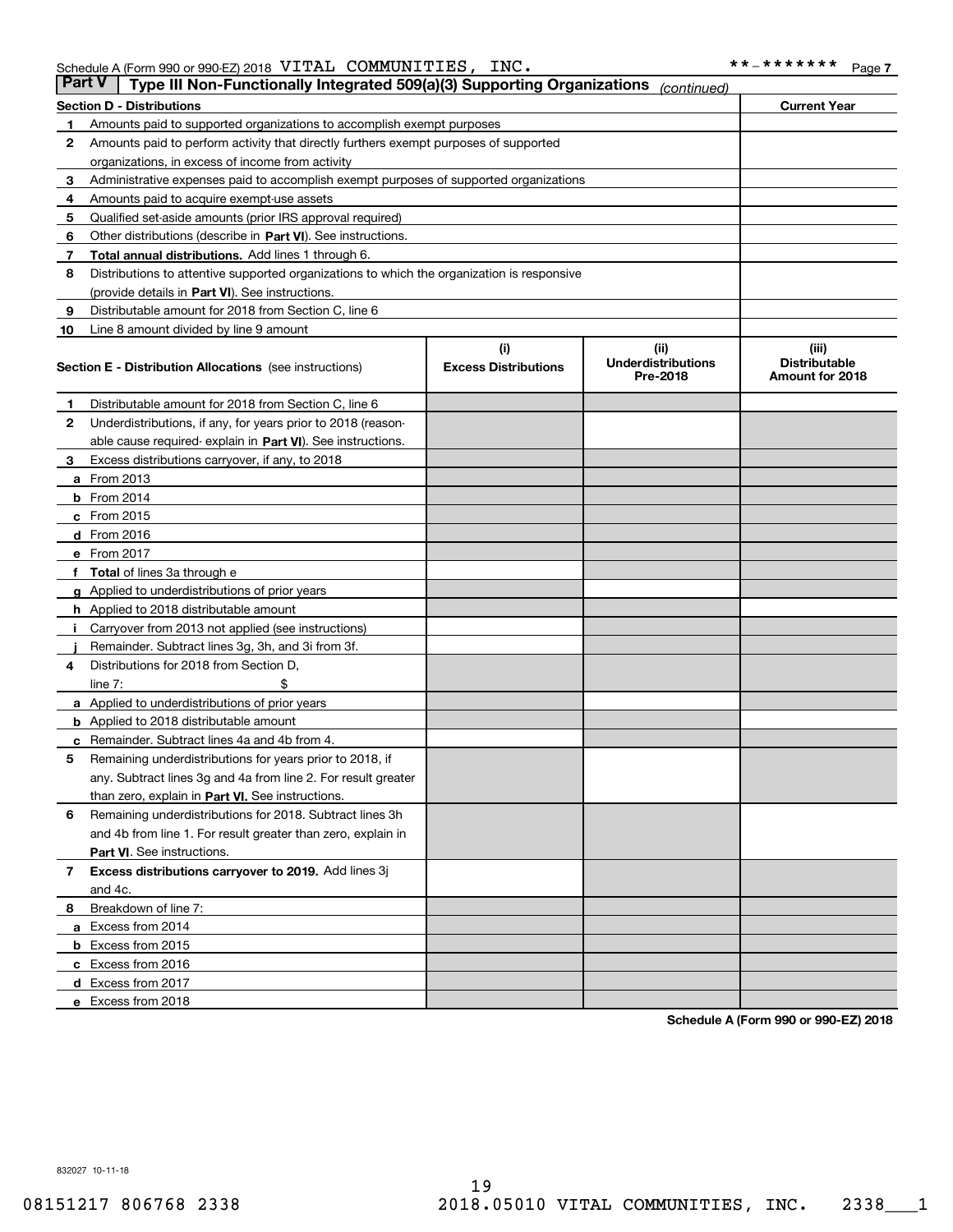|                | Schedule A (Form 990 or 990-EZ) 2018 VITAL COMMUNITIES, INC. |                                                                                                                                                                                                                                                                                                                                                                                                                                                                                                                                                                      | **_*******<br>Page 8 |
|----------------|--------------------------------------------------------------|----------------------------------------------------------------------------------------------------------------------------------------------------------------------------------------------------------------------------------------------------------------------------------------------------------------------------------------------------------------------------------------------------------------------------------------------------------------------------------------------------------------------------------------------------------------------|----------------------|
| <b>Part VI</b> | (See instructions.)                                          | Supplemental Information. Provide the explanations required by Part II, line 10; Part II, line 17a or 17b; Part III, line 12;<br>Part IV, Section A, lines 1, 2, 3b, 3c, 4b, 4c, 5a, 6, 9a, 9b, 9c, 11a, 11b, and 11c; Part IV, Section B, lines 1 and 2; Part IV, Section C,<br>line 1; Part IV, Section D, lines 2 and 3; Part IV, Section E, lines 1c, 2a, 2b, 3a, and 3b; Part V, line 1; Part V, Section B, line 1e; Part V,<br>Section D, lines 5, 6, and 8; and Part V, Section E, lines 2, 5, and 6. Also complete this part for any additional information. |                      |
|                |                                                              |                                                                                                                                                                                                                                                                                                                                                                                                                                                                                                                                                                      |                      |
|                |                                                              |                                                                                                                                                                                                                                                                                                                                                                                                                                                                                                                                                                      |                      |
|                |                                                              |                                                                                                                                                                                                                                                                                                                                                                                                                                                                                                                                                                      |                      |
|                |                                                              |                                                                                                                                                                                                                                                                                                                                                                                                                                                                                                                                                                      |                      |
|                |                                                              |                                                                                                                                                                                                                                                                                                                                                                                                                                                                                                                                                                      |                      |
|                |                                                              |                                                                                                                                                                                                                                                                                                                                                                                                                                                                                                                                                                      |                      |
|                |                                                              |                                                                                                                                                                                                                                                                                                                                                                                                                                                                                                                                                                      |                      |
|                |                                                              |                                                                                                                                                                                                                                                                                                                                                                                                                                                                                                                                                                      |                      |
|                |                                                              |                                                                                                                                                                                                                                                                                                                                                                                                                                                                                                                                                                      |                      |
|                |                                                              |                                                                                                                                                                                                                                                                                                                                                                                                                                                                                                                                                                      |                      |
|                |                                                              |                                                                                                                                                                                                                                                                                                                                                                                                                                                                                                                                                                      |                      |
|                |                                                              |                                                                                                                                                                                                                                                                                                                                                                                                                                                                                                                                                                      |                      |
|                |                                                              |                                                                                                                                                                                                                                                                                                                                                                                                                                                                                                                                                                      |                      |
|                |                                                              |                                                                                                                                                                                                                                                                                                                                                                                                                                                                                                                                                                      |                      |
|                |                                                              |                                                                                                                                                                                                                                                                                                                                                                                                                                                                                                                                                                      |                      |
|                |                                                              |                                                                                                                                                                                                                                                                                                                                                                                                                                                                                                                                                                      |                      |
|                |                                                              |                                                                                                                                                                                                                                                                                                                                                                                                                                                                                                                                                                      |                      |
|                |                                                              |                                                                                                                                                                                                                                                                                                                                                                                                                                                                                                                                                                      |                      |
|                |                                                              |                                                                                                                                                                                                                                                                                                                                                                                                                                                                                                                                                                      |                      |
|                |                                                              |                                                                                                                                                                                                                                                                                                                                                                                                                                                                                                                                                                      |                      |
|                |                                                              |                                                                                                                                                                                                                                                                                                                                                                                                                                                                                                                                                                      |                      |
|                |                                                              |                                                                                                                                                                                                                                                                                                                                                                                                                                                                                                                                                                      |                      |
|                |                                                              |                                                                                                                                                                                                                                                                                                                                                                                                                                                                                                                                                                      |                      |
|                |                                                              |                                                                                                                                                                                                                                                                                                                                                                                                                                                                                                                                                                      |                      |
|                |                                                              |                                                                                                                                                                                                                                                                                                                                                                                                                                                                                                                                                                      |                      |

20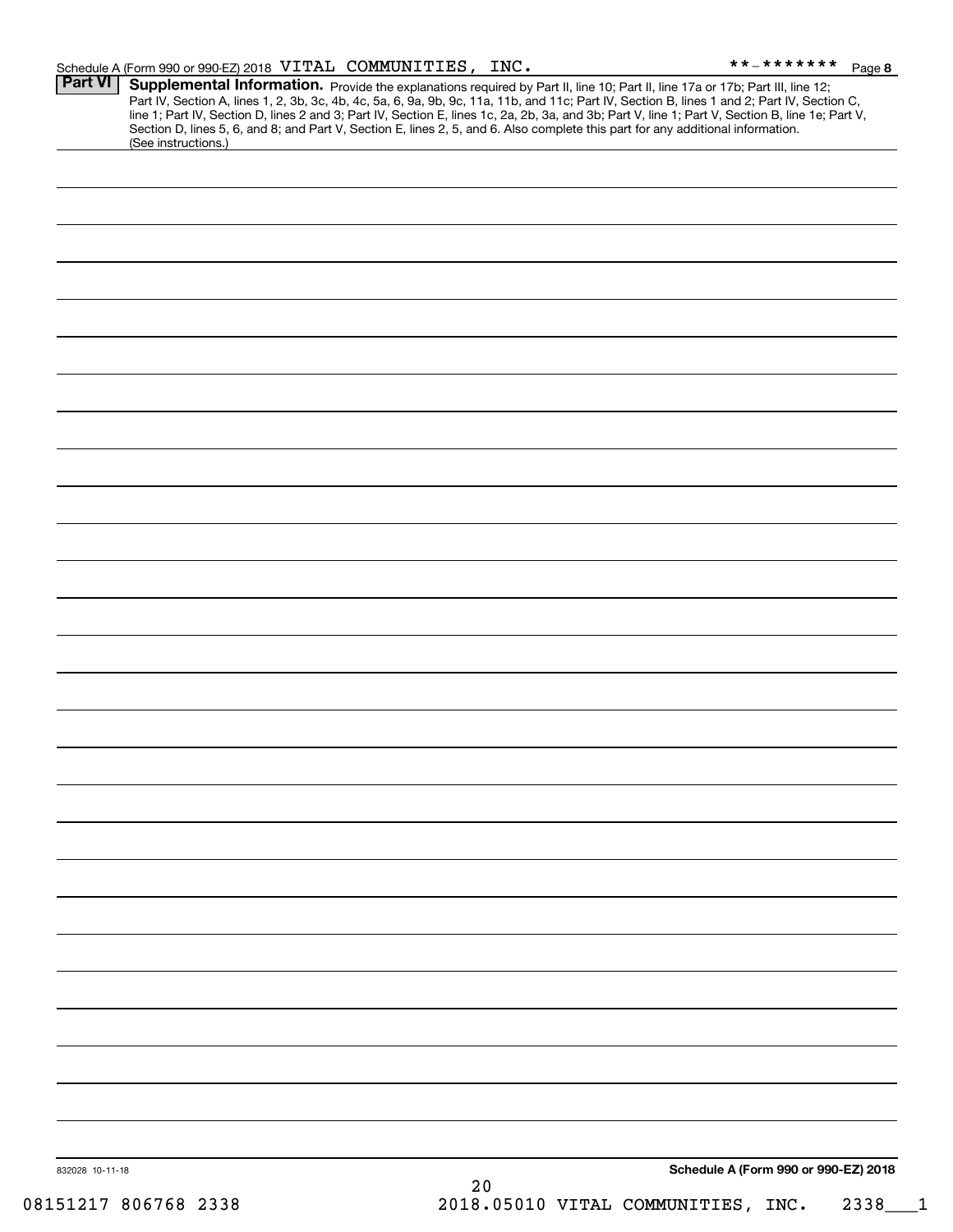# **Identification of Excess Contributions IDENTIFY Schedule A IDENTIFY Schedule A Included on Part II, Line 5 2018**

**\*\* Do Not File \*\* \*\*\* Not Open to Public Inspection \*\*\***

| <b>Contributor's Name</b>                                 | <b>Total</b><br><b>Contributions</b> | <b>Excess</b><br><b>Contributions</b> |
|-----------------------------------------------------------|--------------------------------------|---------------------------------------|
| <b>FOUNDATION SOURCE</b>                                  | 400,000.                             | 304,777.                              |
| <b>JANE'S TRUST FOUNDATION</b>                            | 335,000.                             | 239,777.                              |
| MASCOMA SAVINGS BANK                                      | 114,920.                             | <u>19,697.</u>                        |
| THE JACK AND DOROTHY BYRNE FOUNDATION                     | 440,000.                             | 344,777.                              |
| THE ROBINS FOUNDATION                                     | 100,000.                             | 4,777.                                |
|                                                           |                                      |                                       |
|                                                           |                                      |                                       |
|                                                           |                                      |                                       |
|                                                           |                                      |                                       |
|                                                           |                                      |                                       |
|                                                           |                                      |                                       |
|                                                           |                                      |                                       |
|                                                           |                                      |                                       |
|                                                           |                                      |                                       |
|                                                           |                                      |                                       |
|                                                           |                                      |                                       |
|                                                           |                                      |                                       |
|                                                           |                                      |                                       |
|                                                           |                                      |                                       |
|                                                           |                                      |                                       |
|                                                           |                                      |                                       |
|                                                           |                                      |                                       |
|                                                           |                                      |                                       |
| Total Excess Contributions to Schedule A, Part II, Line 5 |                                      | 913,805.                              |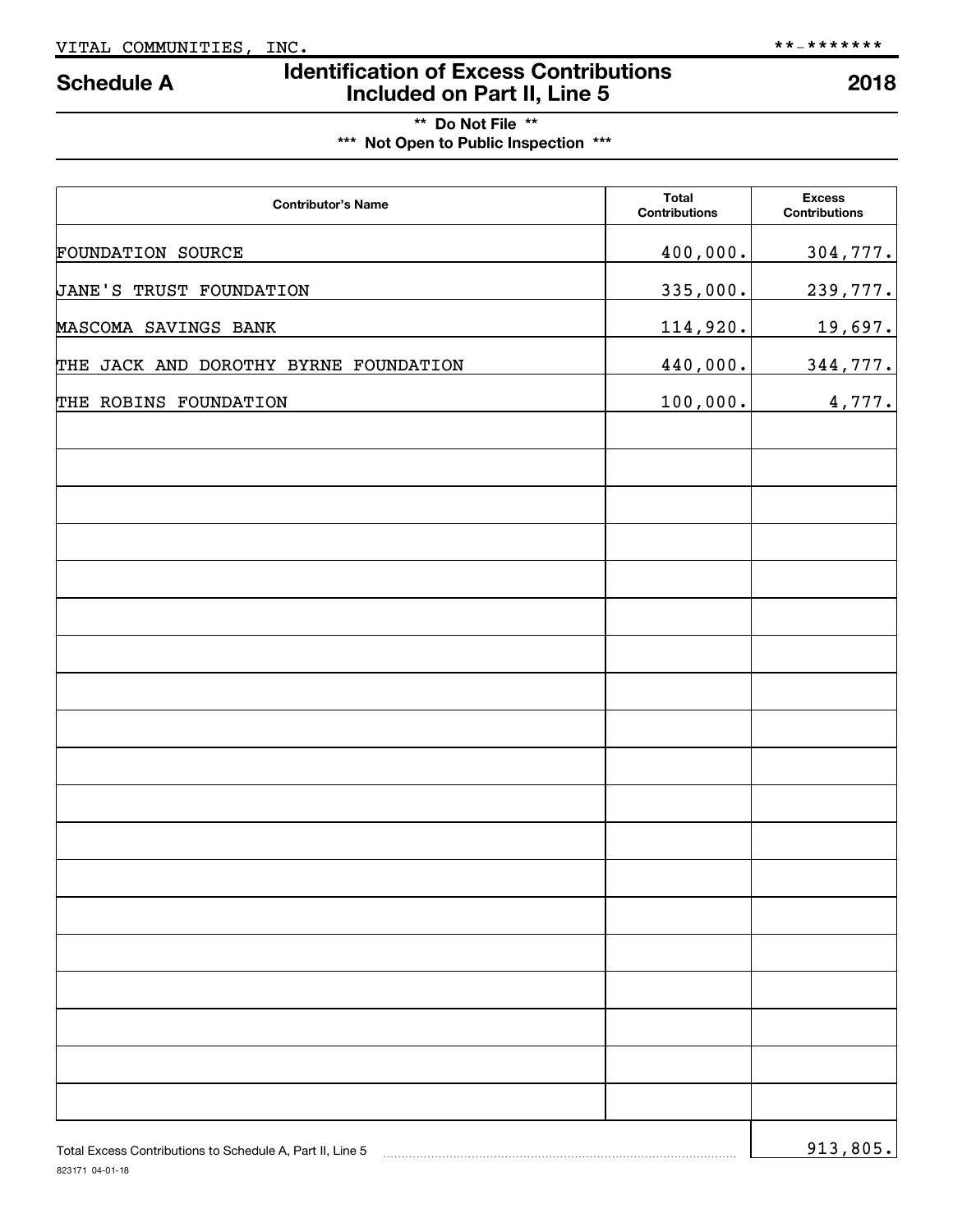Department of the Treasury Internal Revenue Service **(Form 990, 990-EZ,**

Name of the organization

### \*\* PUBLIC DISCLOSURE COPY \*\*

## **Schedule B Schedule of Contributors**

**or 990-PF) | Attach to Form 990, Form 990-EZ, or Form 990-PF. | Go to www.irs.gov/Form990 for the latest information.** OMB No. 1545-0047

**2018**

**Employer identification number**

VITAL COMMUNITIES, INC.  $\begin{array}{ccc} & & \ast \ast _{-} \ast \ast _{+} \ast _{+} \ast _{+} \ast _{+} \ast _{+} \ast _{+} \ast _{+} \ast _{+} \ast _{+} \ast _{+} \ast _{+} \ast _{+} \ast _{+} \ast _{+} \ast _{+} \ast _{+} \ast _{+} \ast _{+} \ast _{+} \ast _{+} \ast _{+} \ast _{+} \ast _{+} \ast _{+} \ast _{+} \ast _{+} \ast _{+} \ast _{+} \ast _{+} \ast _{+$ 

| <b>Organization type (check one):</b> |                                                                           |  |  |  |  |
|---------------------------------------|---------------------------------------------------------------------------|--|--|--|--|
| Filers of:                            | Section:                                                                  |  |  |  |  |
| Form 990 or 990-EZ                    | $\lfloor x \rfloor$ 501(c)( 3) (enter number) organization                |  |  |  |  |
|                                       | 4947(a)(1) nonexempt charitable trust not treated as a private foundation |  |  |  |  |
|                                       | 527 political organization                                                |  |  |  |  |
| Form 990-PF                           | 501(c)(3) exempt private foundation                                       |  |  |  |  |
|                                       | 4947(a)(1) nonexempt charitable trust treated as a private foundation     |  |  |  |  |
|                                       | 501(c)(3) taxable private foundation                                      |  |  |  |  |
|                                       |                                                                           |  |  |  |  |

Check if your organization is covered by the General Rule or a Special Rule. **Note:**  Only a section 501(c)(7), (8), or (10) organization can check boxes for both the General Rule and a Special Rule. See instructions.

### **General Rule**

 $\begin{array}{c} \hline \end{array}$ 

For an organization filing Form 990, 990-EZ, or 990-PF that received, during the year, contributions totaling \$5,000 or more (in money or property) from any one contributor. Complete Parts I and II. See instructions for determining a contributor's total contributions.

### **Special Rules**

any one contributor, during the year, total contributions of the greater of  $\,$  (1) \$5,000; or (2) 2% of the amount on (i) Form 990, Part VIII, line 1h;  $\boxed{\textbf{X}}$  For an organization described in section 501(c)(3) filing Form 990 or 990-EZ that met the 33 1/3% support test of the regulations under sections 509(a)(1) and 170(b)(1)(A)(vi), that checked Schedule A (Form 990 or 990-EZ), Part II, line 13, 16a, or 16b, and that received from or (ii) Form 990-EZ, line 1. Complete Parts I and II.

year, total contributions of more than \$1,000 *exclusively* for religious, charitable, scientific, literary, or educational purposes, or for the For an organization described in section 501(c)(7), (8), or (10) filing Form 990 or 990-EZ that received from any one contributor, during the prevention of cruelty to children or animals. Complete Parts I (entering "N/A" in column (b) instead of the contributor name and address), II, and III.  $\begin{array}{c} \hline \end{array}$ 

purpose. Don't complete any of the parts unless the General Rule applies to this organization because it received *nonexclusively* year, contributions <sub>exclusively</sub> for religious, charitable, etc., purposes, but no such contributions totaled more than \$1,000. If this box is checked, enter here the total contributions that were received during the year for an *exclusively* religious, charitable, etc., For an organization described in section 501(c)(7), (8), or (10) filing Form 990 or 990-EZ that received from any one contributor, during the religious, charitable, etc., contributions totaling \$5,000 or more during the year  $\Box$ — $\Box$   $\Box$  $\begin{array}{c} \hline \end{array}$ 

**Caution:**  An organization that isn't covered by the General Rule and/or the Special Rules doesn't file Schedule B (Form 990, 990-EZ, or 990-PF),  **must** but it answer "No" on Part IV, line 2, of its Form 990; or check the box on line H of its Form 990-EZ or on its Form 990-PF, Part I, line 2, to certify that it doesn't meet the filing requirements of Schedule B (Form 990, 990-EZ, or 990-PF).

**For Paperwork Reduction Act Notice, see the instructions for Form 990, 990-EZ, or 990-PF. Schedule B (Form 990, 990-EZ, or 990-PF) (2018)** LHA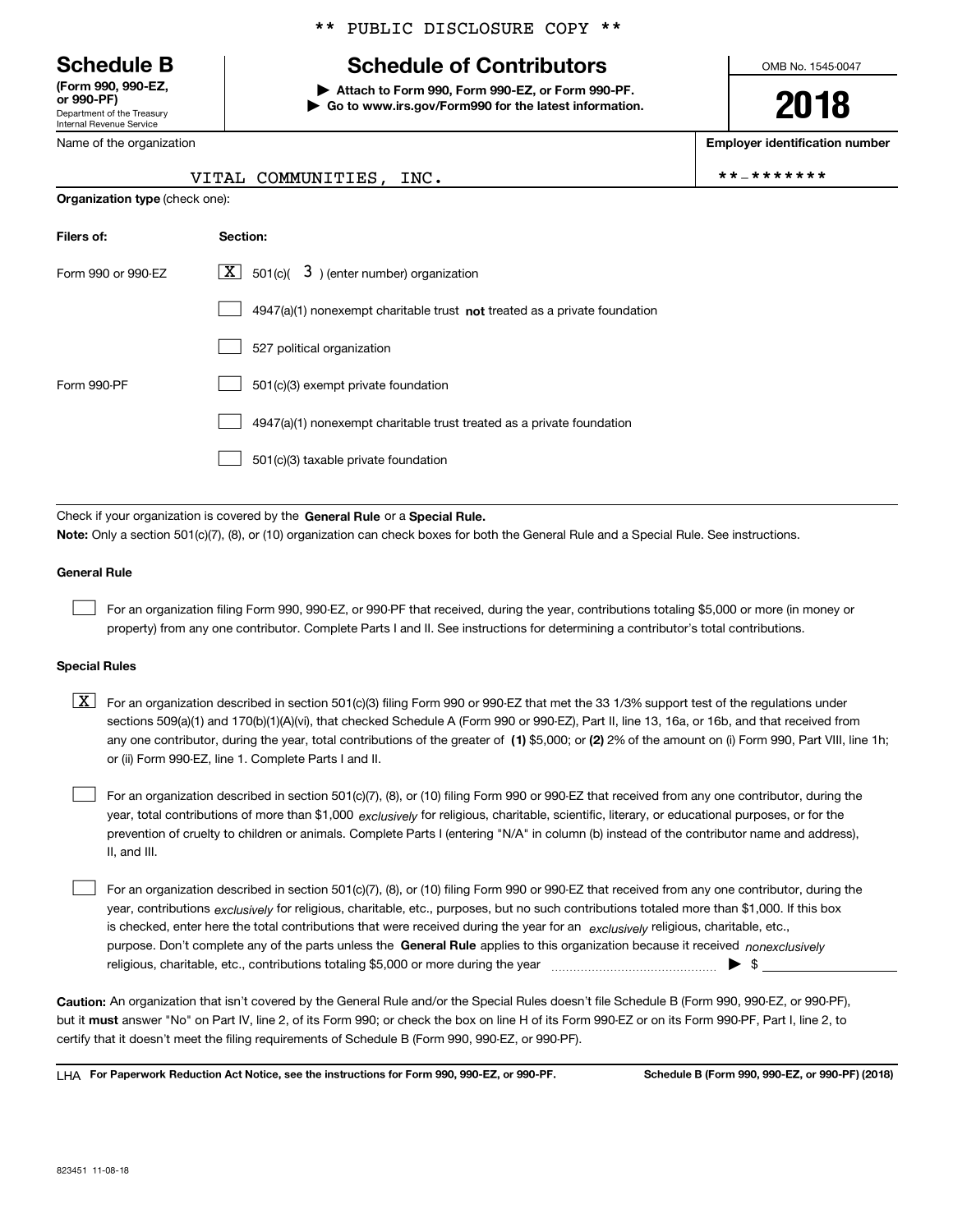**Employer identification number**

VITAL COMMUNITIES, INC. \*\*-\*\*\*\*\*\*\*

| Part I               | Contributors (see instructions). Use duplicate copies of Part I if additional space is needed. |                                                                                                                                                           |  |  |  |
|----------------------|------------------------------------------------------------------------------------------------|-----------------------------------------------------------------------------------------------------------------------------------------------------------|--|--|--|
| (a)<br>No.           | (b)<br>Name, address, and ZIP + 4                                                              | (c)<br>(d)<br><b>Total contributions</b><br>Type of contribution                                                                                          |  |  |  |
| 1                    |                                                                                                | $\overline{\mathbf{X}}$<br>Person<br>Payroll<br>156,347.<br>Noncash<br>$\$\$<br>(Complete Part II for<br>noncash contributions.)                          |  |  |  |
| (a)<br>No.           | (b)<br>Name, address, and ZIP + 4                                                              | (c)<br>(d)<br><b>Total contributions</b><br>Type of contribution                                                                                          |  |  |  |
| 2                    |                                                                                                | $\overline{\mathbf{X}}$<br>Person<br>Payroll<br>50,000.<br>Noncash<br>\$<br>(Complete Part II for<br>noncash contributions.)                              |  |  |  |
| (a)<br>No.           | (b)<br>Name, address, and ZIP + 4                                                              | (d)<br>(c)<br><b>Total contributions</b><br>Type of contribution                                                                                          |  |  |  |
| 3                    |                                                                                                | $\overline{\mathbf{X}}$<br>Person<br>Payroll<br>75,000.<br>Noncash<br>\$<br>(Complete Part II for<br>noncash contributions.)                              |  |  |  |
| (a)<br>No.           | (b)<br>Name, address, and ZIP + 4                                                              | (d)<br>(c)<br><b>Total contributions</b><br>Type of contribution                                                                                          |  |  |  |
| 4                    |                                                                                                | $\overline{\text{X}}$<br>Person<br>Payroll<br>40,000.<br>Noncash<br>\$<br>(Complete Part II for<br>noncash contributions.)                                |  |  |  |
| (a)<br>No.           | (b)<br>Name, address, and ZIP + 4                                                              | (d)<br>(c)<br>Type of contribution<br><b>Total contributions</b>                                                                                          |  |  |  |
| 5                    |                                                                                                | $\overline{\textbf{X}}$<br>Person<br>Payroll<br>31,000.<br>Noncash<br>\$<br>(Complete Part II for<br>noncash contributions.)                              |  |  |  |
| (a)<br>No.           | (b)<br>Name, address, and ZIP + 4                                                              | (c)<br>(d)<br><b>Total contributions</b><br>Type of contribution                                                                                          |  |  |  |
| 6<br>823452 11-08-18 |                                                                                                | x<br>Person<br>Payroll<br>79,856.<br>Noncash<br>\$<br>(Complete Part II for<br>noncash contributions.)<br>Schedule B (Form 990, 990-EZ, or 990-PF) (2018) |  |  |  |

23

08151217 806768 2338 2018.05010 VITAL COMMUNITIES, INC. 2338\_\_\_1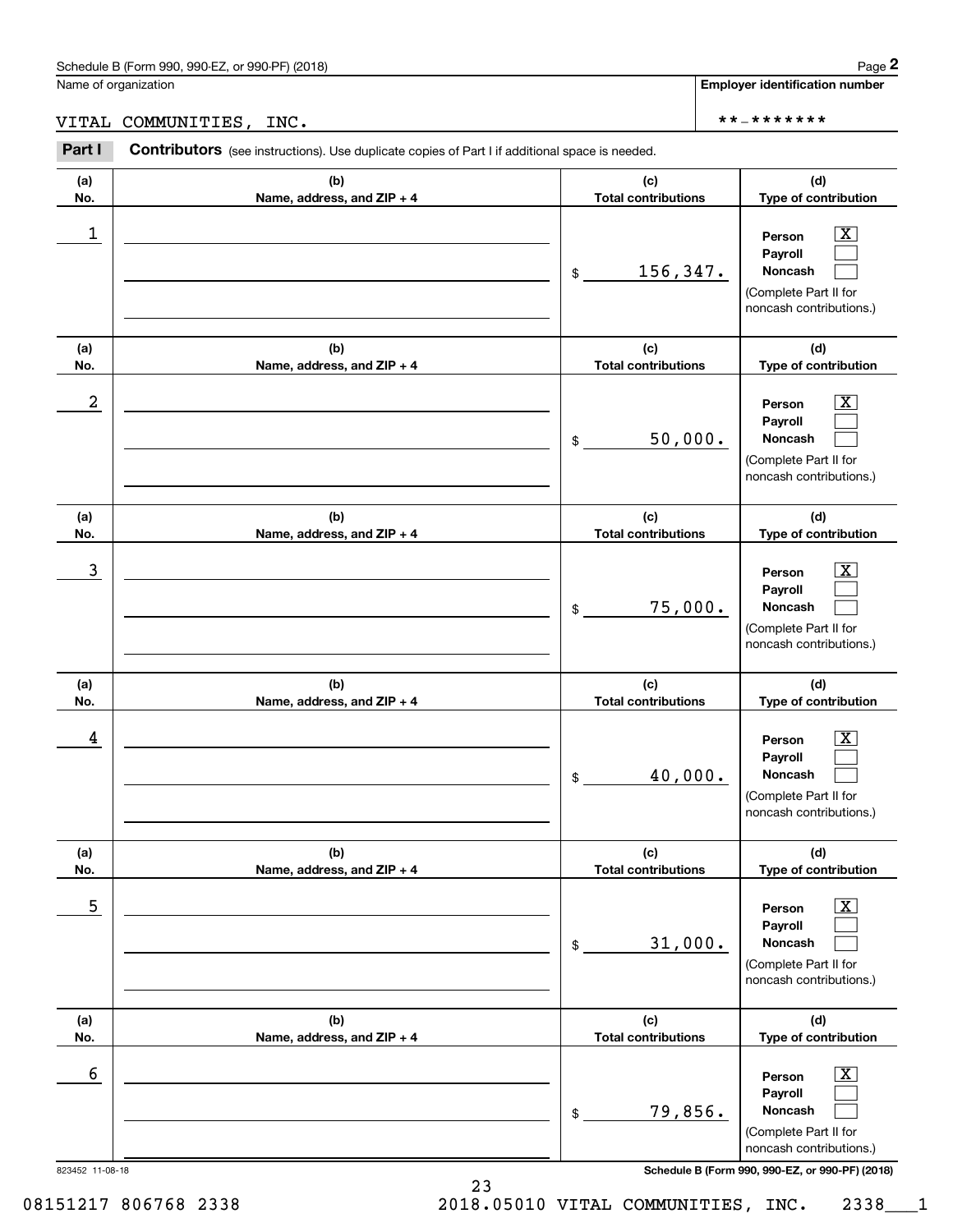**Employer identification number**

VITAL COMMUNITIES, INC. \*\*-\*\*\*\*\*\*\*

| (a)<br>No.      | (b)<br>Name, address, and ZIP + 4 | (c)<br><b>Total contributions</b> | (d)<br>Type of contribution                                                                                                         |
|-----------------|-----------------------------------|-----------------------------------|-------------------------------------------------------------------------------------------------------------------------------------|
| 7               |                                   | 40,930.<br>\$                     | $\overline{\mathbf{X}}$<br>Person<br>Payroll<br>Noncash<br>(Complete Part II for<br>noncash contributions.)                         |
| (a)<br>No.      | (b)<br>Name, address, and ZIP + 4 | (c)<br><b>Total contributions</b> | (d)<br>Type of contribution                                                                                                         |
| 8               |                                   | 37,500.<br>\$                     | $\overline{\mathbf{X}}$<br>Person<br>Payroll<br>Noncash<br>(Complete Part II for<br>noncash contributions.)                         |
| (a)<br>No.      | (b)<br>Name, address, and ZIP + 4 | (c)<br><b>Total contributions</b> | (d)<br>Type of contribution                                                                                                         |
| 9               |                                   | 25,000.<br>\$                     | $\overline{\mathbf{X}}$<br>Person<br>Payroll<br>Noncash<br>(Complete Part II for<br>noncash contributions.)                         |
| (a)<br>No.      | (b)<br>Name, address, and ZIP + 4 | (c)<br><b>Total contributions</b> | (d)<br>Type of contribution                                                                                                         |
| 10              |                                   | 85,000.<br>\$                     | $\overline{\mathbf{X}}$<br>Person<br>Payroll<br>Noncash<br>(Complete Part II for<br>noncash contributions.)                         |
| (a)<br>No.      | (b)<br>Name, address, and ZIP + 4 | (c)<br><b>Total contributions</b> | (d)<br>Type of contribution                                                                                                         |
| 11              |                                   | 51,250.<br>\$                     | $\overline{\mathbf{X}}$<br>Person<br>Payroll<br>Noncash<br>(Complete Part II for<br>noncash contributions.)                         |
| (a)<br>No.      | (b)<br>Name, address, and ZIP + 4 | (c)<br><b>Total contributions</b> | (d)<br>Type of contribution                                                                                                         |
| 823452 11-08-18 |                                   | \$                                | Person<br>Payroll<br>Noncash<br>(Complete Part II for<br>noncash contributions.)<br>Schedule B (Form 990, 990-EZ, or 990-PF) (2018) |

24

08151217 806768 2338 2018.05010 VITAL COMMUNITIES, INC. 2338\_\_\_1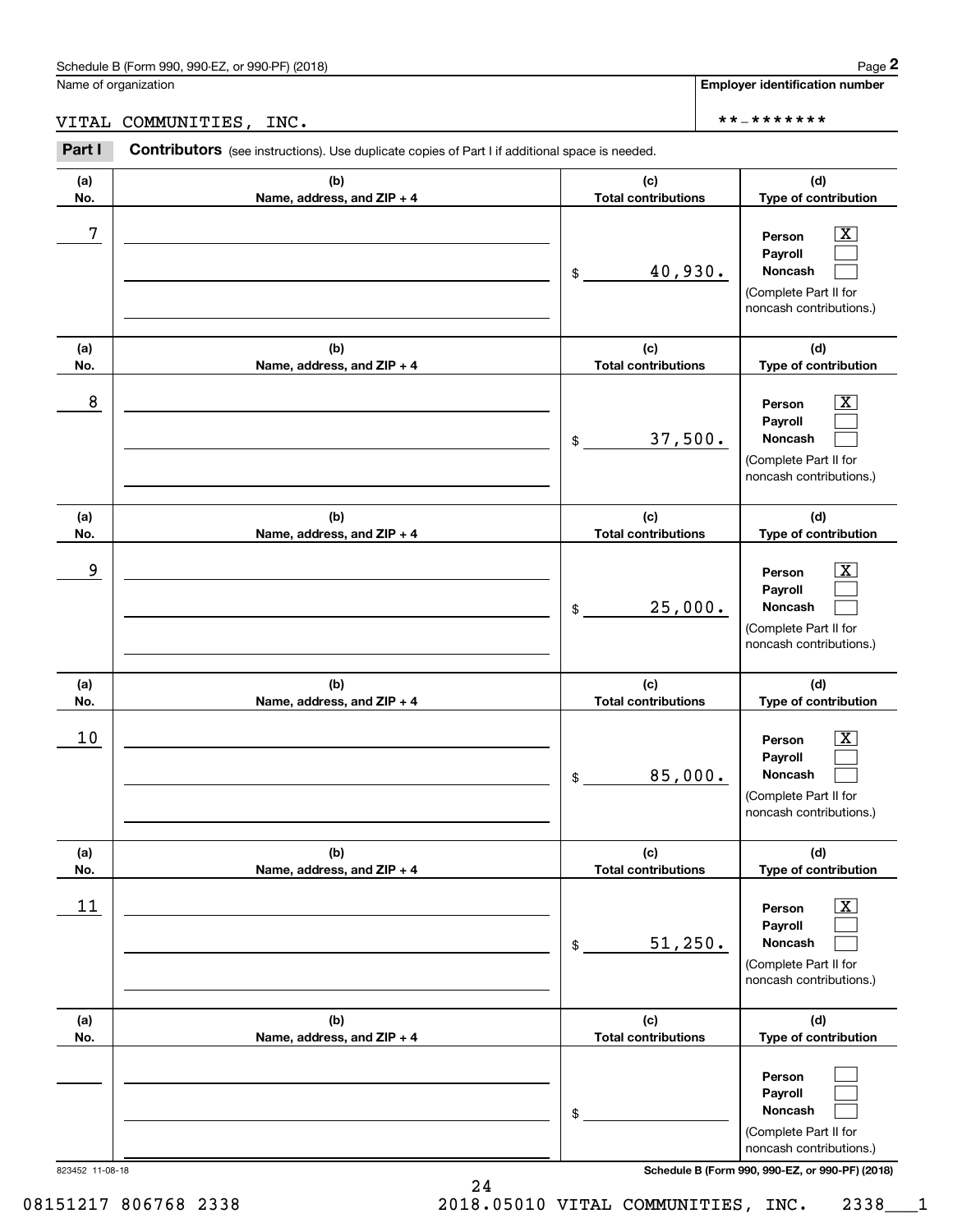**3**

**Employer identification number**

## VITAL COMMUNITIES, INC. \*\*-\*\*\*\*\*\*\*

Part II Noncash Property (see instructions). Use duplicate copies of Part II if additional space is needed.

| (a)<br>No.<br>from<br>Part I | (b)<br>Description of noncash property given | (c)<br>FMV (or estimate)<br>(See instructions.) | (d)<br>Date received                            |
|------------------------------|----------------------------------------------|-------------------------------------------------|-------------------------------------------------|
|                              |                                              |                                                 |                                                 |
|                              |                                              | \$                                              |                                                 |
| (a)<br>No.<br>from<br>Part I | (b)<br>Description of noncash property given | (c)<br>FMV (or estimate)<br>(See instructions.) | (d)<br>Date received                            |
|                              |                                              |                                                 |                                                 |
|                              |                                              | \$                                              |                                                 |
| (a)<br>No.<br>from<br>Part I | (b)<br>Description of noncash property given | (c)<br>FMV (or estimate)<br>(See instructions.) | (d)<br>Date received                            |
|                              |                                              |                                                 |                                                 |
|                              |                                              | \$                                              |                                                 |
|                              |                                              |                                                 |                                                 |
| (a)<br>No.<br>from<br>Part I | (b)<br>Description of noncash property given | (c)<br>FMV (or estimate)<br>(See instructions.) | (d)<br>Date received                            |
|                              |                                              |                                                 |                                                 |
|                              |                                              | \$                                              |                                                 |
| (a)                          |                                              |                                                 |                                                 |
| No.<br>from<br>Part I        | (b)<br>Description of noncash property given | (c)<br>FMV (or estimate)<br>(See instructions.) | (d)<br>Date received                            |
|                              |                                              |                                                 |                                                 |
|                              |                                              | \$                                              |                                                 |
|                              |                                              |                                                 |                                                 |
| (a)<br>No.<br>from<br>Part I | (b)<br>Description of noncash property given | (c)<br>FMV (or estimate)<br>(See instructions.) | (d)<br>Date received                            |
|                              |                                              |                                                 |                                                 |
|                              |                                              |                                                 |                                                 |
| 823453 11-08-18              |                                              | \$                                              | Schedule B (Form 990, 990-EZ, or 990-PF) (2018) |

25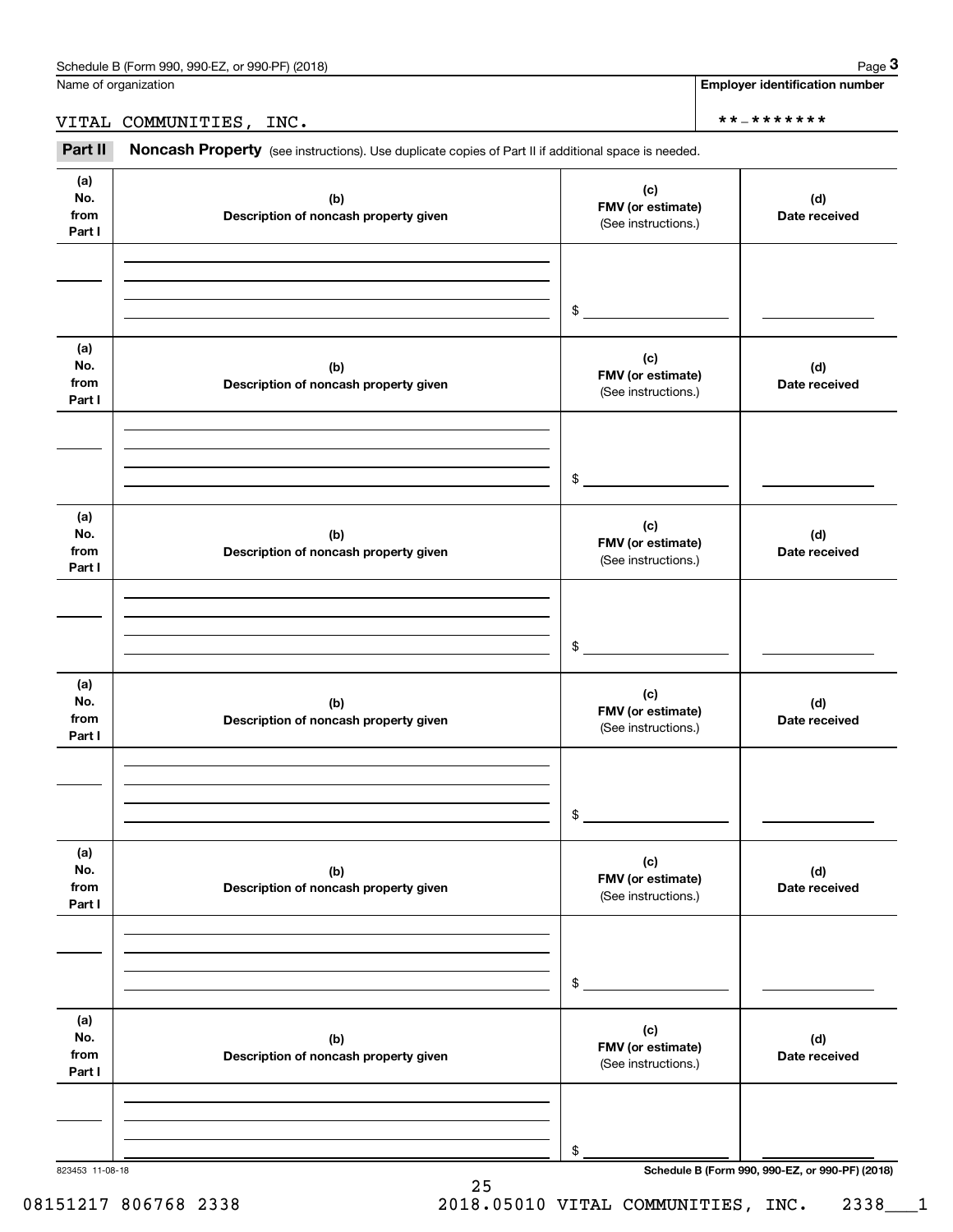|                           | Name of organization                                                                                                                                                                                                                                                                                                                                                                                                                                                                                             |                      | <b>Employer identification number</b>           |
|---------------------------|------------------------------------------------------------------------------------------------------------------------------------------------------------------------------------------------------------------------------------------------------------------------------------------------------------------------------------------------------------------------------------------------------------------------------------------------------------------------------------------------------------------|----------------------|-------------------------------------------------|
|                           | VITAL COMMUNITIES, INC.                                                                                                                                                                                                                                                                                                                                                                                                                                                                                          |                      | **_*******                                      |
| Part III                  | Exclusively religious, charitable, etc., contributions to organizations described in section 501(c)(7), (8), or (10) that total more than \$1,000 for the year<br>from any one contributor. Complete columns (a) through (e) and the following line entry. For organizations<br>completing Part III, enter the total of exclusively religious, charitable, etc., contributions of \$1,000 or less for the year. (Enter this info. once.) ▶ \$<br>Use duplicate copies of Part III if additional space is needed. |                      |                                                 |
| (a) No.                   |                                                                                                                                                                                                                                                                                                                                                                                                                                                                                                                  |                      |                                                 |
| from<br>Part I            | (b) Purpose of gift                                                                                                                                                                                                                                                                                                                                                                                                                                                                                              | (c) Use of gift      | (d) Description of how gift is held             |
|                           |                                                                                                                                                                                                                                                                                                                                                                                                                                                                                                                  |                      |                                                 |
|                           |                                                                                                                                                                                                                                                                                                                                                                                                                                                                                                                  | (e) Transfer of gift |                                                 |
|                           | Transferee's name, address, and $ZIP + 4$                                                                                                                                                                                                                                                                                                                                                                                                                                                                        |                      | Relationship of transferor to transferee        |
| (a) No.<br>from           |                                                                                                                                                                                                                                                                                                                                                                                                                                                                                                                  |                      |                                                 |
| Part I                    | (b) Purpose of gift                                                                                                                                                                                                                                                                                                                                                                                                                                                                                              | (c) Use of gift      | (d) Description of how gift is held             |
|                           |                                                                                                                                                                                                                                                                                                                                                                                                                                                                                                                  |                      |                                                 |
|                           |                                                                                                                                                                                                                                                                                                                                                                                                                                                                                                                  | (e) Transfer of gift |                                                 |
|                           | Transferee's name, address, and $ZIP + 4$                                                                                                                                                                                                                                                                                                                                                                                                                                                                        |                      | Relationship of transferor to transferee        |
| (a) No.<br>from<br>Part I | (b) Purpose of gift                                                                                                                                                                                                                                                                                                                                                                                                                                                                                              | (c) Use of gift      | (d) Description of how gift is held             |
|                           |                                                                                                                                                                                                                                                                                                                                                                                                                                                                                                                  | (e) Transfer of gift |                                                 |
|                           | Transferee's name, address, and $ZIP + 4$                                                                                                                                                                                                                                                                                                                                                                                                                                                                        |                      | Relationship of transferor to transferee        |
|                           |                                                                                                                                                                                                                                                                                                                                                                                                                                                                                                                  |                      |                                                 |
| (a) No.<br>from<br>Part I | (b) Purpose of gift                                                                                                                                                                                                                                                                                                                                                                                                                                                                                              | (c) Use of gift      | (d) Description of how gift is held             |
|                           |                                                                                                                                                                                                                                                                                                                                                                                                                                                                                                                  |                      |                                                 |
|                           |                                                                                                                                                                                                                                                                                                                                                                                                                                                                                                                  | (e) Transfer of gift |                                                 |
|                           | Transferee's name, address, and $ZIP + 4$                                                                                                                                                                                                                                                                                                                                                                                                                                                                        |                      | Relationship of transferor to transferee        |
|                           |                                                                                                                                                                                                                                                                                                                                                                                                                                                                                                                  |                      |                                                 |
| 823454 11-08-18           |                                                                                                                                                                                                                                                                                                                                                                                                                                                                                                                  |                      | Schedule B (Form 990, 990-EZ, or 990-PF) (2018) |

26

08151217 806768 2338 2018.05010 VITAL COMMUNITIES, INC. 2338\_\_\_1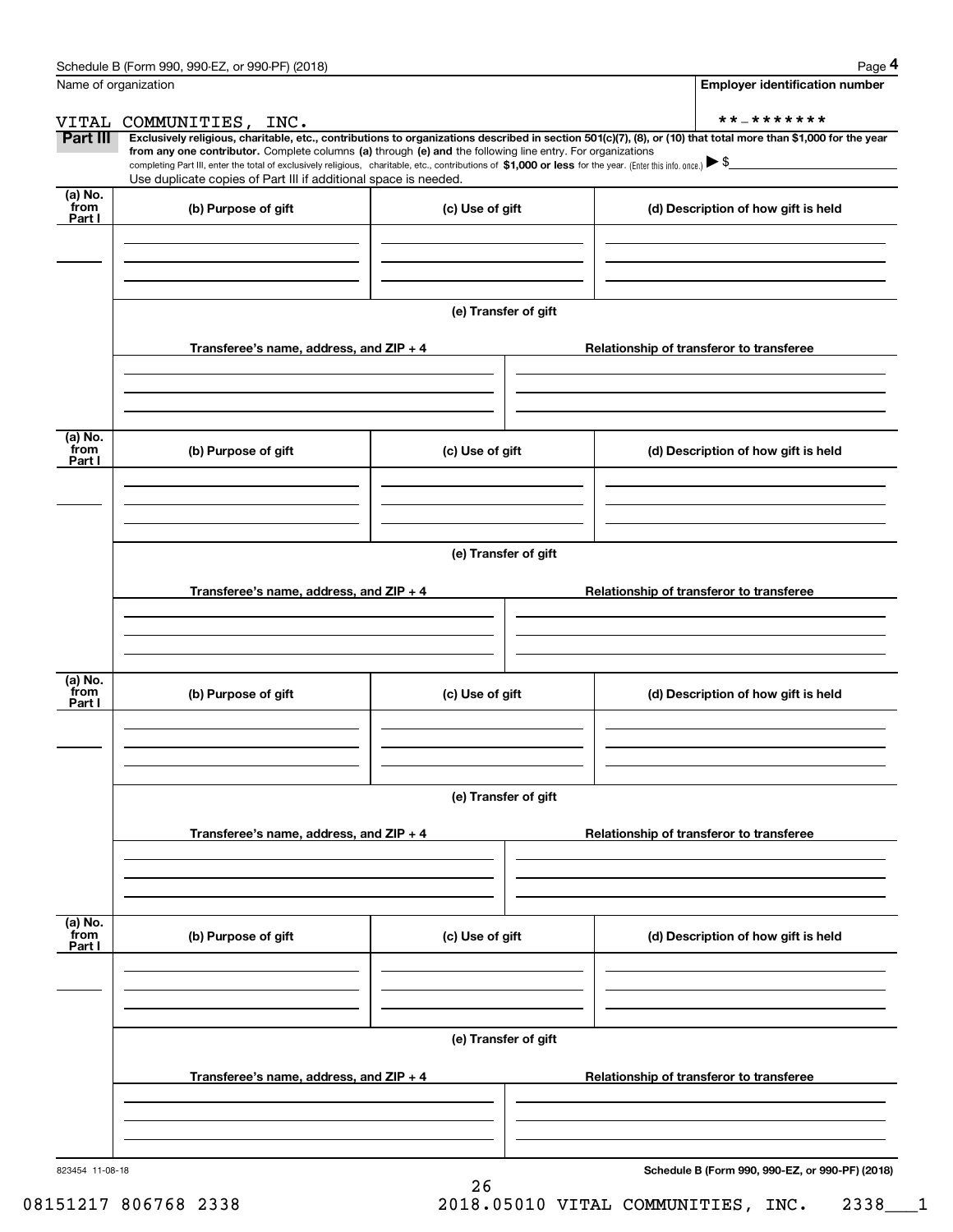|         | <b>SCHEDULE D</b>                                      |                                                                                                                                                                                                                               | <b>Supplemental Financial Statements</b>                                                        |                          | OMB No. 1545-0047                                   |           |
|---------|--------------------------------------------------------|-------------------------------------------------------------------------------------------------------------------------------------------------------------------------------------------------------------------------------|-------------------------------------------------------------------------------------------------|--------------------------|-----------------------------------------------------|-----------|
|         | (Form 990)                                             |                                                                                                                                                                                                                               | Complete if the organization answered "Yes" on Form 990,                                        |                          |                                                     |           |
|         |                                                        |                                                                                                                                                                                                                               | Part IV, line 6, 7, 8, 9, 10, 11a, 11b, 11c, 11d, 11e, 11f, 12a, or 12b.<br>Attach to Form 990. |                          | Open to Public                                      |           |
|         | Department of the Treasury<br>Internal Revenue Service |                                                                                                                                                                                                                               | Go to www.irs.gov/Form990 for instructions and the latest information.                          |                          | Inspection                                          |           |
|         | Name of the organization                               |                                                                                                                                                                                                                               |                                                                                                 |                          | <b>Employer identification number</b><br>**_******* |           |
| Part I  |                                                        | VITAL COMMUNITIES, INC.<br>Organizations Maintaining Donor Advised Funds or Other Similar Funds or Accounts. Complete if the                                                                                                  |                                                                                                 |                          |                                                     |           |
|         |                                                        | organization answered "Yes" on Form 990, Part IV, line 6.                                                                                                                                                                     |                                                                                                 |                          |                                                     |           |
|         |                                                        |                                                                                                                                                                                                                               | (a) Donor advised funds                                                                         |                          | (b) Funds and other accounts                        |           |
| 1       |                                                        |                                                                                                                                                                                                                               |                                                                                                 |                          |                                                     |           |
| 2       |                                                        | Aggregate value of contributions to (during year)                                                                                                                                                                             |                                                                                                 |                          |                                                     |           |
| з       |                                                        |                                                                                                                                                                                                                               |                                                                                                 |                          |                                                     |           |
| 4       |                                                        |                                                                                                                                                                                                                               |                                                                                                 |                          |                                                     |           |
| 5       |                                                        | Did the organization inform all donors and donor advisors in writing that the assets held in donor advised funds                                                                                                              |                                                                                                 |                          |                                                     |           |
|         |                                                        |                                                                                                                                                                                                                               |                                                                                                 |                          | Yes                                                 | No        |
| 6       |                                                        | Did the organization inform all grantees, donors, and donor advisors in writing that grant funds can be used only                                                                                                             |                                                                                                 |                          |                                                     |           |
|         |                                                        | for charitable purposes and not for the benefit of the donor or donor advisor, or for any other purpose conferring                                                                                                            |                                                                                                 |                          |                                                     |           |
|         | impermissible private benefit?                         |                                                                                                                                                                                                                               |                                                                                                 |                          | Yes                                                 | No        |
| Part II |                                                        | Conservation Easements. Complete if the organization answered "Yes" on Form 990, Part IV, line 7.                                                                                                                             |                                                                                                 |                          |                                                     |           |
| 1       |                                                        | Purpose(s) of conservation easements held by the organization (check all that apply).                                                                                                                                         |                                                                                                 |                          |                                                     |           |
|         |                                                        | Preservation of land for public use (e.g., recreation or education)                                                                                                                                                           | Preservation of a historically important land area                                              |                          |                                                     |           |
|         |                                                        | Protection of natural habitat                                                                                                                                                                                                 | Preservation of a certified historic structure                                                  |                          |                                                     |           |
|         |                                                        | Preservation of open space                                                                                                                                                                                                    |                                                                                                 |                          |                                                     |           |
| 2       |                                                        | Complete lines 2a through 2d if the organization held a qualified conservation contribution in the form of a conservation easement on the last                                                                                |                                                                                                 |                          |                                                     |           |
|         | day of the tax year.                                   |                                                                                                                                                                                                                               |                                                                                                 |                          | Held at the End of the Tax Year                     |           |
| а       |                                                        |                                                                                                                                                                                                                               |                                                                                                 | 2a                       |                                                     |           |
| b       |                                                        | Total acreage restricted by conservation easements                                                                                                                                                                            |                                                                                                 | 2 <sub>b</sub>           |                                                     |           |
| с       |                                                        |                                                                                                                                                                                                                               |                                                                                                 | 2c                       |                                                     |           |
| d       |                                                        | Number of conservation easements included in (c) acquired after 7/25/06, and not on a historic structure                                                                                                                      |                                                                                                 |                          |                                                     |           |
|         |                                                        | listed in the National Register [11, 1200] and the National Register [11, 1200] and the National Register [11, 1200] and the National Register [11, 1200] and the National Register [11, 1200] and the National Register [11, |                                                                                                 | 2d                       |                                                     |           |
| 3       |                                                        | Number of conservation easements modified, transferred, released, extinguished, or terminated by the organization during the tax                                                                                              |                                                                                                 |                          |                                                     |           |
|         | $\vee$ ear $\blacktriangleright$                       |                                                                                                                                                                                                                               |                                                                                                 |                          |                                                     |           |
| 4       |                                                        | Number of states where property subject to conservation easement is located $\blacktriangleright$                                                                                                                             |                                                                                                 |                          |                                                     |           |
| 5       |                                                        | Does the organization have a written policy regarding the periodic monitoring, inspection, handling of                                                                                                                        |                                                                                                 |                          |                                                     |           |
|         |                                                        | violations, and enforcement of the conservation easements it holds?                                                                                                                                                           |                                                                                                 |                          | Yes                                                 | <b>No</b> |
| 6       |                                                        | Staff and volunteer hours devoted to monitoring, inspecting, handling of violations, and enforcing conservation easements during the year                                                                                     |                                                                                                 |                          |                                                     |           |
|         |                                                        |                                                                                                                                                                                                                               |                                                                                                 |                          |                                                     |           |
| 7       |                                                        | Amount of expenses incurred in monitoring, inspecting, handling of violations, and enforcing conservation easements during the year                                                                                           |                                                                                                 |                          |                                                     |           |
|         | $\blacktriangleright$ \$                               |                                                                                                                                                                                                                               |                                                                                                 |                          |                                                     |           |
| 8       |                                                        | Does each conservation easement reported on line 2(d) above satisfy the requirements of section 170(h)(4)(B)(i)                                                                                                               |                                                                                                 |                          |                                                     |           |
|         |                                                        |                                                                                                                                                                                                                               |                                                                                                 |                          | Yes                                                 | No        |
| 9       |                                                        | In Part XIII, describe how the organization reports conservation easements in its revenue and expense statement, and balance sheet, and                                                                                       |                                                                                                 |                          |                                                     |           |
|         |                                                        | include, if applicable, the text of the footnote to the organization's financial statements that describes the organization's accounting for                                                                                  |                                                                                                 |                          |                                                     |           |
|         | conservation easements.<br>  Part III                  | Organizations Maintaining Collections of Art, Historical Treasures, or Other Similar Assets.                                                                                                                                  |                                                                                                 |                          |                                                     |           |
|         |                                                        | Complete if the organization answered "Yes" on Form 990, Part IV, line 8.                                                                                                                                                     |                                                                                                 |                          |                                                     |           |
|         |                                                        | 1a If the organization elected, as permitted under SFAS 116 (ASC 958), not to report in its revenue statement and balance sheet works of art,                                                                                 |                                                                                                 |                          |                                                     |           |
|         |                                                        | historical treasures, or other similar assets held for public exhibition, education, or research in furtherance of public service, provide, in Part XIII,                                                                     |                                                                                                 |                          |                                                     |           |
|         |                                                        | the text of the footnote to its financial statements that describes these items.                                                                                                                                              |                                                                                                 |                          |                                                     |           |
| b       |                                                        | If the organization elected, as permitted under SFAS 116 (ASC 958), to report in its revenue statement and balance sheet works of art, historical                                                                             |                                                                                                 |                          |                                                     |           |
|         |                                                        | treasures, or other similar assets held for public exhibition, education, or research in furtherance of public service, provide the following amounts                                                                         |                                                                                                 |                          |                                                     |           |
|         | relating to these items:                               |                                                                                                                                                                                                                               |                                                                                                 |                          |                                                     |           |
|         |                                                        |                                                                                                                                                                                                                               |                                                                                                 |                          | $\frac{1}{2}$                                       |           |
|         |                                                        | (ii) Assets included in Form 990, Part X                                                                                                                                                                                      |                                                                                                 | $\blacktriangleright$ \$ |                                                     |           |
| 2       |                                                        | If the organization received or held works of art, historical treasures, or other similar assets for financial gain, provide                                                                                                  |                                                                                                 |                          |                                                     |           |
|         |                                                        | the following amounts required to be reported under SFAS 116 (ASC 958) relating to these items:                                                                                                                               |                                                                                                 |                          |                                                     |           |
| a       |                                                        |                                                                                                                                                                                                                               |                                                                                                 | \$                       |                                                     |           |
|         | <b>b</b> Assets included in Form 990, Part X           |                                                                                                                                                                                                                               |                                                                                                 | -\$<br>▶                 |                                                     |           |
|         |                                                        | LHA For Paperwork Reduction Act Notice, see the Instructions for Form 990.                                                                                                                                                    |                                                                                                 |                          | Schedule D (Form 990) 2018                          |           |
|         | 832051 10-29-18                                        |                                                                                                                                                                                                                               |                                                                                                 |                          |                                                     |           |

| 08151217 806768 233 |  |  |
|---------------------|--|--|
|---------------------|--|--|

|  | 2018.05010 VITAL COMMUNITIES, INC. 2338 1 |  |  |
|--|-------------------------------------------|--|--|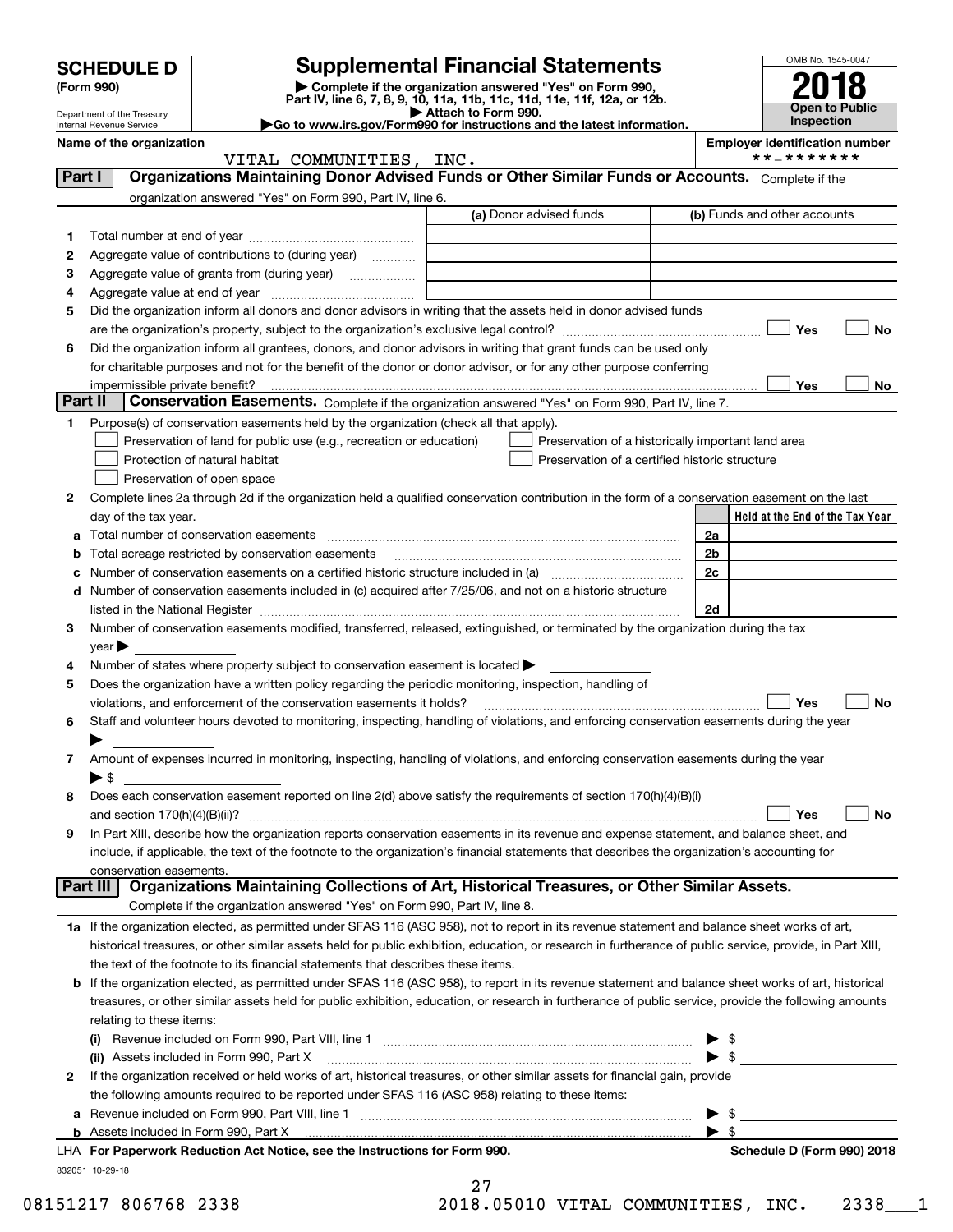| Organizations Maintaining Collections of Art, Historical Treasures, or Other Similar Assets<br>Part III<br>(continued)<br>Using the organization's acquisition, accession, and other records, check any of the following that are a significant use of its collection items<br>3<br>(check all that apply):<br>Public exhibition<br>Loan or exchange programs<br>a<br>Other and the contract of the contract of the contract of the contract of the contract of the contract of the contract of the contract of the contract of the contract of the contract of the contract of the contract of the<br>Scholarly research<br>b<br>Preservation for future generations<br>с<br>Provide a description of the organization's collections and explain how they further the organization's exempt purpose in Part XIII.<br>4<br>During the year, did the organization solicit or receive donations of art, historical treasures, or other similar assets<br>5<br>to be sold to raise funds rather than to be maintained as part of the organization's collection?<br>Yes<br>Escrow and Custodial Arrangements. Complete if the organization answered "Yes" on Form 990, Part IV, line 9, or<br><b>Part IV</b><br>reported an amount on Form 990, Part X, line 21.<br>1a Is the organization an agent, trustee, custodian or other intermediary for contributions or other assets not included<br>$\boxed{\text{X}}$ No<br>Yes<br>b If "Yes," explain the arrangement in Part XIII and complete the following table:<br>Amount<br>c Beginning balance measurements and the contract of the contract of the contract of the contract of the contract of the contract of the contract of the contract of the contract of the contract of the contract of the contr<br>1c<br>d Additions during the year measurement contains and a state of the year measurement of the year measurement of<br>1d<br>e Distributions during the year manufactured and contain an account of the year manufactured and the year manufactured and the year manufactured and the year manufactured and the year manufactured and the year manufactured<br>1e<br>1f<br>Yes<br>2a Did the organization include an amount on Form 990, Part X, line 21, for escrow or custodial account liability?<br>No<br><b>b</b> If "Yes," explain the arrangement in Part XIII. Check here if the explanation has been provided on Part XIII<br>Part V<br>Endowment Funds. Complete if the organization answered "Yes" on Form 990, Part IV, line 10.<br>(c) Two years back<br>(d) Three years back<br>(a) Current year<br>(b) Prior year<br>(e) Four years back<br>73,001.<br>70,708.<br>65,193.<br>70,753.<br>72,833.<br>1a Beginning of year balance<br>b<br>1,556.<br>5,058.<br>8,346.<br>$-2,761.$<br>658.<br>Net investment earnings, gains, and losses<br>e Other expenditures for facilities<br>2,805.<br>2,765.<br>2,831.<br>2,799.<br>2,738.<br>and programs<br>f Administrative expenses <i>manually communicative</i><br>71.752.<br>70,753.<br>73,001.<br>70,708.<br>65,193.<br>End of year balance<br>g<br>Provide the estimated percentage of the current year end balance (line 1g, column (a)) held as:<br>2<br>.00<br>Board designated or quasi-endowment<br>%<br>a<br><b>b</b> Permanent endowment $\triangleright$ 83.60<br>%<br><b>c</b> Temporarily restricted endowment $\blacktriangleright$ __16.40<br>%<br>The percentages on lines 2a, 2b, and 2c should equal 100%.<br>3a Are there endowment funds not in the possession of the organization that are held and administered for the organization<br><b>Yes</b><br>No<br>by:<br>X<br>3a(i)<br>(i)<br>х<br>3a(ii)<br>3b<br>Describe in Part XIII the intended uses of the organization's endowment funds.<br>4<br>Land, Buildings, and Equipment.<br><b>Part VI</b><br>Complete if the organization answered "Yes" on Form 990, Part IV, line 11a. See Form 990, Part X, line 10.<br>Description of property<br>(a) Cost or other<br>(b) Cost or other<br>(c) Accumulated<br>(d) Book value<br>basis (investment)<br>basis (other)<br>depreciation<br>b<br>71, 535.<br>55,031.<br>16,504.<br>16,504.<br>▶<br>Schedule D (Form 990) 2018 | Schedule D (Form 990) 2018 | VITAL COMMUNITIES, INC. |  |  | **_******* |  | Page 2 |
|--------------------------------------------------------------------------------------------------------------------------------------------------------------------------------------------------------------------------------------------------------------------------------------------------------------------------------------------------------------------------------------------------------------------------------------------------------------------------------------------------------------------------------------------------------------------------------------------------------------------------------------------------------------------------------------------------------------------------------------------------------------------------------------------------------------------------------------------------------------------------------------------------------------------------------------------------------------------------------------------------------------------------------------------------------------------------------------------------------------------------------------------------------------------------------------------------------------------------------------------------------------------------------------------------------------------------------------------------------------------------------------------------------------------------------------------------------------------------------------------------------------------------------------------------------------------------------------------------------------------------------------------------------------------------------------------------------------------------------------------------------------------------------------------------------------------------------------------------------------------------------------------------------------------------------------------------------------------------------------------------------------------------------------------------------------------------------------------------------------------------------------------------------------------------------------------------------------------------------------------------------------------------------------------------------------------------------------------------------------------------------------------------------------------------------------------------------------------------------------------------------------------------------------------------------------------------------------------------------------------------------------------------------------------------------------------------------------------------------------------------------------------------------------------------------------------------------------------------------------------------------------------------------------------------------------------------------------------------------------------------------------------------------------------------------------------------------------------------------------------------------------------------------------------------------------------------------------------------------------------------------------------------------------------------------------------------------------------------------------------------------------------------------------------------------------------------------------------------------------------------------------------------------------------------------------------------------------------------------------------------------------------------------------------------------------------------------------------------------------------------------------------------------------------------------------------------------------------------------------------------------------------------------------------------------------------------------------------------------------------------------------------------------------------------------------------------------------------------------------------------------------------------------------------------|----------------------------|-------------------------|--|--|------------|--|--------|
|                                                                                                                                                                                                                                                                                                                                                                                                                                                                                                                                                                                                                                                                                                                                                                                                                                                                                                                                                                                                                                                                                                                                                                                                                                                                                                                                                                                                                                                                                                                                                                                                                                                                                                                                                                                                                                                                                                                                                                                                                                                                                                                                                                                                                                                                                                                                                                                                                                                                                                                                                                                                                                                                                                                                                                                                                                                                                                                                                                                                                                                                                                                                                                                                                                                                                                                                                                                                                                                                                                                                                                                                                                                                                                                                                                                                                                                                                                                                                                                                                                                                                                                                                                          |                            |                         |  |  |            |  |        |
| No                                                                                                                                                                                                                                                                                                                                                                                                                                                                                                                                                                                                                                                                                                                                                                                                                                                                                                                                                                                                                                                                                                                                                                                                                                                                                                                                                                                                                                                                                                                                                                                                                                                                                                                                                                                                                                                                                                                                                                                                                                                                                                                                                                                                                                                                                                                                                                                                                                                                                                                                                                                                                                                                                                                                                                                                                                                                                                                                                                                                                                                                                                                                                                                                                                                                                                                                                                                                                                                                                                                                                                                                                                                                                                                                                                                                                                                                                                                                                                                                                                                                                                                                                                       |                            |                         |  |  |            |  |        |
|                                                                                                                                                                                                                                                                                                                                                                                                                                                                                                                                                                                                                                                                                                                                                                                                                                                                                                                                                                                                                                                                                                                                                                                                                                                                                                                                                                                                                                                                                                                                                                                                                                                                                                                                                                                                                                                                                                                                                                                                                                                                                                                                                                                                                                                                                                                                                                                                                                                                                                                                                                                                                                                                                                                                                                                                                                                                                                                                                                                                                                                                                                                                                                                                                                                                                                                                                                                                                                                                                                                                                                                                                                                                                                                                                                                                                                                                                                                                                                                                                                                                                                                                                                          |                            |                         |  |  |            |  |        |
|                                                                                                                                                                                                                                                                                                                                                                                                                                                                                                                                                                                                                                                                                                                                                                                                                                                                                                                                                                                                                                                                                                                                                                                                                                                                                                                                                                                                                                                                                                                                                                                                                                                                                                                                                                                                                                                                                                                                                                                                                                                                                                                                                                                                                                                                                                                                                                                                                                                                                                                                                                                                                                                                                                                                                                                                                                                                                                                                                                                                                                                                                                                                                                                                                                                                                                                                                                                                                                                                                                                                                                                                                                                                                                                                                                                                                                                                                                                                                                                                                                                                                                                                                                          |                            |                         |  |  |            |  |        |
|                                                                                                                                                                                                                                                                                                                                                                                                                                                                                                                                                                                                                                                                                                                                                                                                                                                                                                                                                                                                                                                                                                                                                                                                                                                                                                                                                                                                                                                                                                                                                                                                                                                                                                                                                                                                                                                                                                                                                                                                                                                                                                                                                                                                                                                                                                                                                                                                                                                                                                                                                                                                                                                                                                                                                                                                                                                                                                                                                                                                                                                                                                                                                                                                                                                                                                                                                                                                                                                                                                                                                                                                                                                                                                                                                                                                                                                                                                                                                                                                                                                                                                                                                                          |                            |                         |  |  |            |  |        |
|                                                                                                                                                                                                                                                                                                                                                                                                                                                                                                                                                                                                                                                                                                                                                                                                                                                                                                                                                                                                                                                                                                                                                                                                                                                                                                                                                                                                                                                                                                                                                                                                                                                                                                                                                                                                                                                                                                                                                                                                                                                                                                                                                                                                                                                                                                                                                                                                                                                                                                                                                                                                                                                                                                                                                                                                                                                                                                                                                                                                                                                                                                                                                                                                                                                                                                                                                                                                                                                                                                                                                                                                                                                                                                                                                                                                                                                                                                                                                                                                                                                                                                                                                                          |                            |                         |  |  |            |  |        |
|                                                                                                                                                                                                                                                                                                                                                                                                                                                                                                                                                                                                                                                                                                                                                                                                                                                                                                                                                                                                                                                                                                                                                                                                                                                                                                                                                                                                                                                                                                                                                                                                                                                                                                                                                                                                                                                                                                                                                                                                                                                                                                                                                                                                                                                                                                                                                                                                                                                                                                                                                                                                                                                                                                                                                                                                                                                                                                                                                                                                                                                                                                                                                                                                                                                                                                                                                                                                                                                                                                                                                                                                                                                                                                                                                                                                                                                                                                                                                                                                                                                                                                                                                                          |                            |                         |  |  |            |  |        |
|                                                                                                                                                                                                                                                                                                                                                                                                                                                                                                                                                                                                                                                                                                                                                                                                                                                                                                                                                                                                                                                                                                                                                                                                                                                                                                                                                                                                                                                                                                                                                                                                                                                                                                                                                                                                                                                                                                                                                                                                                                                                                                                                                                                                                                                                                                                                                                                                                                                                                                                                                                                                                                                                                                                                                                                                                                                                                                                                                                                                                                                                                                                                                                                                                                                                                                                                                                                                                                                                                                                                                                                                                                                                                                                                                                                                                                                                                                                                                                                                                                                                                                                                                                          |                            |                         |  |  |            |  |        |
|                                                                                                                                                                                                                                                                                                                                                                                                                                                                                                                                                                                                                                                                                                                                                                                                                                                                                                                                                                                                                                                                                                                                                                                                                                                                                                                                                                                                                                                                                                                                                                                                                                                                                                                                                                                                                                                                                                                                                                                                                                                                                                                                                                                                                                                                                                                                                                                                                                                                                                                                                                                                                                                                                                                                                                                                                                                                                                                                                                                                                                                                                                                                                                                                                                                                                                                                                                                                                                                                                                                                                                                                                                                                                                                                                                                                                                                                                                                                                                                                                                                                                                                                                                          |                            |                         |  |  |            |  |        |
|                                                                                                                                                                                                                                                                                                                                                                                                                                                                                                                                                                                                                                                                                                                                                                                                                                                                                                                                                                                                                                                                                                                                                                                                                                                                                                                                                                                                                                                                                                                                                                                                                                                                                                                                                                                                                                                                                                                                                                                                                                                                                                                                                                                                                                                                                                                                                                                                                                                                                                                                                                                                                                                                                                                                                                                                                                                                                                                                                                                                                                                                                                                                                                                                                                                                                                                                                                                                                                                                                                                                                                                                                                                                                                                                                                                                                                                                                                                                                                                                                                                                                                                                                                          |                            |                         |  |  |            |  |        |
|                                                                                                                                                                                                                                                                                                                                                                                                                                                                                                                                                                                                                                                                                                                                                                                                                                                                                                                                                                                                                                                                                                                                                                                                                                                                                                                                                                                                                                                                                                                                                                                                                                                                                                                                                                                                                                                                                                                                                                                                                                                                                                                                                                                                                                                                                                                                                                                                                                                                                                                                                                                                                                                                                                                                                                                                                                                                                                                                                                                                                                                                                                                                                                                                                                                                                                                                                                                                                                                                                                                                                                                                                                                                                                                                                                                                                                                                                                                                                                                                                                                                                                                                                                          |                            |                         |  |  |            |  |        |
|                                                                                                                                                                                                                                                                                                                                                                                                                                                                                                                                                                                                                                                                                                                                                                                                                                                                                                                                                                                                                                                                                                                                                                                                                                                                                                                                                                                                                                                                                                                                                                                                                                                                                                                                                                                                                                                                                                                                                                                                                                                                                                                                                                                                                                                                                                                                                                                                                                                                                                                                                                                                                                                                                                                                                                                                                                                                                                                                                                                                                                                                                                                                                                                                                                                                                                                                                                                                                                                                                                                                                                                                                                                                                                                                                                                                                                                                                                                                                                                                                                                                                                                                                                          |                            |                         |  |  |            |  |        |
|                                                                                                                                                                                                                                                                                                                                                                                                                                                                                                                                                                                                                                                                                                                                                                                                                                                                                                                                                                                                                                                                                                                                                                                                                                                                                                                                                                                                                                                                                                                                                                                                                                                                                                                                                                                                                                                                                                                                                                                                                                                                                                                                                                                                                                                                                                                                                                                                                                                                                                                                                                                                                                                                                                                                                                                                                                                                                                                                                                                                                                                                                                                                                                                                                                                                                                                                                                                                                                                                                                                                                                                                                                                                                                                                                                                                                                                                                                                                                                                                                                                                                                                                                                          |                            |                         |  |  |            |  |        |
|                                                                                                                                                                                                                                                                                                                                                                                                                                                                                                                                                                                                                                                                                                                                                                                                                                                                                                                                                                                                                                                                                                                                                                                                                                                                                                                                                                                                                                                                                                                                                                                                                                                                                                                                                                                                                                                                                                                                                                                                                                                                                                                                                                                                                                                                                                                                                                                                                                                                                                                                                                                                                                                                                                                                                                                                                                                                                                                                                                                                                                                                                                                                                                                                                                                                                                                                                                                                                                                                                                                                                                                                                                                                                                                                                                                                                                                                                                                                                                                                                                                                                                                                                                          |                            |                         |  |  |            |  |        |
|                                                                                                                                                                                                                                                                                                                                                                                                                                                                                                                                                                                                                                                                                                                                                                                                                                                                                                                                                                                                                                                                                                                                                                                                                                                                                                                                                                                                                                                                                                                                                                                                                                                                                                                                                                                                                                                                                                                                                                                                                                                                                                                                                                                                                                                                                                                                                                                                                                                                                                                                                                                                                                                                                                                                                                                                                                                                                                                                                                                                                                                                                                                                                                                                                                                                                                                                                                                                                                                                                                                                                                                                                                                                                                                                                                                                                                                                                                                                                                                                                                                                                                                                                                          |                            |                         |  |  |            |  |        |
|                                                                                                                                                                                                                                                                                                                                                                                                                                                                                                                                                                                                                                                                                                                                                                                                                                                                                                                                                                                                                                                                                                                                                                                                                                                                                                                                                                                                                                                                                                                                                                                                                                                                                                                                                                                                                                                                                                                                                                                                                                                                                                                                                                                                                                                                                                                                                                                                                                                                                                                                                                                                                                                                                                                                                                                                                                                                                                                                                                                                                                                                                                                                                                                                                                                                                                                                                                                                                                                                                                                                                                                                                                                                                                                                                                                                                                                                                                                                                                                                                                                                                                                                                                          |                            |                         |  |  |            |  |        |
|                                                                                                                                                                                                                                                                                                                                                                                                                                                                                                                                                                                                                                                                                                                                                                                                                                                                                                                                                                                                                                                                                                                                                                                                                                                                                                                                                                                                                                                                                                                                                                                                                                                                                                                                                                                                                                                                                                                                                                                                                                                                                                                                                                                                                                                                                                                                                                                                                                                                                                                                                                                                                                                                                                                                                                                                                                                                                                                                                                                                                                                                                                                                                                                                                                                                                                                                                                                                                                                                                                                                                                                                                                                                                                                                                                                                                                                                                                                                                                                                                                                                                                                                                                          |                            |                         |  |  |            |  |        |
|                                                                                                                                                                                                                                                                                                                                                                                                                                                                                                                                                                                                                                                                                                                                                                                                                                                                                                                                                                                                                                                                                                                                                                                                                                                                                                                                                                                                                                                                                                                                                                                                                                                                                                                                                                                                                                                                                                                                                                                                                                                                                                                                                                                                                                                                                                                                                                                                                                                                                                                                                                                                                                                                                                                                                                                                                                                                                                                                                                                                                                                                                                                                                                                                                                                                                                                                                                                                                                                                                                                                                                                                                                                                                                                                                                                                                                                                                                                                                                                                                                                                                                                                                                          |                            |                         |  |  |            |  |        |
|                                                                                                                                                                                                                                                                                                                                                                                                                                                                                                                                                                                                                                                                                                                                                                                                                                                                                                                                                                                                                                                                                                                                                                                                                                                                                                                                                                                                                                                                                                                                                                                                                                                                                                                                                                                                                                                                                                                                                                                                                                                                                                                                                                                                                                                                                                                                                                                                                                                                                                                                                                                                                                                                                                                                                                                                                                                                                                                                                                                                                                                                                                                                                                                                                                                                                                                                                                                                                                                                                                                                                                                                                                                                                                                                                                                                                                                                                                                                                                                                                                                                                                                                                                          |                            |                         |  |  |            |  |        |
|                                                                                                                                                                                                                                                                                                                                                                                                                                                                                                                                                                                                                                                                                                                                                                                                                                                                                                                                                                                                                                                                                                                                                                                                                                                                                                                                                                                                                                                                                                                                                                                                                                                                                                                                                                                                                                                                                                                                                                                                                                                                                                                                                                                                                                                                                                                                                                                                                                                                                                                                                                                                                                                                                                                                                                                                                                                                                                                                                                                                                                                                                                                                                                                                                                                                                                                                                                                                                                                                                                                                                                                                                                                                                                                                                                                                                                                                                                                                                                                                                                                                                                                                                                          |                            |                         |  |  |            |  |        |
|                                                                                                                                                                                                                                                                                                                                                                                                                                                                                                                                                                                                                                                                                                                                                                                                                                                                                                                                                                                                                                                                                                                                                                                                                                                                                                                                                                                                                                                                                                                                                                                                                                                                                                                                                                                                                                                                                                                                                                                                                                                                                                                                                                                                                                                                                                                                                                                                                                                                                                                                                                                                                                                                                                                                                                                                                                                                                                                                                                                                                                                                                                                                                                                                                                                                                                                                                                                                                                                                                                                                                                                                                                                                                                                                                                                                                                                                                                                                                                                                                                                                                                                                                                          |                            |                         |  |  |            |  |        |
|                                                                                                                                                                                                                                                                                                                                                                                                                                                                                                                                                                                                                                                                                                                                                                                                                                                                                                                                                                                                                                                                                                                                                                                                                                                                                                                                                                                                                                                                                                                                                                                                                                                                                                                                                                                                                                                                                                                                                                                                                                                                                                                                                                                                                                                                                                                                                                                                                                                                                                                                                                                                                                                                                                                                                                                                                                                                                                                                                                                                                                                                                                                                                                                                                                                                                                                                                                                                                                                                                                                                                                                                                                                                                                                                                                                                                                                                                                                                                                                                                                                                                                                                                                          |                            |                         |  |  |            |  |        |
|                                                                                                                                                                                                                                                                                                                                                                                                                                                                                                                                                                                                                                                                                                                                                                                                                                                                                                                                                                                                                                                                                                                                                                                                                                                                                                                                                                                                                                                                                                                                                                                                                                                                                                                                                                                                                                                                                                                                                                                                                                                                                                                                                                                                                                                                                                                                                                                                                                                                                                                                                                                                                                                                                                                                                                                                                                                                                                                                                                                                                                                                                                                                                                                                                                                                                                                                                                                                                                                                                                                                                                                                                                                                                                                                                                                                                                                                                                                                                                                                                                                                                                                                                                          |                            |                         |  |  |            |  |        |
|                                                                                                                                                                                                                                                                                                                                                                                                                                                                                                                                                                                                                                                                                                                                                                                                                                                                                                                                                                                                                                                                                                                                                                                                                                                                                                                                                                                                                                                                                                                                                                                                                                                                                                                                                                                                                                                                                                                                                                                                                                                                                                                                                                                                                                                                                                                                                                                                                                                                                                                                                                                                                                                                                                                                                                                                                                                                                                                                                                                                                                                                                                                                                                                                                                                                                                                                                                                                                                                                                                                                                                                                                                                                                                                                                                                                                                                                                                                                                                                                                                                                                                                                                                          |                            |                         |  |  |            |  |        |
|                                                                                                                                                                                                                                                                                                                                                                                                                                                                                                                                                                                                                                                                                                                                                                                                                                                                                                                                                                                                                                                                                                                                                                                                                                                                                                                                                                                                                                                                                                                                                                                                                                                                                                                                                                                                                                                                                                                                                                                                                                                                                                                                                                                                                                                                                                                                                                                                                                                                                                                                                                                                                                                                                                                                                                                                                                                                                                                                                                                                                                                                                                                                                                                                                                                                                                                                                                                                                                                                                                                                                                                                                                                                                                                                                                                                                                                                                                                                                                                                                                                                                                                                                                          |                            |                         |  |  |            |  |        |
|                                                                                                                                                                                                                                                                                                                                                                                                                                                                                                                                                                                                                                                                                                                                                                                                                                                                                                                                                                                                                                                                                                                                                                                                                                                                                                                                                                                                                                                                                                                                                                                                                                                                                                                                                                                                                                                                                                                                                                                                                                                                                                                                                                                                                                                                                                                                                                                                                                                                                                                                                                                                                                                                                                                                                                                                                                                                                                                                                                                                                                                                                                                                                                                                                                                                                                                                                                                                                                                                                                                                                                                                                                                                                                                                                                                                                                                                                                                                                                                                                                                                                                                                                                          |                            |                         |  |  |            |  |        |
|                                                                                                                                                                                                                                                                                                                                                                                                                                                                                                                                                                                                                                                                                                                                                                                                                                                                                                                                                                                                                                                                                                                                                                                                                                                                                                                                                                                                                                                                                                                                                                                                                                                                                                                                                                                                                                                                                                                                                                                                                                                                                                                                                                                                                                                                                                                                                                                                                                                                                                                                                                                                                                                                                                                                                                                                                                                                                                                                                                                                                                                                                                                                                                                                                                                                                                                                                                                                                                                                                                                                                                                                                                                                                                                                                                                                                                                                                                                                                                                                                                                                                                                                                                          |                            |                         |  |  |            |  |        |
|                                                                                                                                                                                                                                                                                                                                                                                                                                                                                                                                                                                                                                                                                                                                                                                                                                                                                                                                                                                                                                                                                                                                                                                                                                                                                                                                                                                                                                                                                                                                                                                                                                                                                                                                                                                                                                                                                                                                                                                                                                                                                                                                                                                                                                                                                                                                                                                                                                                                                                                                                                                                                                                                                                                                                                                                                                                                                                                                                                                                                                                                                                                                                                                                                                                                                                                                                                                                                                                                                                                                                                                                                                                                                                                                                                                                                                                                                                                                                                                                                                                                                                                                                                          |                            |                         |  |  |            |  |        |
|                                                                                                                                                                                                                                                                                                                                                                                                                                                                                                                                                                                                                                                                                                                                                                                                                                                                                                                                                                                                                                                                                                                                                                                                                                                                                                                                                                                                                                                                                                                                                                                                                                                                                                                                                                                                                                                                                                                                                                                                                                                                                                                                                                                                                                                                                                                                                                                                                                                                                                                                                                                                                                                                                                                                                                                                                                                                                                                                                                                                                                                                                                                                                                                                                                                                                                                                                                                                                                                                                                                                                                                                                                                                                                                                                                                                                                                                                                                                                                                                                                                                                                                                                                          |                            |                         |  |  |            |  |        |
|                                                                                                                                                                                                                                                                                                                                                                                                                                                                                                                                                                                                                                                                                                                                                                                                                                                                                                                                                                                                                                                                                                                                                                                                                                                                                                                                                                                                                                                                                                                                                                                                                                                                                                                                                                                                                                                                                                                                                                                                                                                                                                                                                                                                                                                                                                                                                                                                                                                                                                                                                                                                                                                                                                                                                                                                                                                                                                                                                                                                                                                                                                                                                                                                                                                                                                                                                                                                                                                                                                                                                                                                                                                                                                                                                                                                                                                                                                                                                                                                                                                                                                                                                                          |                            |                         |  |  |            |  |        |
|                                                                                                                                                                                                                                                                                                                                                                                                                                                                                                                                                                                                                                                                                                                                                                                                                                                                                                                                                                                                                                                                                                                                                                                                                                                                                                                                                                                                                                                                                                                                                                                                                                                                                                                                                                                                                                                                                                                                                                                                                                                                                                                                                                                                                                                                                                                                                                                                                                                                                                                                                                                                                                                                                                                                                                                                                                                                                                                                                                                                                                                                                                                                                                                                                                                                                                                                                                                                                                                                                                                                                                                                                                                                                                                                                                                                                                                                                                                                                                                                                                                                                                                                                                          |                            |                         |  |  |            |  |        |
|                                                                                                                                                                                                                                                                                                                                                                                                                                                                                                                                                                                                                                                                                                                                                                                                                                                                                                                                                                                                                                                                                                                                                                                                                                                                                                                                                                                                                                                                                                                                                                                                                                                                                                                                                                                                                                                                                                                                                                                                                                                                                                                                                                                                                                                                                                                                                                                                                                                                                                                                                                                                                                                                                                                                                                                                                                                                                                                                                                                                                                                                                                                                                                                                                                                                                                                                                                                                                                                                                                                                                                                                                                                                                                                                                                                                                                                                                                                                                                                                                                                                                                                                                                          |                            |                         |  |  |            |  |        |
|                                                                                                                                                                                                                                                                                                                                                                                                                                                                                                                                                                                                                                                                                                                                                                                                                                                                                                                                                                                                                                                                                                                                                                                                                                                                                                                                                                                                                                                                                                                                                                                                                                                                                                                                                                                                                                                                                                                                                                                                                                                                                                                                                                                                                                                                                                                                                                                                                                                                                                                                                                                                                                                                                                                                                                                                                                                                                                                                                                                                                                                                                                                                                                                                                                                                                                                                                                                                                                                                                                                                                                                                                                                                                                                                                                                                                                                                                                                                                                                                                                                                                                                                                                          |                            |                         |  |  |            |  |        |
|                                                                                                                                                                                                                                                                                                                                                                                                                                                                                                                                                                                                                                                                                                                                                                                                                                                                                                                                                                                                                                                                                                                                                                                                                                                                                                                                                                                                                                                                                                                                                                                                                                                                                                                                                                                                                                                                                                                                                                                                                                                                                                                                                                                                                                                                                                                                                                                                                                                                                                                                                                                                                                                                                                                                                                                                                                                                                                                                                                                                                                                                                                                                                                                                                                                                                                                                                                                                                                                                                                                                                                                                                                                                                                                                                                                                                                                                                                                                                                                                                                                                                                                                                                          |                            |                         |  |  |            |  |        |
|                                                                                                                                                                                                                                                                                                                                                                                                                                                                                                                                                                                                                                                                                                                                                                                                                                                                                                                                                                                                                                                                                                                                                                                                                                                                                                                                                                                                                                                                                                                                                                                                                                                                                                                                                                                                                                                                                                                                                                                                                                                                                                                                                                                                                                                                                                                                                                                                                                                                                                                                                                                                                                                                                                                                                                                                                                                                                                                                                                                                                                                                                                                                                                                                                                                                                                                                                                                                                                                                                                                                                                                                                                                                                                                                                                                                                                                                                                                                                                                                                                                                                                                                                                          |                            |                         |  |  |            |  |        |
|                                                                                                                                                                                                                                                                                                                                                                                                                                                                                                                                                                                                                                                                                                                                                                                                                                                                                                                                                                                                                                                                                                                                                                                                                                                                                                                                                                                                                                                                                                                                                                                                                                                                                                                                                                                                                                                                                                                                                                                                                                                                                                                                                                                                                                                                                                                                                                                                                                                                                                                                                                                                                                                                                                                                                                                                                                                                                                                                                                                                                                                                                                                                                                                                                                                                                                                                                                                                                                                                                                                                                                                                                                                                                                                                                                                                                                                                                                                                                                                                                                                                                                                                                                          |                            |                         |  |  |            |  |        |
|                                                                                                                                                                                                                                                                                                                                                                                                                                                                                                                                                                                                                                                                                                                                                                                                                                                                                                                                                                                                                                                                                                                                                                                                                                                                                                                                                                                                                                                                                                                                                                                                                                                                                                                                                                                                                                                                                                                                                                                                                                                                                                                                                                                                                                                                                                                                                                                                                                                                                                                                                                                                                                                                                                                                                                                                                                                                                                                                                                                                                                                                                                                                                                                                                                                                                                                                                                                                                                                                                                                                                                                                                                                                                                                                                                                                                                                                                                                                                                                                                                                                                                                                                                          |                            |                         |  |  |            |  |        |
|                                                                                                                                                                                                                                                                                                                                                                                                                                                                                                                                                                                                                                                                                                                                                                                                                                                                                                                                                                                                                                                                                                                                                                                                                                                                                                                                                                                                                                                                                                                                                                                                                                                                                                                                                                                                                                                                                                                                                                                                                                                                                                                                                                                                                                                                                                                                                                                                                                                                                                                                                                                                                                                                                                                                                                                                                                                                                                                                                                                                                                                                                                                                                                                                                                                                                                                                                                                                                                                                                                                                                                                                                                                                                                                                                                                                                                                                                                                                                                                                                                                                                                                                                                          |                            |                         |  |  |            |  |        |
|                                                                                                                                                                                                                                                                                                                                                                                                                                                                                                                                                                                                                                                                                                                                                                                                                                                                                                                                                                                                                                                                                                                                                                                                                                                                                                                                                                                                                                                                                                                                                                                                                                                                                                                                                                                                                                                                                                                                                                                                                                                                                                                                                                                                                                                                                                                                                                                                                                                                                                                                                                                                                                                                                                                                                                                                                                                                                                                                                                                                                                                                                                                                                                                                                                                                                                                                                                                                                                                                                                                                                                                                                                                                                                                                                                                                                                                                                                                                                                                                                                                                                                                                                                          |                            |                         |  |  |            |  |        |
|                                                                                                                                                                                                                                                                                                                                                                                                                                                                                                                                                                                                                                                                                                                                                                                                                                                                                                                                                                                                                                                                                                                                                                                                                                                                                                                                                                                                                                                                                                                                                                                                                                                                                                                                                                                                                                                                                                                                                                                                                                                                                                                                                                                                                                                                                                                                                                                                                                                                                                                                                                                                                                                                                                                                                                                                                                                                                                                                                                                                                                                                                                                                                                                                                                                                                                                                                                                                                                                                                                                                                                                                                                                                                                                                                                                                                                                                                                                                                                                                                                                                                                                                                                          |                            |                         |  |  |            |  |        |
|                                                                                                                                                                                                                                                                                                                                                                                                                                                                                                                                                                                                                                                                                                                                                                                                                                                                                                                                                                                                                                                                                                                                                                                                                                                                                                                                                                                                                                                                                                                                                                                                                                                                                                                                                                                                                                                                                                                                                                                                                                                                                                                                                                                                                                                                                                                                                                                                                                                                                                                                                                                                                                                                                                                                                                                                                                                                                                                                                                                                                                                                                                                                                                                                                                                                                                                                                                                                                                                                                                                                                                                                                                                                                                                                                                                                                                                                                                                                                                                                                                                                                                                                                                          |                            |                         |  |  |            |  |        |
|                                                                                                                                                                                                                                                                                                                                                                                                                                                                                                                                                                                                                                                                                                                                                                                                                                                                                                                                                                                                                                                                                                                                                                                                                                                                                                                                                                                                                                                                                                                                                                                                                                                                                                                                                                                                                                                                                                                                                                                                                                                                                                                                                                                                                                                                                                                                                                                                                                                                                                                                                                                                                                                                                                                                                                                                                                                                                                                                                                                                                                                                                                                                                                                                                                                                                                                                                                                                                                                                                                                                                                                                                                                                                                                                                                                                                                                                                                                                                                                                                                                                                                                                                                          |                            |                         |  |  |            |  |        |
|                                                                                                                                                                                                                                                                                                                                                                                                                                                                                                                                                                                                                                                                                                                                                                                                                                                                                                                                                                                                                                                                                                                                                                                                                                                                                                                                                                                                                                                                                                                                                                                                                                                                                                                                                                                                                                                                                                                                                                                                                                                                                                                                                                                                                                                                                                                                                                                                                                                                                                                                                                                                                                                                                                                                                                                                                                                                                                                                                                                                                                                                                                                                                                                                                                                                                                                                                                                                                                                                                                                                                                                                                                                                                                                                                                                                                                                                                                                                                                                                                                                                                                                                                                          |                            |                         |  |  |            |  |        |
|                                                                                                                                                                                                                                                                                                                                                                                                                                                                                                                                                                                                                                                                                                                                                                                                                                                                                                                                                                                                                                                                                                                                                                                                                                                                                                                                                                                                                                                                                                                                                                                                                                                                                                                                                                                                                                                                                                                                                                                                                                                                                                                                                                                                                                                                                                                                                                                                                                                                                                                                                                                                                                                                                                                                                                                                                                                                                                                                                                                                                                                                                                                                                                                                                                                                                                                                                                                                                                                                                                                                                                                                                                                                                                                                                                                                                                                                                                                                                                                                                                                                                                                                                                          |                            |                         |  |  |            |  |        |
|                                                                                                                                                                                                                                                                                                                                                                                                                                                                                                                                                                                                                                                                                                                                                                                                                                                                                                                                                                                                                                                                                                                                                                                                                                                                                                                                                                                                                                                                                                                                                                                                                                                                                                                                                                                                                                                                                                                                                                                                                                                                                                                                                                                                                                                                                                                                                                                                                                                                                                                                                                                                                                                                                                                                                                                                                                                                                                                                                                                                                                                                                                                                                                                                                                                                                                                                                                                                                                                                                                                                                                                                                                                                                                                                                                                                                                                                                                                                                                                                                                                                                                                                                                          |                            |                         |  |  |            |  |        |
|                                                                                                                                                                                                                                                                                                                                                                                                                                                                                                                                                                                                                                                                                                                                                                                                                                                                                                                                                                                                                                                                                                                                                                                                                                                                                                                                                                                                                                                                                                                                                                                                                                                                                                                                                                                                                                                                                                                                                                                                                                                                                                                                                                                                                                                                                                                                                                                                                                                                                                                                                                                                                                                                                                                                                                                                                                                                                                                                                                                                                                                                                                                                                                                                                                                                                                                                                                                                                                                                                                                                                                                                                                                                                                                                                                                                                                                                                                                                                                                                                                                                                                                                                                          |                            |                         |  |  |            |  |        |
|                                                                                                                                                                                                                                                                                                                                                                                                                                                                                                                                                                                                                                                                                                                                                                                                                                                                                                                                                                                                                                                                                                                                                                                                                                                                                                                                                                                                                                                                                                                                                                                                                                                                                                                                                                                                                                                                                                                                                                                                                                                                                                                                                                                                                                                                                                                                                                                                                                                                                                                                                                                                                                                                                                                                                                                                                                                                                                                                                                                                                                                                                                                                                                                                                                                                                                                                                                                                                                                                                                                                                                                                                                                                                                                                                                                                                                                                                                                                                                                                                                                                                                                                                                          |                            |                         |  |  |            |  |        |
|                                                                                                                                                                                                                                                                                                                                                                                                                                                                                                                                                                                                                                                                                                                                                                                                                                                                                                                                                                                                                                                                                                                                                                                                                                                                                                                                                                                                                                                                                                                                                                                                                                                                                                                                                                                                                                                                                                                                                                                                                                                                                                                                                                                                                                                                                                                                                                                                                                                                                                                                                                                                                                                                                                                                                                                                                                                                                                                                                                                                                                                                                                                                                                                                                                                                                                                                                                                                                                                                                                                                                                                                                                                                                                                                                                                                                                                                                                                                                                                                                                                                                                                                                                          |                            |                         |  |  |            |  |        |
|                                                                                                                                                                                                                                                                                                                                                                                                                                                                                                                                                                                                                                                                                                                                                                                                                                                                                                                                                                                                                                                                                                                                                                                                                                                                                                                                                                                                                                                                                                                                                                                                                                                                                                                                                                                                                                                                                                                                                                                                                                                                                                                                                                                                                                                                                                                                                                                                                                                                                                                                                                                                                                                                                                                                                                                                                                                                                                                                                                                                                                                                                                                                                                                                                                                                                                                                                                                                                                                                                                                                                                                                                                                                                                                                                                                                                                                                                                                                                                                                                                                                                                                                                                          |                            |                         |  |  |            |  |        |
|                                                                                                                                                                                                                                                                                                                                                                                                                                                                                                                                                                                                                                                                                                                                                                                                                                                                                                                                                                                                                                                                                                                                                                                                                                                                                                                                                                                                                                                                                                                                                                                                                                                                                                                                                                                                                                                                                                                                                                                                                                                                                                                                                                                                                                                                                                                                                                                                                                                                                                                                                                                                                                                                                                                                                                                                                                                                                                                                                                                                                                                                                                                                                                                                                                                                                                                                                                                                                                                                                                                                                                                                                                                                                                                                                                                                                                                                                                                                                                                                                                                                                                                                                                          |                            |                         |  |  |            |  |        |
|                                                                                                                                                                                                                                                                                                                                                                                                                                                                                                                                                                                                                                                                                                                                                                                                                                                                                                                                                                                                                                                                                                                                                                                                                                                                                                                                                                                                                                                                                                                                                                                                                                                                                                                                                                                                                                                                                                                                                                                                                                                                                                                                                                                                                                                                                                                                                                                                                                                                                                                                                                                                                                                                                                                                                                                                                                                                                                                                                                                                                                                                                                                                                                                                                                                                                                                                                                                                                                                                                                                                                                                                                                                                                                                                                                                                                                                                                                                                                                                                                                                                                                                                                                          |                            |                         |  |  |            |  |        |

832052 10-29-18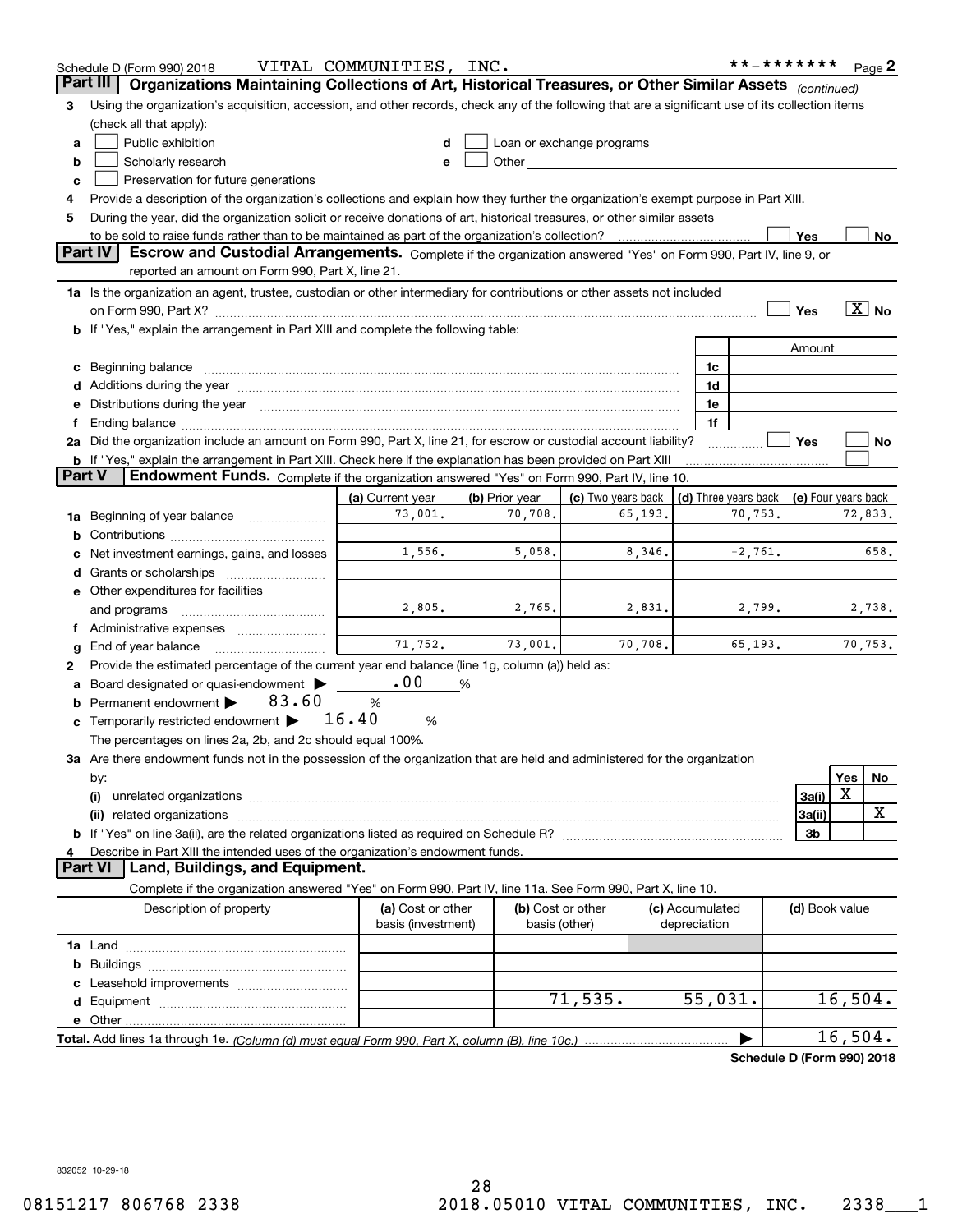| (a) Description of security or category (including name of security)                                                                        | (b) Book value          | Complete if the organization answered "Yes" on Form 990, Part IV, line 11b. See Form 990, Part X, line 12. | (c) Method of valuation: Cost or end-of-year market value |                |
|---------------------------------------------------------------------------------------------------------------------------------------------|-------------------------|------------------------------------------------------------------------------------------------------------|-----------------------------------------------------------|----------------|
|                                                                                                                                             |                         |                                                                                                            |                                                           |                |
| (1) Financial derivatives                                                                                                                   |                         |                                                                                                            |                                                           |                |
| (2) Closely-held equity interests                                                                                                           |                         |                                                                                                            |                                                           |                |
| $(3)$ Other                                                                                                                                 |                         |                                                                                                            |                                                           |                |
| (A)                                                                                                                                         |                         |                                                                                                            |                                                           |                |
| (B)                                                                                                                                         |                         |                                                                                                            |                                                           |                |
| (C)                                                                                                                                         |                         |                                                                                                            |                                                           |                |
| (D)                                                                                                                                         |                         |                                                                                                            |                                                           |                |
| (E)                                                                                                                                         |                         |                                                                                                            |                                                           |                |
| (F)                                                                                                                                         |                         |                                                                                                            |                                                           |                |
| (G)                                                                                                                                         |                         |                                                                                                            |                                                           |                |
| (H)                                                                                                                                         |                         |                                                                                                            |                                                           |                |
| <b>Total.</b> (Col. (b) must equal Form 990, Part X, col. (B) line 12.)<br>Part VIII Investments - Program Related.                         |                         |                                                                                                            |                                                           |                |
|                                                                                                                                             |                         |                                                                                                            |                                                           |                |
| Complete if the organization answered "Yes" on Form 990, Part IV, line 11c. See Form 990, Part X, line 13.<br>(a) Description of investment |                         |                                                                                                            |                                                           |                |
|                                                                                                                                             | (b) Book value          |                                                                                                            | (c) Method of valuation: Cost or end-of-year market value |                |
| (1)                                                                                                                                         |                         |                                                                                                            |                                                           |                |
| (2)                                                                                                                                         |                         |                                                                                                            |                                                           |                |
| (3)                                                                                                                                         |                         |                                                                                                            |                                                           |                |
| (4)                                                                                                                                         |                         |                                                                                                            |                                                           |                |
| (5)                                                                                                                                         |                         |                                                                                                            |                                                           |                |
| (6)                                                                                                                                         |                         |                                                                                                            |                                                           |                |
| (7)                                                                                                                                         |                         |                                                                                                            |                                                           |                |
| (8)                                                                                                                                         |                         |                                                                                                            |                                                           |                |
| (9)                                                                                                                                         |                         |                                                                                                            |                                                           |                |
|                                                                                                                                             |                         |                                                                                                            |                                                           |                |
| <b>Total.</b> (Col. (b) must equal Form 990, Part X, col. (B) line 13.)                                                                     |                         |                                                                                                            |                                                           |                |
| <b>Other Assets.</b><br>Part IX                                                                                                             |                         |                                                                                                            |                                                           |                |
| Complete if the organization answered "Yes" on Form 990, Part IV, line 11d. See Form 990, Part X, line 15.                                  |                         |                                                                                                            |                                                           |                |
|                                                                                                                                             | (a) Description         |                                                                                                            |                                                           | (b) Book value |
| <b>BENEFICIAL</b><br>INTEREST<br>(1)                                                                                                        | IN FUNDS HELD BY OTHERS |                                                                                                            |                                                           |                |
| (2)                                                                                                                                         |                         |                                                                                                            |                                                           |                |
| (3)                                                                                                                                         |                         |                                                                                                            |                                                           |                |
| (4)                                                                                                                                         |                         |                                                                                                            |                                                           |                |
| (5)                                                                                                                                         |                         |                                                                                                            |                                                           |                |
| (6)                                                                                                                                         |                         |                                                                                                            |                                                           |                |
| (7)                                                                                                                                         |                         |                                                                                                            |                                                           |                |
| (8)                                                                                                                                         |                         |                                                                                                            |                                                           |                |
| (9)                                                                                                                                         |                         |                                                                                                            |                                                           | 71,752.        |
|                                                                                                                                             |                         |                                                                                                            |                                                           | 71,752.        |
| <b>Other Liabilities.</b><br>Part X                                                                                                         |                         |                                                                                                            |                                                           |                |
| Complete if the organization answered "Yes" on Form 990, Part IV, line 11e or 11f. See Form 990, Part X, line 25.                           |                         |                                                                                                            |                                                           |                |
| (a) Description of liability                                                                                                                |                         | (b) Book value                                                                                             |                                                           |                |
| (1)                                                                                                                                         |                         |                                                                                                            |                                                           |                |
| Federal income taxes<br>CAPITAL LEASE<br>OBLIGATION<br>(2)                                                                                  |                         | 5, 274.                                                                                                    |                                                           |                |
| (3)                                                                                                                                         |                         |                                                                                                            |                                                           |                |
|                                                                                                                                             |                         |                                                                                                            |                                                           |                |
| (4)                                                                                                                                         |                         |                                                                                                            |                                                           |                |
| (5)                                                                                                                                         |                         |                                                                                                            |                                                           |                |
| 1.<br>(6)                                                                                                                                   |                         |                                                                                                            |                                                           |                |
| (7)                                                                                                                                         |                         |                                                                                                            |                                                           |                |
| (8)<br>(9)                                                                                                                                  |                         |                                                                                                            |                                                           |                |

organization's liability for uncertain tax positions under FIN 48 (ASC 740). Check here if the text of the footnote has been provided in Part XIII  $~\boxed{{\rm X}}$ 

**Schedule D (Form 990) 2018**

832053 10-29-18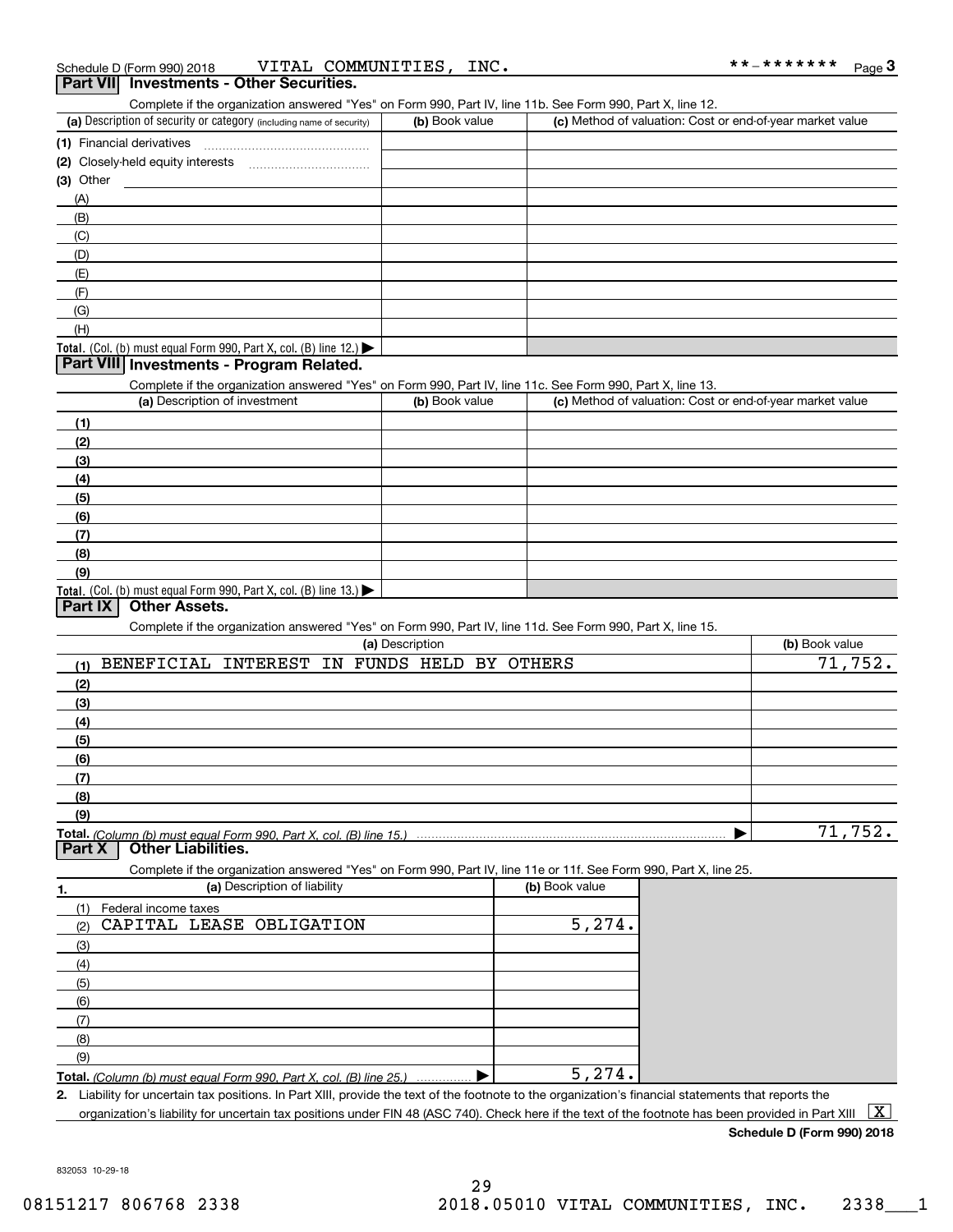|    | Schedule D (Form 990) 2018 VITAL COMMUNITIES, INC.                                                                                                                                                                             |                | * * _ * * * * * * *<br>Page 4 |
|----|--------------------------------------------------------------------------------------------------------------------------------------------------------------------------------------------------------------------------------|----------------|-------------------------------|
|    | Part XI<br>Reconciliation of Revenue per Audited Financial Statements With Revenue per Return.                                                                                                                                 |                |                               |
|    | Complete if the organization answered "Yes" on Form 990, Part IV, line 12a.                                                                                                                                                    |                |                               |
| 1  | Total revenue, gains, and other support per audited financial statements                                                                                                                                                       |                | $\mathbf{1}$                  |
| 2  | Amounts included on line 1 but not on Form 990, Part VIII, line 12:                                                                                                                                                            |                |                               |
| a  | Net unrealized gains (losses) on investments [11] matter contracts and the unrealized gains (losses) on investments                                                                                                            | 2a             |                               |
|    |                                                                                                                                                                                                                                | 2 <sub>b</sub> |                               |
|    |                                                                                                                                                                                                                                | 2c             |                               |
| d  |                                                                                                                                                                                                                                | 2d             |                               |
| е  | Add lines 2a through 2d <b>must be a constructed as the constant of the constant of the constant of the construction</b>                                                                                                       |                | <b>2e</b>                     |
| 3  |                                                                                                                                                                                                                                |                | 3                             |
| 4  | Amounts included on Form 990, Part VIII, line 12, but not on line 1:                                                                                                                                                           |                |                               |
|    |                                                                                                                                                                                                                                | 4a             |                               |
| b  |                                                                                                                                                                                                                                | 4 <sub>b</sub> |                               |
| c. | Add lines 4a and 4b                                                                                                                                                                                                            |                | 4c                            |
|    |                                                                                                                                                                                                                                |                | 5                             |
|    | Part XII   Reconciliation of Expenses per Audited Financial Statements With Expenses per Return.                                                                                                                               |                |                               |
|    | Complete if the organization answered "Yes" on Form 990, Part IV, line 12a.                                                                                                                                                    |                |                               |
| 1  | Total expenses and losses per audited financial statements [11] [12] contain an according to the statements [11] [12] and the statements [12] and the statements [12] and the statements and the statements and the statements |                | $\mathbf{1}$                  |
| 2  | Amounts included on line 1 but not on Form 990, Part IX, line 25:                                                                                                                                                              |                |                               |
| a  |                                                                                                                                                                                                                                | 2a             |                               |
|    |                                                                                                                                                                                                                                | 2 <sub>b</sub> |                               |
| c  |                                                                                                                                                                                                                                | 2с             |                               |
| d  |                                                                                                                                                                                                                                | 2d             |                               |
|    |                                                                                                                                                                                                                                |                | 2e                            |
| 3  |                                                                                                                                                                                                                                |                | 3                             |
| 4  | Amounts included on Form 990, Part IX, line 25, but not on line 1:                                                                                                                                                             |                |                               |
|    | Investment expenses not included on Form 990, Part VIII, line 7b [1000000000000000000000000000000000                                                                                                                           | 4a l           |                               |
| b  |                                                                                                                                                                                                                                | 4b.            |                               |
|    | c Add lines 4a and 4b                                                                                                                                                                                                          |                | 4c                            |
|    |                                                                                                                                                                                                                                |                | 5                             |
|    | Part XIII Supplemental Information.                                                                                                                                                                                            |                |                               |

Provide the descriptions required for Part II, lines 3, 5, and 9; Part III, lines 1a and 4; Part IV, lines 1b and 2b; Part V, line 4; Part X, line 2; Part XI, lines 2d and 4b; and Part XII, lines 2d and 4b. Also complete this part to provide any additional information.

### PART V, LINE 4:

ENDOWMENT FUNDS ARE HELD FOR THE BENEFIT OF THE ORGANIZATION BY THE NEW

HAMPSHIRE CHARITIABLE FOUNDATION. THE ASSETS AND ANY UNDISTRIBUTED

REINVESTED EARNINGS, AS WELL AS REALIZED OR UNREALIZED GAINS OR LOSSES,

ARE TO BE HELD INDEFINITELY. DISTRIBUTIONS MADE FROM THE FUND CAN BE USED

FOR OPERATIONS.

PART X, LINE 2:

THE ORGANIZATION IS EXEMPT FROM FEDERAL INCOME TAXES UNDER SECTION

501(C)(3) OF THE INTERNAL REVENUE CODE. HOWEVER, INCOME FROM CERTAIN

ACTIVITIES NOT DIRECTLY RELATED TO THE ORGANIZATION'S TAX-EXEMPT PURPOSES

832054 10-29-18 **Schedule D (Form 990) 2018** WOULD BE SUBJECT TO TAXATION AS UNRELATED BUSINESS INCOME, IF INCURRED. IN

30

08151217 806768 2338 2018.05010 VITAL COMMUNITIES, INC. 2338 1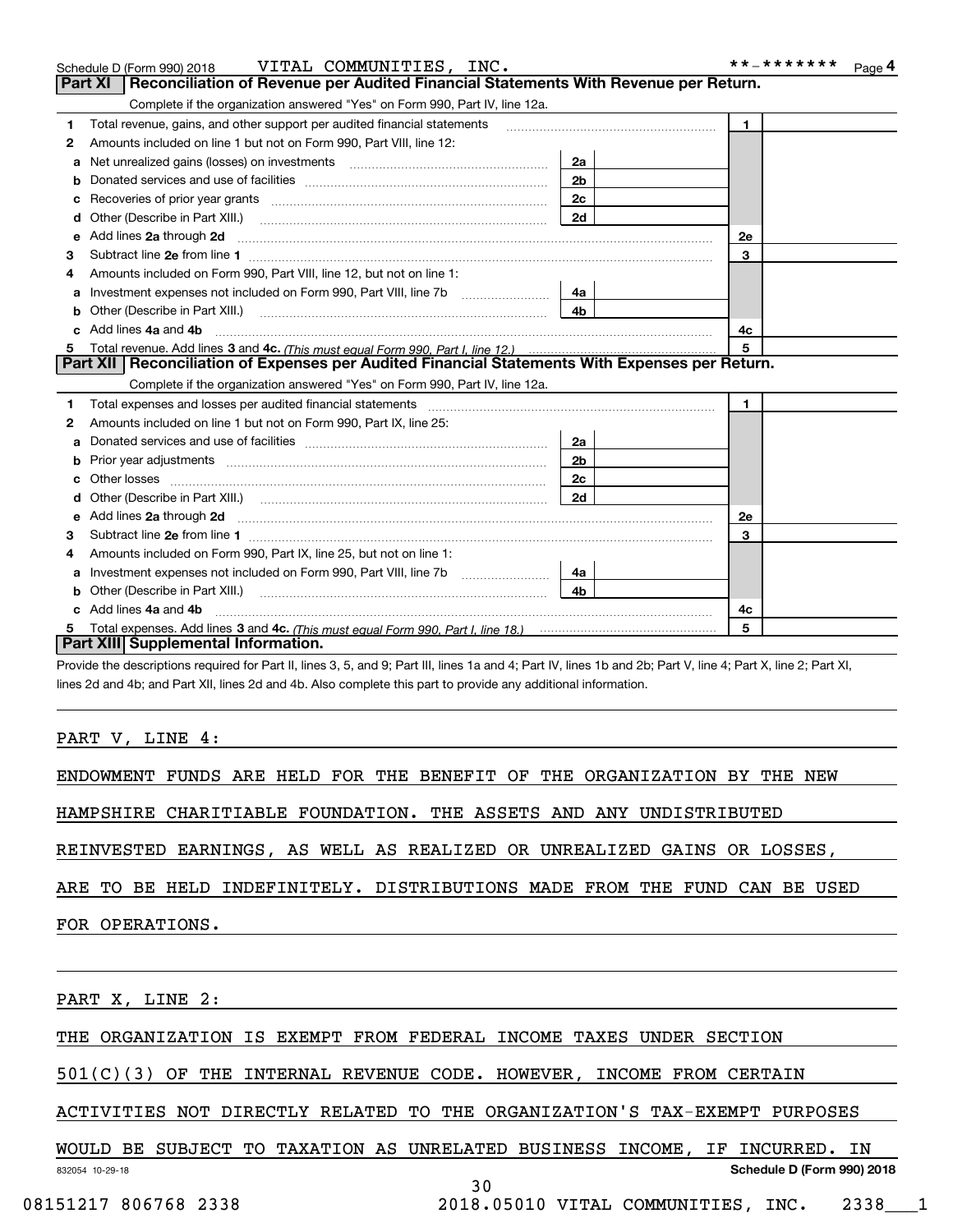ADDITION, THE ORGANIZATION QUALIFIES FOR THE CHARITABLE CONTRIBUTION

DEDUCTION UNDER SECTION  $170(B)(1)(A)$ , AND HAS BEEN CLASSIFIED AS AN

ORGANIZATION THAT IS NOT A PRIVATE FOUNDATION UNDER SECTION 509(A)(1).

MANAGEMENT HAS CONSIDERED ITS TAX POSITIONS IN ACCORDANCE WITH THE

ACCOUNTING STANDARD FOR UNCERTAINTY IN INCOME TAXES AND BELIEVES THAT ALL

POSITIONS TAKEN IN ITS FEDERAL EXEMPT ORGANIZATION TAX RETURNS ARE MORE

LIKELY THAN NOT TO BE SUSTAINED UPON EXAMINATION. THE ORGANIZATION

BELIEVES IT IS NO LONGER SUBJECT TO EXAMINATIONS FOR FISCAL YEARS PRIOR TO

JUNE 30, 2016.

**Schedule D (Form 990) 2018**

832055 10-29-18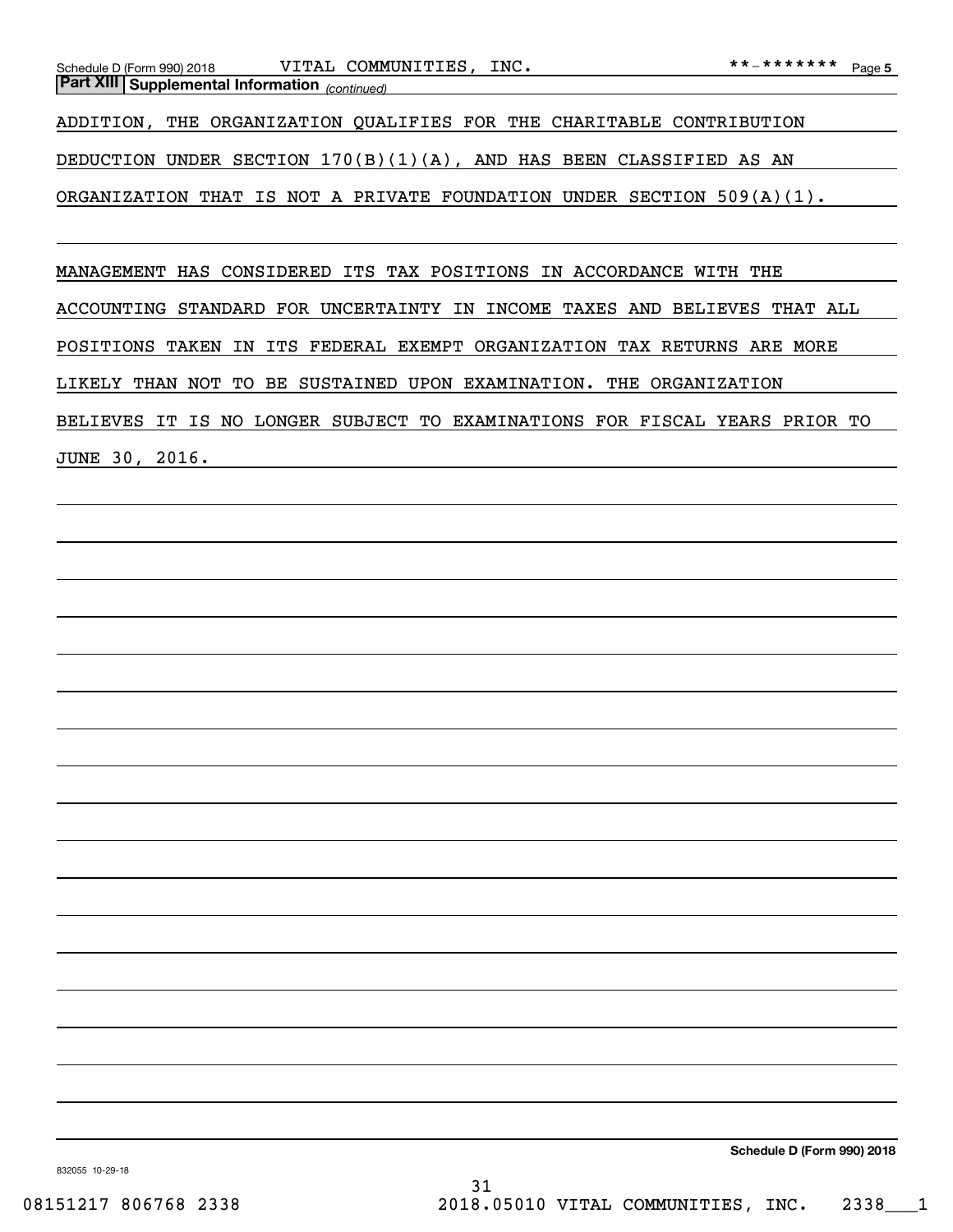| <b>SCHEDULE G</b>                                                                                                          |                                 | <b>Supplemental Information Regarding Fundraising or Gaming Activities</b>                                                                                          |     |                                         |                     |                     |                                  | OMB No. 1545-0047                       |
|----------------------------------------------------------------------------------------------------------------------------|---------------------------------|---------------------------------------------------------------------------------------------------------------------------------------------------------------------|-----|-----------------------------------------|---------------------|---------------------|----------------------------------|-----------------------------------------|
| (Form 990 or 990-EZ)                                                                                                       |                                 | Complete if the organization answered "Yes" on Form 990, Part IV, line 17, 18, or 19, or if the<br>organization entered more than \$15,000 on Form 990-EZ, line 6a. |     |                                         |                     |                     |                                  | 2018                                    |
| Department of the Treasury                                                                                                 |                                 | Attach to Form 990 or Form 990-EZ.                                                                                                                                  |     |                                         |                     |                     |                                  | <b>Open to Public</b>                   |
| Internal Revenue Service                                                                                                   |                                 | ► Go to www.irs.gov/Form990 for instructions and the latest information.                                                                                            |     |                                         |                     |                     |                                  | Inspection                              |
| Name of the organization                                                                                                   |                                 |                                                                                                                                                                     |     |                                         |                     |                     | **_*******                       | <b>Employer identification number</b>   |
| Part I                                                                                                                     |                                 | VITAL COMMUNITIES, INC.<br>Fundraising Activities. Complete if the organization answered "Yes" on Form 990, Part IV, line 17. Form 990-EZ filers are not            |     |                                         |                     |                     |                                  |                                         |
|                                                                                                                            | required to complete this part. |                                                                                                                                                                     |     |                                         |                     |                     |                                  |                                         |
|                                                                                                                            |                                 | 1 Indicate whether the organization raised funds through any of the following activities. Check all that apply.                                                     |     |                                         |                     |                     |                                  |                                         |
| $\mathbf{e} \times \mathbf{X}$ Solicitation of non-government grants<br>Mail solicitations<br>a                            |                                 |                                                                                                                                                                     |     |                                         |                     |                     |                                  |                                         |
| f $X$ Solicitation of government grants<br>Internet and email solicitations<br>b                                           |                                 |                                                                                                                                                                     |     |                                         |                     |                     |                                  |                                         |
| Special fundraising events<br>Phone solicitations<br>с<br>g                                                                |                                 |                                                                                                                                                                     |     |                                         |                     |                     |                                  |                                         |
| In-person solicitations<br>d                                                                                               |                                 |                                                                                                                                                                     |     |                                         |                     |                     |                                  |                                         |
| 2 a Did the organization have a written or oral agreement with any individual (including officers, directors, trustees, or |                                 |                                                                                                                                                                     |     |                                         |                     |                     |                                  |                                         |
| key employees listed in Form 990, Part VII) or entity in connection with professional fundraising services?<br>Yes         |                                 |                                                                                                                                                                     |     |                                         |                     | $ \overline{X} $ No |                                  |                                         |
|                                                                                                                            |                                 | <b>b</b> If "Yes," list the 10 highest paid individuals or entities (fundraisers) pursuant to agreements under which the fundraiser is to be                        |     |                                         |                     |                     |                                  |                                         |
| compensated at least \$5,000 by the organization.                                                                          |                                 |                                                                                                                                                                     |     |                                         |                     |                     |                                  |                                         |
|                                                                                                                            |                                 |                                                                                                                                                                     |     |                                         |                     |                     | (v) Amount paid                  |                                         |
| (i) Name and address of individual                                                                                         |                                 | (ii) Activity                                                                                                                                                       |     | (iii) Did<br>fundraiser<br>have custody | (iv) Gross receipts |                     | to (or retained by)              | (vi) Amount paid<br>to (or retained by) |
| or entity (fundraiser)                                                                                                     |                                 |                                                                                                                                                                     |     | or control of<br>contributions?         | from activity       |                     | fundraiser<br>listed in col. (i) | organization                            |
| SONJA CARLBORG - 210 WEST 1ST                                                                                              |                                 |                                                                                                                                                                     |     |                                         |                     |                     |                                  |                                         |
| STREET FRONT ROYAL VA                                                                                                      |                                 | GRANT WRITING                                                                                                                                                       | Yes | No<br>X                                 | 519,950.            |                     | 19,525.                          | 500, 425.                               |
|                                                                                                                            |                                 |                                                                                                                                                                     |     |                                         |                     |                     |                                  |                                         |
|                                                                                                                            |                                 |                                                                                                                                                                     |     |                                         |                     |                     |                                  |                                         |
|                                                                                                                            |                                 |                                                                                                                                                                     |     |                                         |                     |                     |                                  |                                         |
|                                                                                                                            |                                 |                                                                                                                                                                     |     |                                         |                     |                     |                                  |                                         |
|                                                                                                                            |                                 |                                                                                                                                                                     |     |                                         |                     |                     |                                  |                                         |
|                                                                                                                            |                                 |                                                                                                                                                                     |     |                                         |                     |                     |                                  |                                         |
|                                                                                                                            |                                 |                                                                                                                                                                     |     |                                         |                     |                     |                                  |                                         |
|                                                                                                                            |                                 |                                                                                                                                                                     |     |                                         |                     |                     |                                  |                                         |
|                                                                                                                            |                                 |                                                                                                                                                                     |     |                                         |                     |                     |                                  |                                         |
|                                                                                                                            |                                 |                                                                                                                                                                     |     |                                         |                     |                     |                                  |                                         |
|                                                                                                                            |                                 |                                                                                                                                                                     |     |                                         |                     |                     |                                  |                                         |
|                                                                                                                            |                                 |                                                                                                                                                                     |     |                                         |                     |                     |                                  |                                         |
|                                                                                                                            |                                 |                                                                                                                                                                     |     |                                         |                     |                     |                                  |                                         |
|                                                                                                                            |                                 |                                                                                                                                                                     |     |                                         |                     |                     |                                  |                                         |
|                                                                                                                            |                                 |                                                                                                                                                                     |     |                                         |                     |                     |                                  |                                         |
|                                                                                                                            |                                 |                                                                                                                                                                     |     |                                         |                     |                     |                                  |                                         |
|                                                                                                                            |                                 |                                                                                                                                                                     |     |                                         |                     |                     |                                  |                                         |
|                                                                                                                            |                                 |                                                                                                                                                                     |     |                                         |                     |                     |                                  |                                         |
| Total                                                                                                                      |                                 |                                                                                                                                                                     |     |                                         | 519,950             |                     | 19,525                           | 500, 425.                               |
|                                                                                                                            |                                 | 3 List all states in which the organization is registered or licensed to solicit contributions or has been notified it is exempt from registration                  |     |                                         |                     |                     |                                  |                                         |
| or licensing.                                                                                                              |                                 |                                                                                                                                                                     |     |                                         |                     |                     |                                  |                                         |
|                                                                                                                            |                                 |                                                                                                                                                                     |     |                                         |                     |                     |                                  |                                         |
|                                                                                                                            |                                 |                                                                                                                                                                     |     |                                         |                     |                     |                                  |                                         |
|                                                                                                                            |                                 |                                                                                                                                                                     |     |                                         |                     |                     |                                  |                                         |
|                                                                                                                            |                                 |                                                                                                                                                                     |     |                                         |                     |                     |                                  |                                         |
|                                                                                                                            |                                 |                                                                                                                                                                     |     |                                         |                     |                     |                                  |                                         |

LHA For Paperwork Reduction Act Notice, see the Instructions for Form 990 or 990-EZ. Schedule G (Form 990 or 990-EZ) 2018 SEE PART IV FOR CONTINUATIONS

832081 10-03-18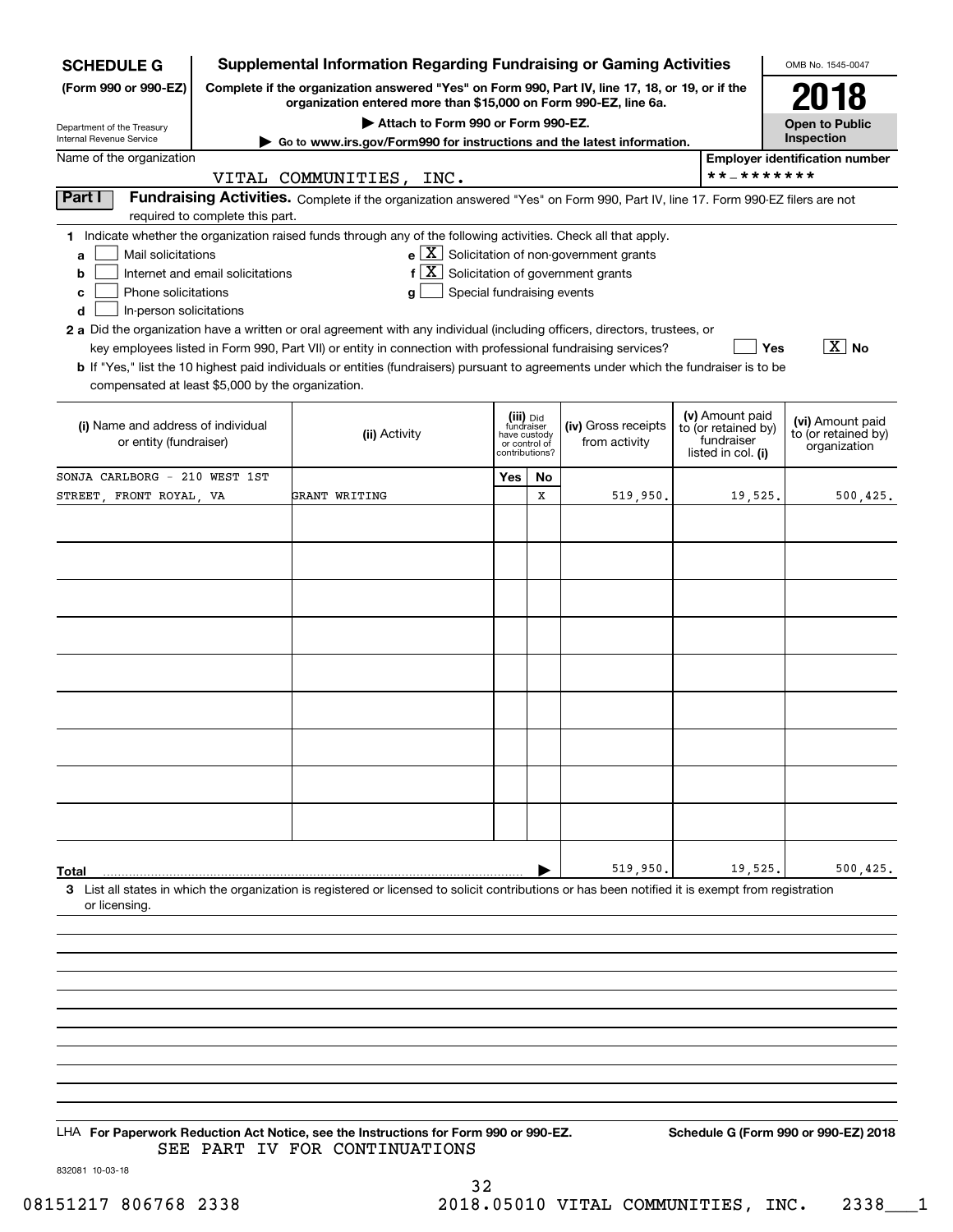### Schedule G (Form 990 or 990-EZ) 2018 <code>VITAL COMMUNITIES</code> , <code>INC</code> .  $\hfill$  \* \*  $\hfill$  \* \* - \* \* \* \* \* \* \* Page

**2**

Part II | Fundraising Events. Complete if the organization answered "Yes" on Form 990, Part IV, line 18, or reported more than \$15,000 of fundraising event contributions and gross income on Form 990-EZ, lines 1 and 6b. List events with gross receipts greater than \$5,000.

|                 |        | of fundraising event contributions and gross income on Form 990-EZ, lines T and 6D. List events with gross receipts greater than \$5,000. | (a) Event $#1$<br>HEROES AND<br>LEADERS | $(b)$ Event #2                                   | (c) Other events<br><b>NONE</b> | (d) Total events<br>(add col. (a) through<br>col. (c) |
|-----------------|--------|-------------------------------------------------------------------------------------------------------------------------------------------|-----------------------------------------|--------------------------------------------------|---------------------------------|-------------------------------------------------------|
|                 |        |                                                                                                                                           | (event type)                            | (event type)                                     | (total number)                  |                                                       |
| Revenue         | 1      |                                                                                                                                           | 32,320.                                 |                                                  |                                 | 32,320.                                               |
|                 |        |                                                                                                                                           | 22,050.                                 |                                                  |                                 | 22,050.                                               |
|                 | 3      | Gross income (line 1 minus line 2)                                                                                                        | 10,270.                                 |                                                  |                                 | 10, 270.                                              |
|                 | 4      | Cash prizes                                                                                                                               |                                         |                                                  |                                 |                                                       |
|                 | 5      |                                                                                                                                           |                                         |                                                  |                                 |                                                       |
| Direct Expenses | 6      |                                                                                                                                           | 2,624.                                  |                                                  |                                 | 2,624.                                                |
|                 | 7      |                                                                                                                                           | 18,677.                                 |                                                  |                                 | 18,677.                                               |
|                 |        |                                                                                                                                           |                                         |                                                  |                                 |                                                       |
|                 | 8<br>9 |                                                                                                                                           | 15,830.                                 |                                                  |                                 | 15,830.                                               |
|                 | 10     | Direct expense summary. Add lines 4 through 9 in column (d)                                                                               |                                         |                                                  |                                 | 37,131.                                               |
|                 |        | 11 Net income summary. Subtract line 10 from line 3, column (d)                                                                           |                                         |                                                  |                                 | $\overline{-26}$ , 861.                               |
| Part III        |        | Gaming. Complete if the organization answered "Yes" on Form 990, Part IV, line 19, or reported more than                                  |                                         |                                                  |                                 |                                                       |
|                 |        | \$15,000 on Form 990-EZ, line 6a.                                                                                                         |                                         |                                                  |                                 |                                                       |
| Revenue         |        |                                                                                                                                           | (a) Bingo                               | (b) Pull tabs/instant<br>bingo/progressive bingo | (c) Other gaming                | (d) Total gaming (add<br>col. (a) through col. (c))   |
|                 | 1      |                                                                                                                                           |                                         |                                                  |                                 |                                                       |
|                 | 2      |                                                                                                                                           |                                         |                                                  |                                 |                                                       |
|                 | 3      |                                                                                                                                           |                                         |                                                  |                                 |                                                       |
| Direct Expenses | 4      |                                                                                                                                           |                                         |                                                  |                                 |                                                       |
|                 |        | 5 Other direct expenses                                                                                                                   |                                         |                                                  |                                 |                                                       |
|                 |        |                                                                                                                                           | Yes<br>%                                | Yes<br>%                                         | Yes<br>%                        |                                                       |
|                 | 6      | Volunteer labor                                                                                                                           | No                                      | No                                               | No                              |                                                       |
|                 |        |                                                                                                                                           |                                         |                                                  |                                 |                                                       |
|                 | 7      | Direct expense summary. Add lines 2 through 5 in column (d)                                                                               |                                         |                                                  |                                 |                                                       |
|                 | 8      |                                                                                                                                           |                                         |                                                  |                                 |                                                       |
|                 |        |                                                                                                                                           |                                         |                                                  |                                 |                                                       |
|                 |        | 9 Enter the state(s) in which the organization conducts gaming activities:                                                                |                                         |                                                  |                                 |                                                       |
|                 |        |                                                                                                                                           |                                         |                                                  |                                 | Yes<br>No                                             |
|                 |        | <b>b</b> If "No," explain:                                                                                                                |                                         |                                                  |                                 |                                                       |
|                 |        |                                                                                                                                           |                                         |                                                  |                                 |                                                       |
|                 |        |                                                                                                                                           |                                         |                                                  |                                 |                                                       |
|                 |        |                                                                                                                                           |                                         |                                                  |                                 | Yes<br>No                                             |
|                 |        | <b>b</b> If "Yes," explain:                                                                                                               |                                         |                                                  |                                 |                                                       |
|                 |        |                                                                                                                                           |                                         |                                                  |                                 |                                                       |
|                 |        |                                                                                                                                           |                                         |                                                  |                                 |                                                       |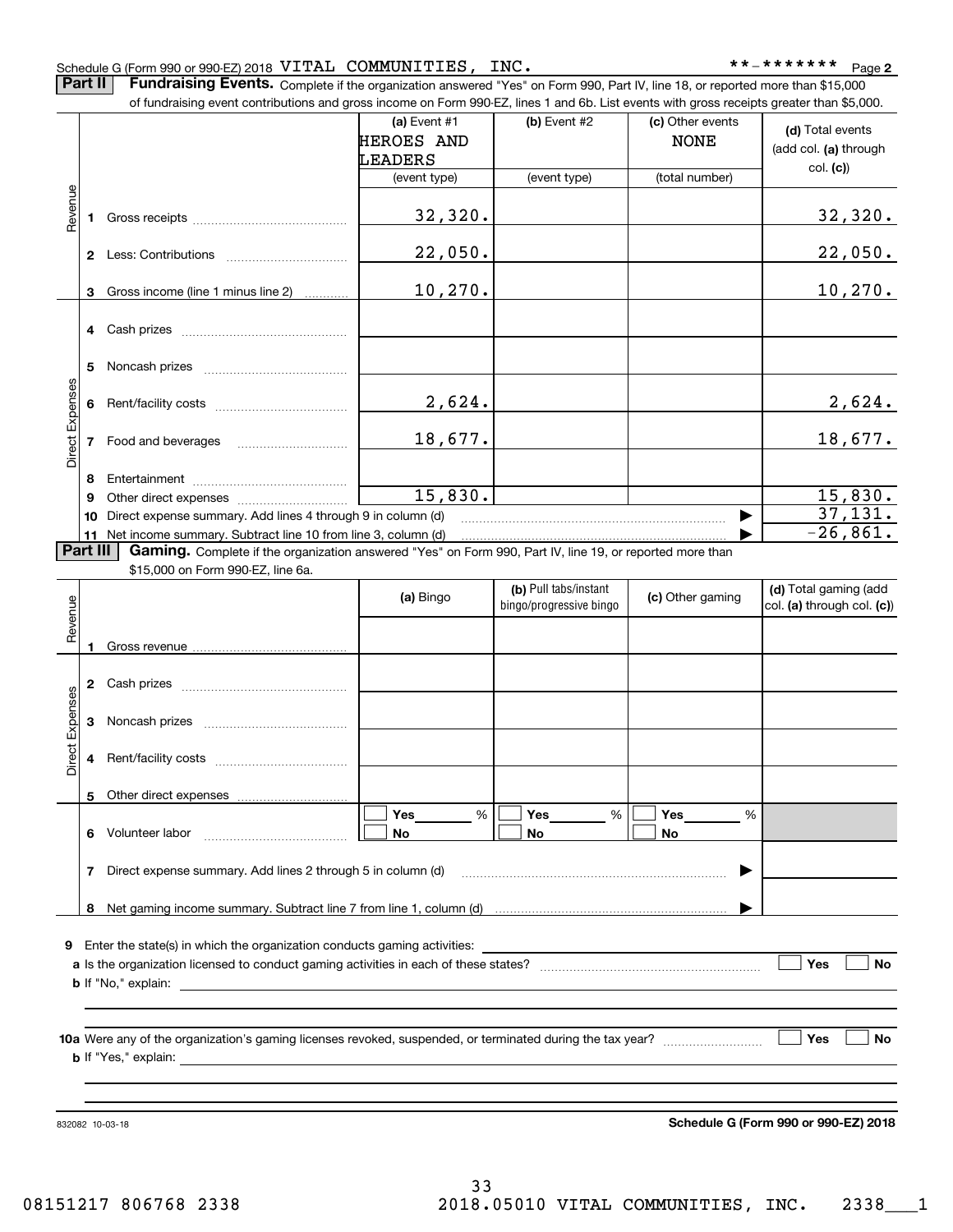|       | Schedule G (Form 990 or 990-EZ) 2018 VITAL COMMUNITIES, INC.                                                                                                                                                                                                 | **_*******      | Page 3                               |
|-------|--------------------------------------------------------------------------------------------------------------------------------------------------------------------------------------------------------------------------------------------------------------|-----------------|--------------------------------------|
|       |                                                                                                                                                                                                                                                              |                 | Yes<br>No                            |
|       | 12 Is the organization a grantor, beneficiary or trustee of a trust, or a member of a partnership or other entity formed                                                                                                                                     | Yes             | No                                   |
|       | <b>13</b> Indicate the percentage of gaming activity conducted in:                                                                                                                                                                                           |                 |                                      |
|       |                                                                                                                                                                                                                                                              | 13а             | %                                    |
|       | <b>b</b> An outside facility <i>www.communicality communicality communicality communicality communicality communicality communicality communicality communicality communicality communicality communicality communicality communicali</i>                    | 13 <sub>b</sub> | $\%$                                 |
|       | 14 Enter the name and address of the person who prepares the organization's gaming/special events books and records:                                                                                                                                         |                 |                                      |
|       |                                                                                                                                                                                                                                                              |                 |                                      |
|       |                                                                                                                                                                                                                                                              |                 |                                      |
|       |                                                                                                                                                                                                                                                              |                 | Yes<br><b>No</b>                     |
|       |                                                                                                                                                                                                                                                              |                 |                                      |
|       | c If "Yes," enter name and address of the third party:                                                                                                                                                                                                       |                 |                                      |
|       | Name $\blacktriangleright$ $\bot$                                                                                                                                                                                                                            |                 |                                      |
|       |                                                                                                                                                                                                                                                              |                 |                                      |
| 16.   | Gaming manager information:                                                                                                                                                                                                                                  |                 |                                      |
|       | Name $\blacktriangleright$ $\lrcorner$                                                                                                                                                                                                                       |                 |                                      |
|       | Gaming manager compensation > \$                                                                                                                                                                                                                             |                 |                                      |
|       |                                                                                                                                                                                                                                                              |                 |                                      |
|       |                                                                                                                                                                                                                                                              |                 |                                      |
|       | Employee<br>Director/officer<br>Independent contractor                                                                                                                                                                                                       |                 |                                      |
|       | 17 Mandatory distributions:                                                                                                                                                                                                                                  |                 |                                      |
|       | a Is the organization required under state law to make charitable distributions from the gaming proceeds to                                                                                                                                                  |                 |                                      |
|       | retain the state gaming license? <b>Construction and the state gaming license</b> ? No                                                                                                                                                                       |                 |                                      |
|       | <b>b</b> Enter the amount of distributions required under state law to be distributed to other exempt organizations or spent in the<br>organization's own exempt activities during the tax year $\triangleright$ \$                                          |                 |                                      |
|       | <b>Part IV</b><br>Supplemental Information. Provide the explanations required by Part I, line 2b, columns (iii) and (v); and Part III, lines 9, 9b, 10b,<br>15b, 15c, 16, and 17b, as applicable. Also provide any additional information. See instructions. |                 |                                      |
|       | SCHEDULE G, PART I, LINE 2B, LIST OF TEN HIGHEST PAID FUNDRAISERS:                                                                                                                                                                                           |                 |                                      |
|       |                                                                                                                                                                                                                                                              |                 |                                      |
| ( I ) | NAME OF FUNDRAISER: SONJA CARLBORG                                                                                                                                                                                                                           |                 |                                      |
| ( I ) | ADDRESS OF FUNDRAISER: 210 WEST 1ST STREET, FRONT ROYAL, VA                                                                                                                                                                                                  | 22630           |                                      |
|       |                                                                                                                                                                                                                                                              |                 |                                      |
|       | PART I, LINE 2B, COLUMN (V):<br><u> 1989 - Johann Stein, marwolaethau a bhann an t-Amhainn an t-Amhainn an t-Amhainn an t-Amhainn an t-Amhainn a</u>                                                                                                         |                 |                                      |
|       | GRANT WRITING                                                                                                                                                                                                                                                |                 |                                      |
|       |                                                                                                                                                                                                                                                              |                 |                                      |
|       |                                                                                                                                                                                                                                                              |                 |                                      |
|       | 832083 10-03-18                                                                                                                                                                                                                                              |                 | Schedule G (Form 990 or 990-EZ) 2018 |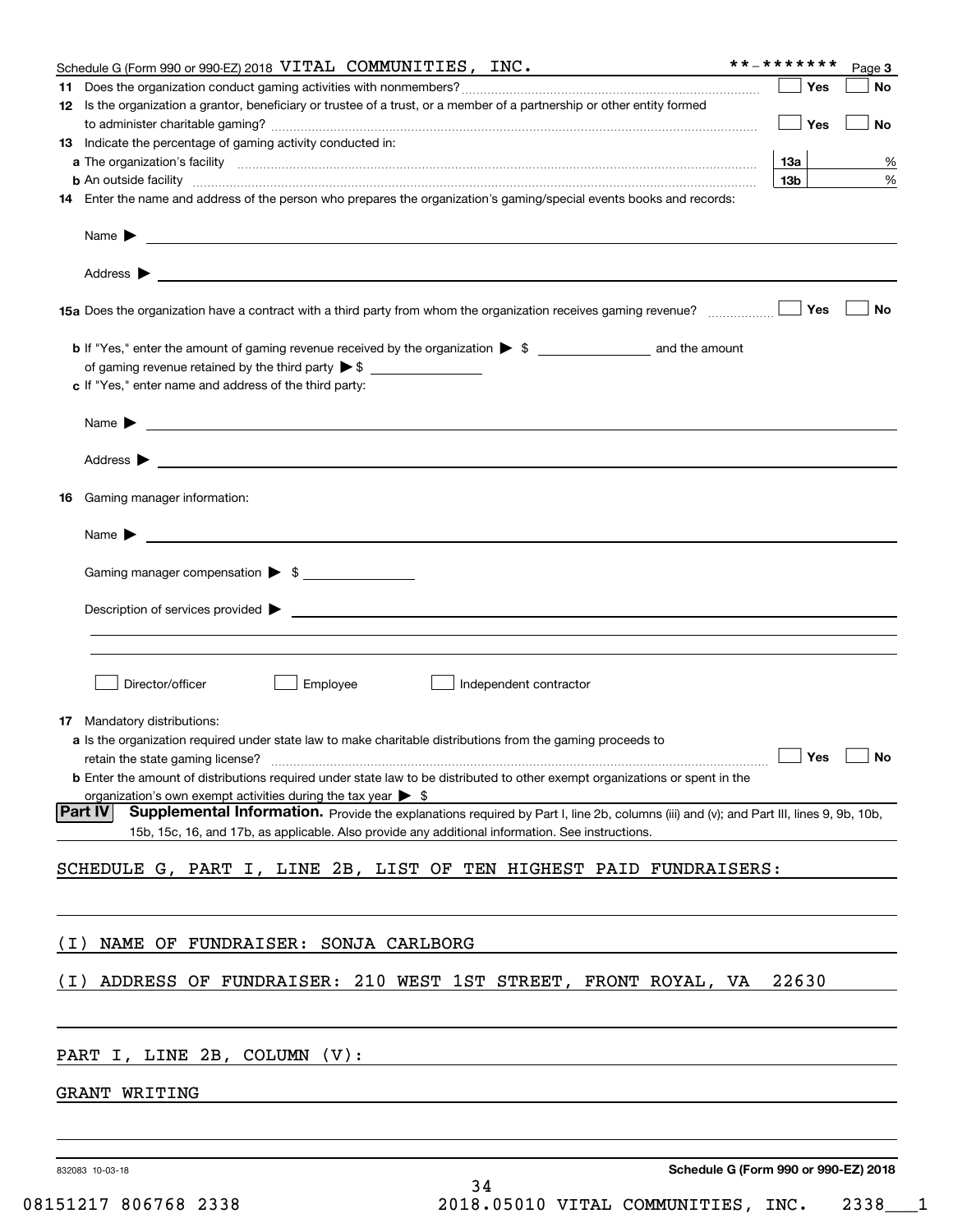| <b>Part IV Supplemental Information</b> (continued) |                                 |
|-----------------------------------------------------|---------------------------------|
|                                                     |                                 |
|                                                     |                                 |
|                                                     |                                 |
|                                                     |                                 |
|                                                     |                                 |
|                                                     |                                 |
|                                                     |                                 |
|                                                     |                                 |
|                                                     |                                 |
|                                                     |                                 |
|                                                     |                                 |
|                                                     |                                 |
|                                                     |                                 |
|                                                     |                                 |
|                                                     |                                 |
|                                                     |                                 |
|                                                     |                                 |
|                                                     |                                 |
|                                                     |                                 |
|                                                     |                                 |
|                                                     |                                 |
|                                                     |                                 |
|                                                     |                                 |
|                                                     |                                 |
|                                                     |                                 |
|                                                     |                                 |
|                                                     |                                 |
|                                                     |                                 |
|                                                     |                                 |
|                                                     |                                 |
|                                                     |                                 |
|                                                     | Schedule G (Form 990 or 990-EZ) |

832084 04-01-18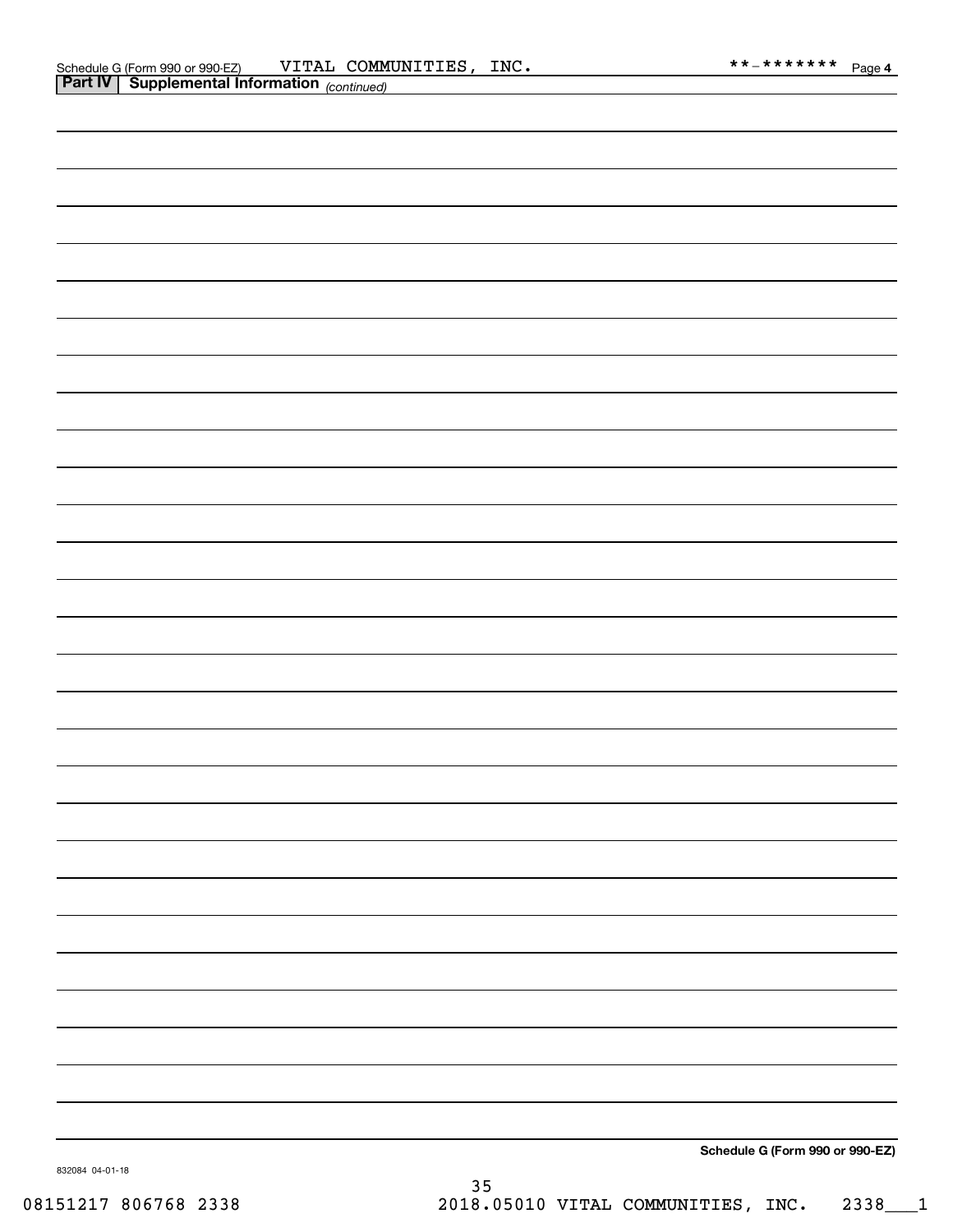| <b>SCHEDULE I</b>                                                                                                                                                                                                                                                                                                                                               |                         | <b>Grants and Other Assistance to Organizations,</b>                                                                                  |                                                                              |                                         |                                               |                                          | OMB No. 1545-0047                                   |
|-----------------------------------------------------------------------------------------------------------------------------------------------------------------------------------------------------------------------------------------------------------------------------------------------------------------------------------------------------------------|-------------------------|---------------------------------------------------------------------------------------------------------------------------------------|------------------------------------------------------------------------------|-----------------------------------------|-----------------------------------------------|------------------------------------------|-----------------------------------------------------|
| (Form 990)                                                                                                                                                                                                                                                                                                                                                      |                         | Governments, and Individuals in the United States<br>Complete if the organization answered "Yes" on Form 990, Part IV, line 21 or 22. |                                                                              |                                         |                                               |                                          | 2018                                                |
| Department of the Treasury<br>Internal Revenue Service                                                                                                                                                                                                                                                                                                          |                         |                                                                                                                                       | Attach to Form 990.<br>Go to www.irs.gov/Form990 for the latest information. |                                         |                                               |                                          | <b>Open to Public</b><br>Inspection                 |
| Name of the organization                                                                                                                                                                                                                                                                                                                                        | VITAL COMMUNITIES, INC. |                                                                                                                                       |                                                                              |                                         |                                               |                                          | <b>Employer identification number</b><br>**_******* |
| General Information on Grants and Assistance<br>Part I                                                                                                                                                                                                                                                                                                          |                         |                                                                                                                                       |                                                                              |                                         |                                               |                                          |                                                     |
| Does the organization maintain records to substantiate the amount of the grants or assistance, the grantees' eligibility for the grants or assistance, and the selection<br>1.<br>Describe in Part IV the organization's procedures for monitoring the use of grant funds in the United States.<br>$\mathbf{2}$                                                 |                         |                                                                                                                                       |                                                                              |                                         |                                               |                                          | $X$ No<br>Yes                                       |
| Part II<br>Grants and Other Assistance to Domestic Organizations and Domestic Governments. Complete if the organization answered "Yes" on Form 990, Part IV, line 21, for any                                                                                                                                                                                   |                         |                                                                                                                                       |                                                                              |                                         |                                               |                                          |                                                     |
| recipient that received more than \$5,000. Part II can be duplicated if additional space is needed.                                                                                                                                                                                                                                                             |                         |                                                                                                                                       |                                                                              |                                         | (f) Method of                                 |                                          |                                                     |
| <b>1 (a)</b> Name and address of organization<br>or government                                                                                                                                                                                                                                                                                                  | $(b)$ EIN               | (c) IRC section<br>(if applicable)                                                                                                    | (d) Amount of<br>cash grant                                                  | (e) Amount of<br>non-cash<br>assistance | valuation (book,<br>FMV, appraisal,<br>other) | (g) Description of<br>noncash assistance | (h) Purpose of grant<br>or assistance               |
| <b>MARSH-BILLINGS-ROCKEFELLER</b><br>NATIONAL HISTORIC PARK - 54 ELM<br>STREET - WOODSOCK, VT 05091                                                                                                                                                                                                                                                             |                         |                                                                                                                                       | 11,000.                                                                      | $\mathfrak{o}$ .                        |                                               |                                          | FOREST FOR EVERY<br><b>CLASSROOM</b>                |
|                                                                                                                                                                                                                                                                                                                                                                 |                         |                                                                                                                                       |                                                                              |                                         |                                               |                                          |                                                     |
|                                                                                                                                                                                                                                                                                                                                                                 |                         |                                                                                                                                       |                                                                              |                                         |                                               |                                          |                                                     |
|                                                                                                                                                                                                                                                                                                                                                                 |                         |                                                                                                                                       |                                                                              |                                         |                                               |                                          |                                                     |
|                                                                                                                                                                                                                                                                                                                                                                 |                         |                                                                                                                                       |                                                                              |                                         |                                               |                                          |                                                     |
|                                                                                                                                                                                                                                                                                                                                                                 |                         |                                                                                                                                       |                                                                              |                                         |                                               |                                          |                                                     |
| 2 Enter total number of section 501(c)(3) and government organizations listed in the line 1 table [10] content content content and the line in table [10] content content content and material content and the line 1 table [1<br>3<br>$111A - 2.0$ . The contract $B_1$ denotes $A_2$ to $A_3$ the second contract the contract $A_3$ of $B_3$ and $A_3$ $A_4$ |                         |                                                                                                                                       |                                                                              |                                         |                                               |                                          | ▶<br><b>L.L. LIP 0001/00401</b>                     |

**For Paperwork Reduction Act Notice, see the Instructions for Form 990. Schedule I (Form 990) (2018)** LHA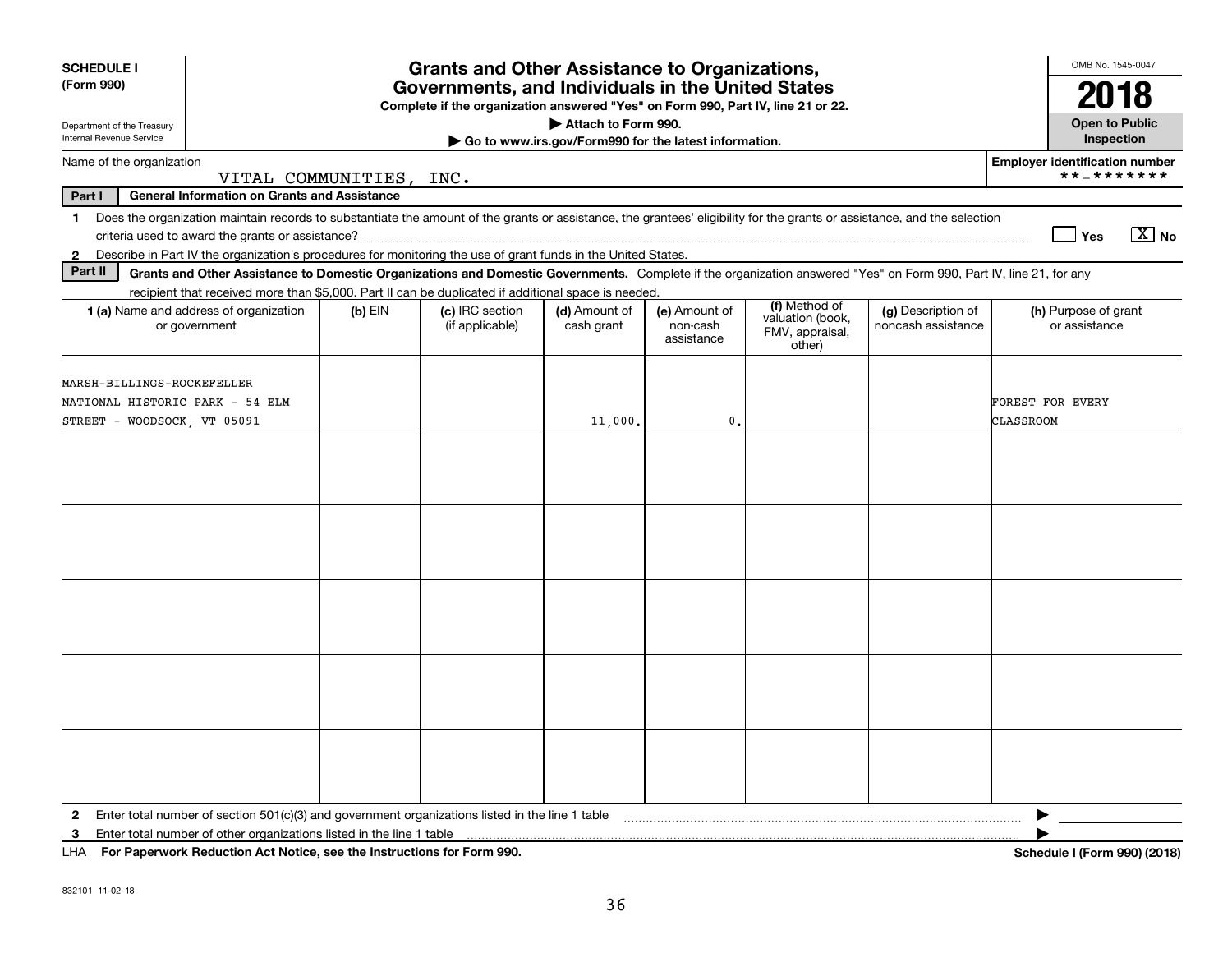Part III | Grants and Other Assistance to Domestic Individuals. Complete if the organization answered "Yes" on Form 990, Part IV, line 22. Part III can be duplicated if additional space is needed.

| (a) Type of grant or assistance | (b) Number of<br>recipients | (c) Amount of<br>cash grant | (d) Amount of non-<br>cash assistance | (e) Method of valuation<br>(book, FMV, appraisal, other) | (f) Description of noncash assistance |
|---------------------------------|-----------------------------|-----------------------------|---------------------------------------|----------------------------------------------------------|---------------------------------------|
|                                 |                             |                             |                                       |                                                          |                                       |
|                                 |                             |                             |                                       |                                                          |                                       |
|                                 |                             |                             |                                       |                                                          |                                       |
|                                 |                             |                             |                                       |                                                          |                                       |
|                                 |                             |                             |                                       |                                                          |                                       |
|                                 |                             |                             |                                       |                                                          |                                       |
|                                 |                             |                             |                                       |                                                          |                                       |
|                                 |                             |                             |                                       |                                                          |                                       |
|                                 |                             |                             |                                       |                                                          |                                       |
|                                 |                             |                             |                                       |                                                          |                                       |

Part IV | Supplemental Information. Provide the information required in Part I, line 2; Part III, column (b); and any other additional information.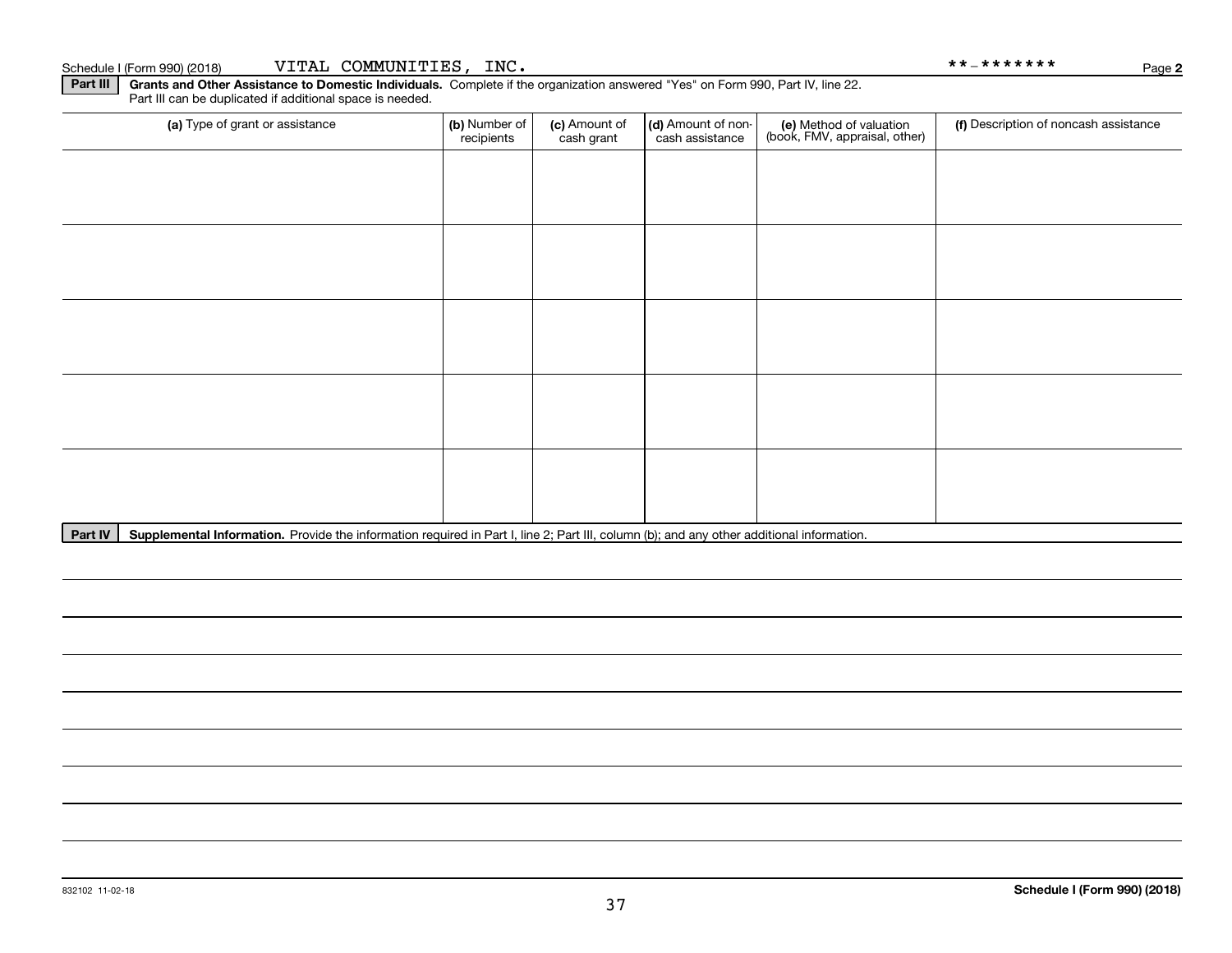**(Form 990 or 990-EZ)**

Department of the Treasury Internal Revenue Service Name of the organization

**SCHEDULE O Supplemental Information to Form 990 or 990-EZ**  $\frac{\text{OMB No. 1545-004}}{\text{Complet to provide 10 fC, 201}}$ 

**Complete to provide information for responses to specific questions on Form 990 or 990-EZ or to provide any additional information. | Attach to Form 990 or 990-EZ. | Go to www.irs.gov/Form990 for the latest information.**



**Employer identification number** VITAL COMMUNITIES, INC.  $\vert$  \*\*-\*\*\*\*\*\*\*

FORM 990, PART I, LINE 1, DESCRIPTION OF ORGANIZATION MISSION:

ECONOMIC VITALITY OF THE UPPER VALLEY. WE BRING PEOPLE TOGETHER,

BRIDGING BOUNDARIES AND ENGAGING OUR WHOLE COMMUNITY TO CREATE POSITIVE

CHANGE.

FORM 990, PART III, LINE 4D, OTHER PROGRAM SERVICES:

VALLEY QUEST - A PLACE-BASED EDUCATION PROGRAM THAT USES TREASURE HUNTS

TO CELEBRATE COMMUNITY, NATURAL HISTORY, CULTURAL SITES, STORIES, AND

SPECIAL PLACES.

EXPENSES \$ 30,953. INCLUDING GRANTS OF \$ 0. REVENUE \$ 2,289.

CORPORATE COUNCIL - COORDINATES BUSINESS LEADERS ADDRESSING IMPORTANT

ISSUES FACING OUR REGION.

EXPENSES \$ 16,900. INCLUDING GRANTS OF \$ 0. REVENUE \$ 28,100.

LEADERSHIP UPPER VALLEY - INSPIRES, EDUCATES AND ENGAGES LEADERS TO

BETTER SERVE UPPER VALLEY COMMUNITIES.

EXPENSES \$ 49,112. INCLUDING GRANTS OF \$ 0. REVENUE \$ 35,700.

LOCAL FIRST ALLIANCE - PURSUING A THRIVING LOCAL BUSINESS ECONOMY,

VIBRANT COMMUNITY ORGANIZATIONS, AND ENVIRONMENTAL STEWARDSHIP.

EXPENSES \$ 30,396. INCLUDING GRANTS OF \$ 0. REVENUE \$ 28,296.

TRANSPORTATION - PROGRAM PROVIDES LEADERSHIP AND EDUCATION TO PROMOTE

PLANNING, DEVELOPMENT, AND IMPLEMENTATION OF TRANSPORTATION INITIATIVES

TO REDUCE RELIANCE ON SINGLE OCCUPANT VEHICLE COMMUTING.

832211 10-10-18 **For Paperwork Reduction Act Notice, see the Instructions for Form 990 or 990-EZ. Schedule O (Form 990 or 990-EZ) (2018)** LHA

38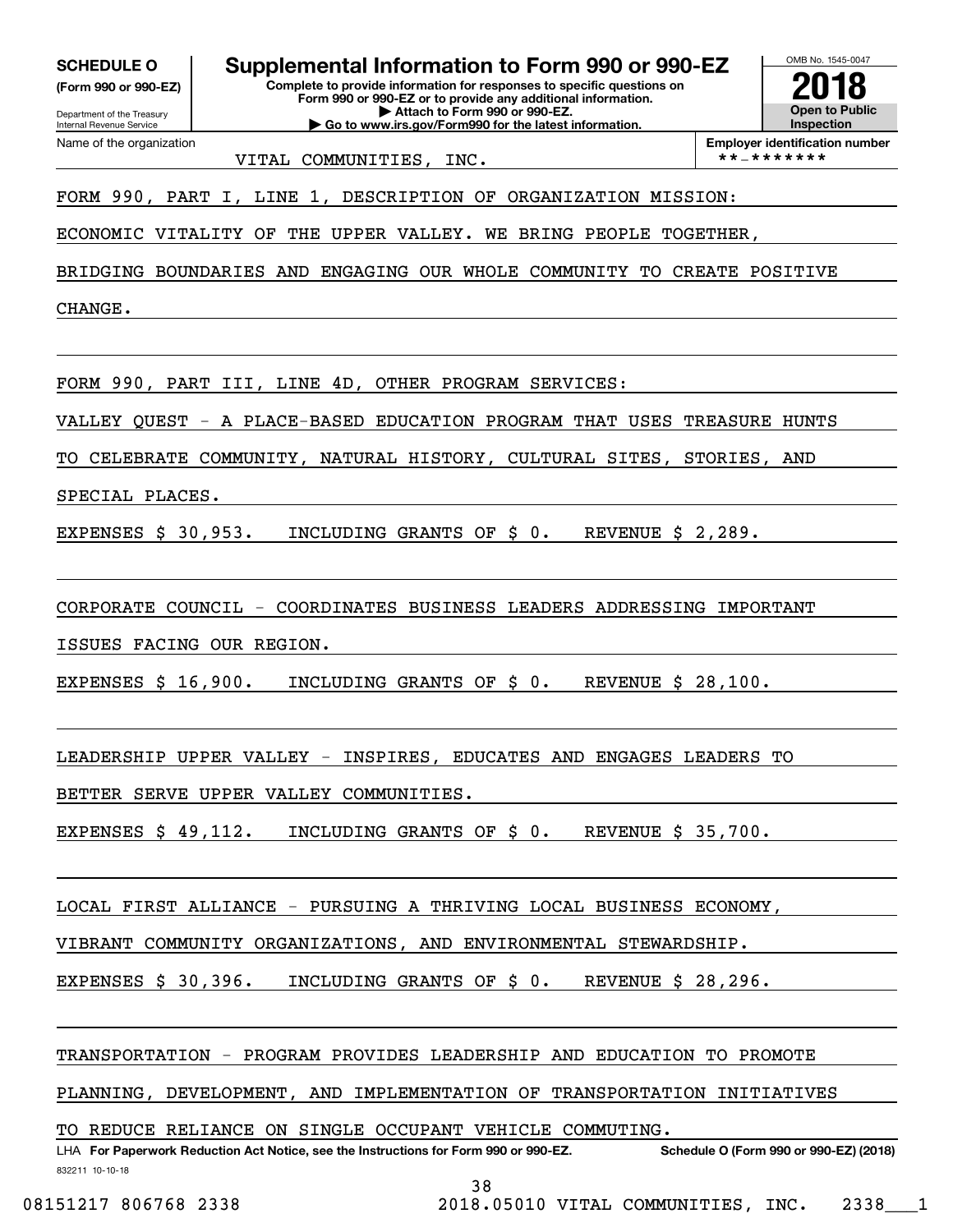| Schedule O (Form 990 or 990-EZ) (2018)                                                                          | Page 2                                              |
|-----------------------------------------------------------------------------------------------------------------|-----------------------------------------------------|
| Name of the organization<br>VITAL COMMUNITIES, INC.                                                             | <b>Employer identification number</b><br>**_******* |
| INCLUDING GRANTS OF \$ 32.<br>EXPENSES $$99,274.$<br>REVENUE \$ 45,392.                                         |                                                     |
| FISCAL SPONSORSHIPS-<br>TO HELP FOSTER LOCAL PROJECTS THAT ALIGN WITH THE                                       |                                                     |
| ORGANIZATION'S MISSION.                                                                                         |                                                     |
| EXPENSES \$ 113,543.<br>INCLUDING GRANTS OF \$ 34,640.                                                          | REVENUE $$5,873.$                                   |
| WORKFORCE HOUSING -<br>WORKS WITH A NETWORK OF BUSINESS, MUNICIPAL,                                             |                                                     |
| NONPROFIT, AND COMMUNITY LEADERS TO MEET THE REGION'S WORKFORCE HOUSING                                         |                                                     |
| NEEDS.                                                                                                          |                                                     |
| EXPENSES $$82,826.$<br>INCLUDING GRANTS OF \$ 0.<br>REVENUE \$ 0.                                               |                                                     |
| ADAPTATION - HELPS BUILD CLIMATE RESILIENT COMMUNITIES THROUGH                                                  |                                                     |
| RESEARCH, INFORMATION SHARING, AND EDUCATION.                                                                   |                                                     |
| INCLUDING GRANTS OF \$ 0.<br>EXPENSES $$10,613.$<br>REVENUE \$ 0.                                               |                                                     |
| MISCELLANEOUS                                                                                                   |                                                     |
| REVENUE \$ 565.<br>EXPENSES \$ 0.<br>INCLUDING GRANTS OF \$ 0.                                                  |                                                     |
| FORM 990, PART VI, SECTION B, LINE 11B:                                                                         |                                                     |
| THE FORM 990 IS REVIEWED BY THE FINANCE COMMITTEE, SENT TO THE FULL BOARD,                                      |                                                     |
| AND SIGNED BY THE CHAIR OF THE BOARD OF DIRECTORS. The manuscript of the set of the set of the set of the set o |                                                     |
| FORM 990, PART VI, SECTION B, LINE 12C:                                                                         |                                                     |
| CONFLICT OF INTEREST POLICIES ARE REVIEWED ON AN ANNUAL BASIS.                                                  |                                                     |
|                                                                                                                 |                                                     |
| THE ORGANIZATION PARTICIPATES IN A COMPENSATION AND BENEFITS SURVEY AND                                         |                                                     |

USES RESULTS FOR DETERMINING THE COMPENSATION OF THE EXECUTIVE DIRECTOR.

39

832212 10-10-18

**Schedule O (Form 990 or 990-EZ) (2018)**

08151217 806768 2338 2018.05010 VITAL COMMUNITIES, INC. 2338 1